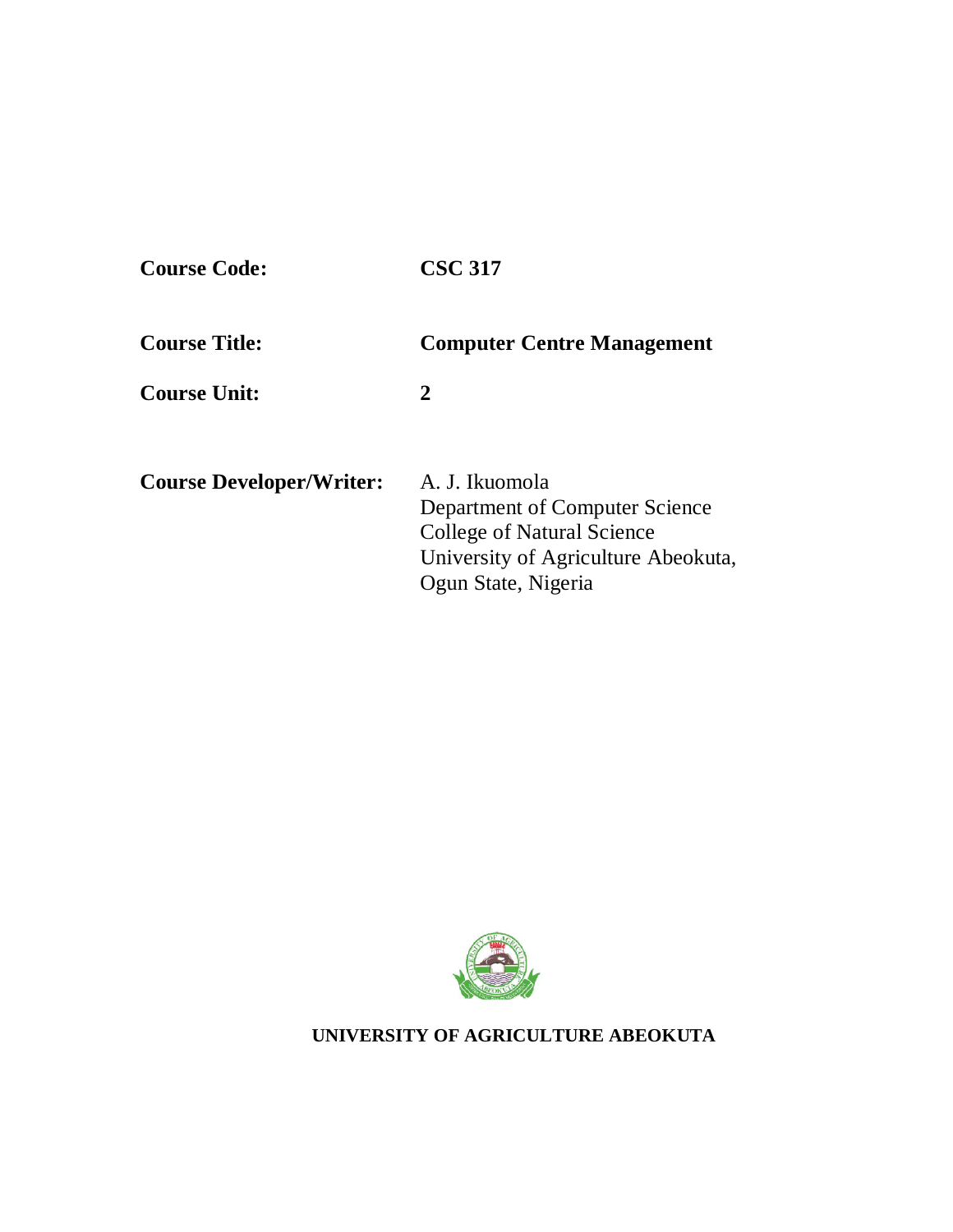# **UNIT 1: Organization of a Computer Centre**

# **1.0 Introduction**

Organization is the aggregated body that makes up the whole labour force. It is also refers to as arrangement of the workforce in a team in order to function effectively.

# **2.0 Objectives**

At the end of this unit, you should be able to

- define organization
- explain the areas of organization
- mention two methods of recruiting staff

# **3.0 Main Content**

# **3.1 Areas of Organization**

There are five areas of organization in which data processing manager must give adequate attention to. These are:

- Planning the Installation
- Establishing Objectives
- Company Education Policy
- Physical Installation
- Staffing Policy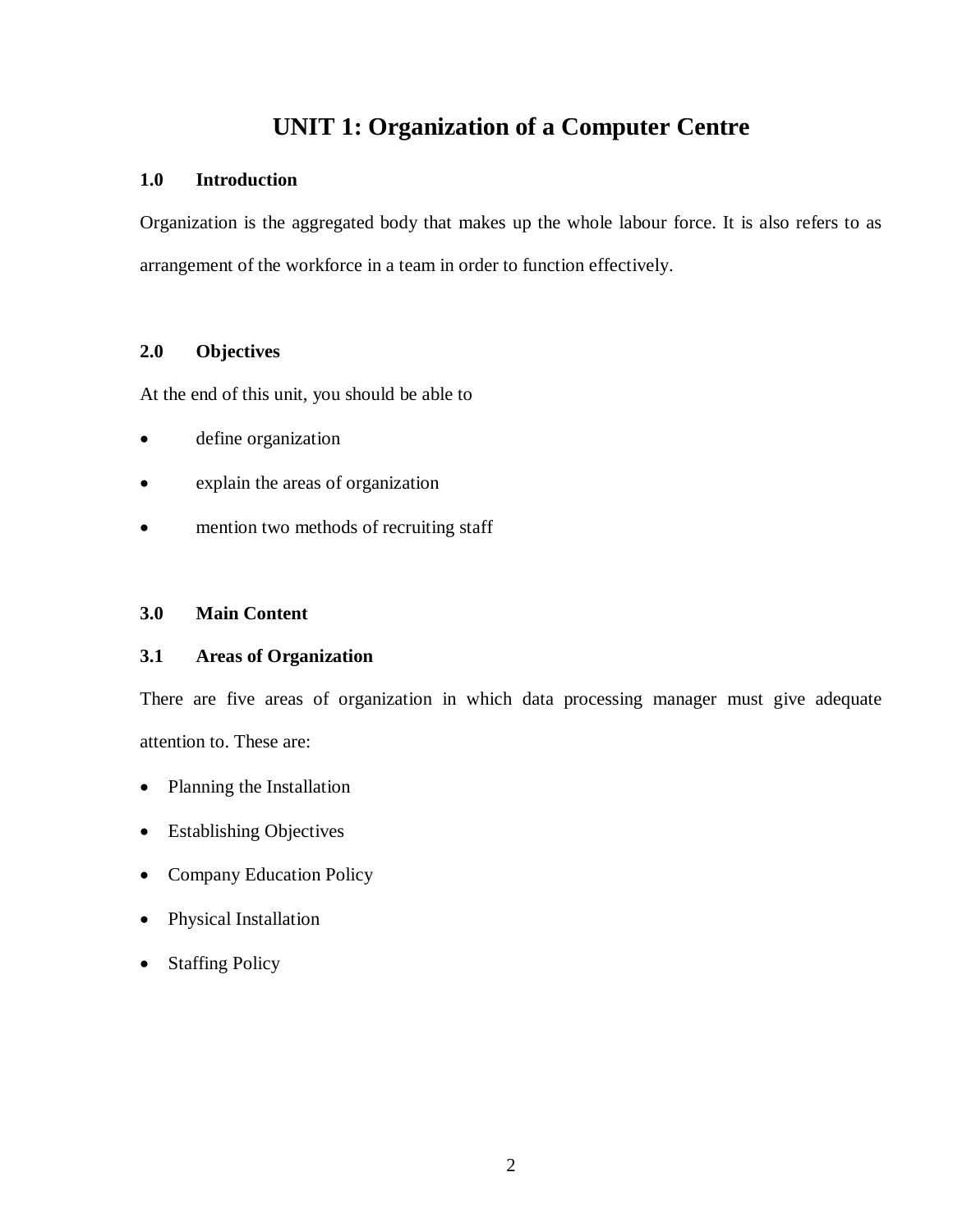#### **3.1.1 Planning the installation**

Before a computer is received at the user's premises the data processing manager must give many man- hours of thought to the preliminaries and must draw up detailed plans for the three major phases, viz:

- Pre installation
- Installation and
- Productive running

Beside, there are also (i) Detailed planning (sitting, systems and programming, staffing etc) and (ii) Policy planning (The definition of objectives, budgeting and resources allocation)

All company's personnel must be involved for successful installation of computer system.

A steeling committee must be appointed for a fairly high- level control of the planning. The compositions are: the must senior executive of the company's the chairman, the manager of the computer department, a representative from the computer manufacturer, and other representative from the various departments within the company. The committee should be given specifies terms of reference.

#### **3.1.2 Establishing Objective**

The aims and objectives of establishing a data processing department must not be left out. The senior executive should have the following questions in mind which explain both short term and long term objectives. Why is the company considering a computer? What would be the benefit to the company of these applications? What are the long term implications? What major role will the computer play in the company activities? The usefulness of computer in any firm comes under the objectives like keeping records accurately, forecasting, and simulation among others.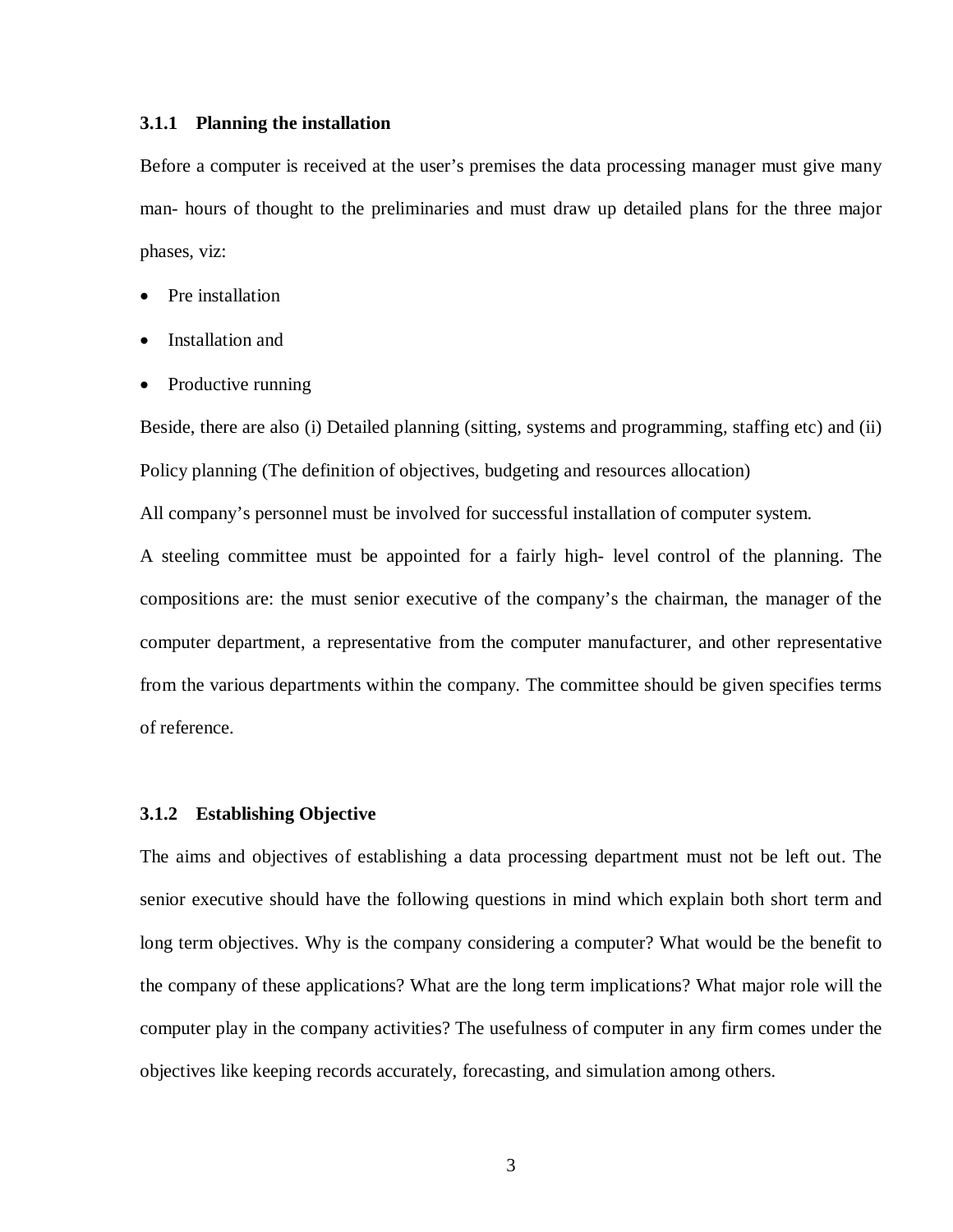#### **3.1.3 Company Education Policy**

Management must play emphasis on how computer are used, the stages in applying a computer, the difficulties in problem definition, data collection and communication. The education programme should not be rushed simply because it is for busy men. In short, the education programme policy must made adequate provisions for formal training progrmme, and formal lecture on the effect of introducing computer into the organization.

The purpose of a company education policy is to motivate staff at every level to think about using computer and not leave it to the next man.

#### **3.1.4 Physical Installation**

The environmental conditions of a computer are important to trouble -free running. All necessary conditions must be met before installation exercise. The layout of the computer room should be design with work flow in mind as we have in figure 1 below: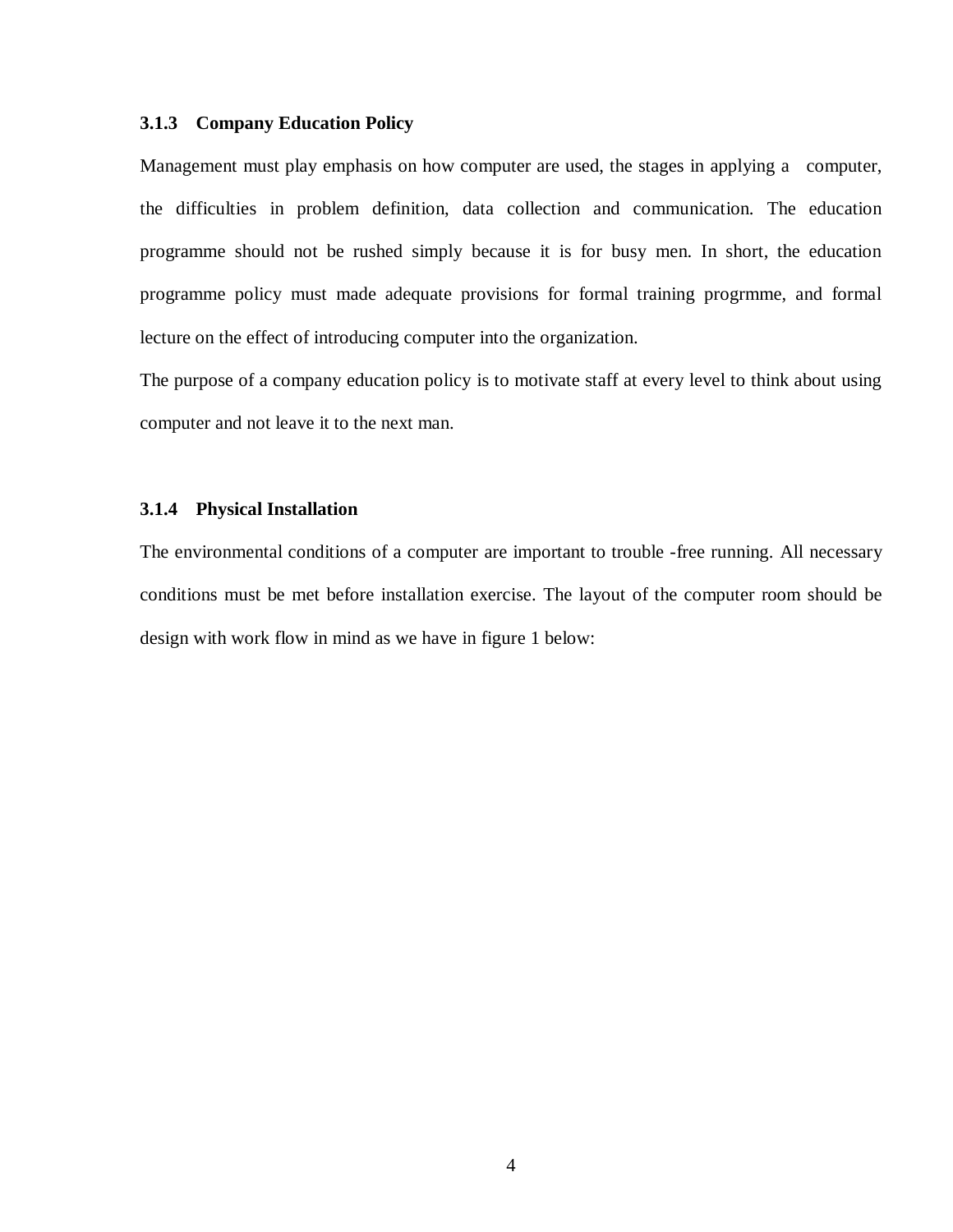

Figure 1: Computer Room Layout

The operator should be near to the input and output units which are most in use e.g. card or tape reader, printer, and tape or disc unit. The room must have air condition used for dust filtration, temperature control and humidity control.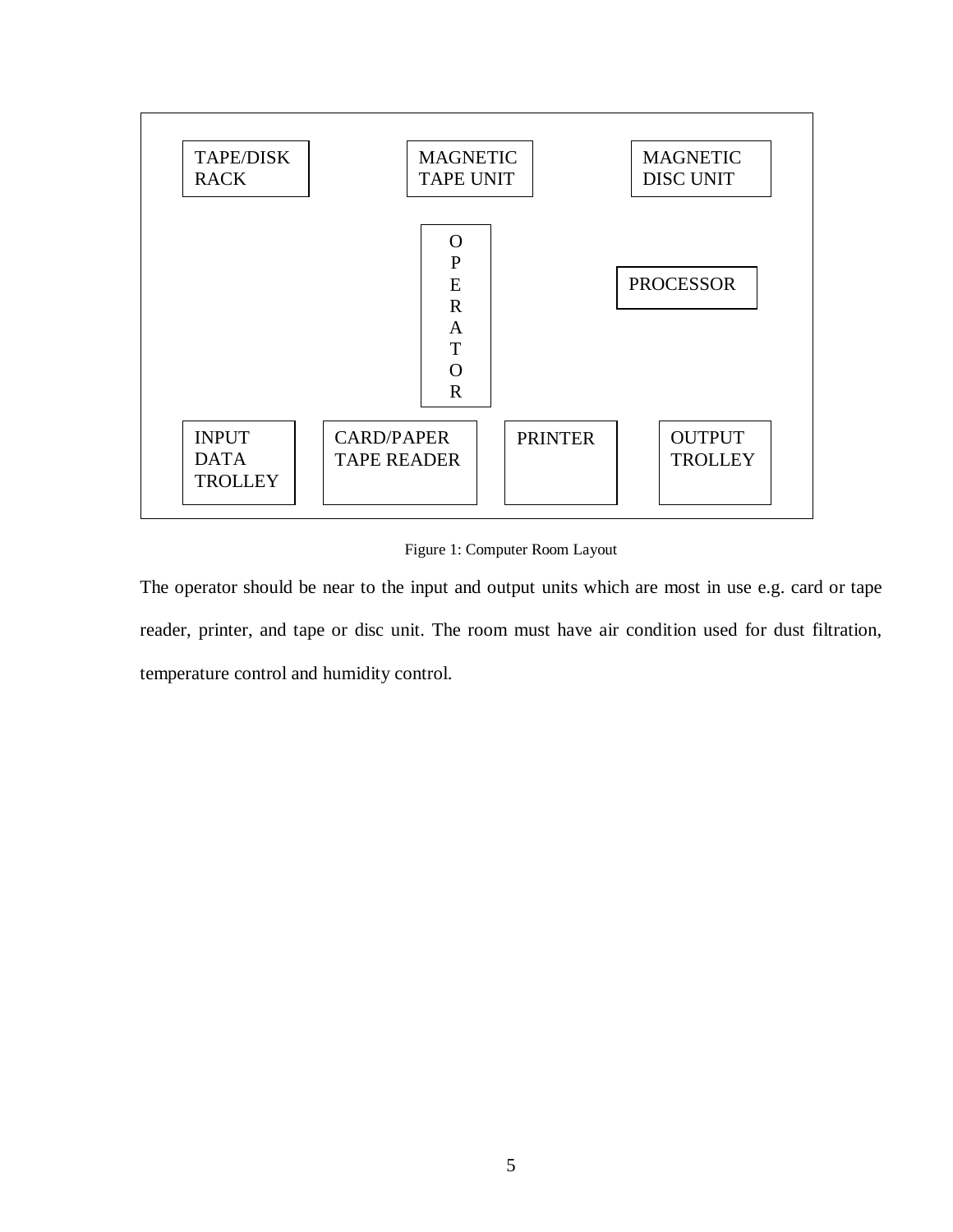

# **3.1.5 Staffing Policy**

A typical computer centre team consist of the operations team who performs daily management of the computer centre including 7/24 operator coverage, logistical planning for the computer centre, hardware movements and warranty/escalation follow-up for the system.

There are obviously two choices open to management. They can recruit experience personnel and thus reap the benefit of that experience or they can re-train existing staff in computer techniques. In doing this, a number of factors used to be considered or the advantages and disadvantages of each option.

#### **(a) Recruitment of Experience Personnel**

#### **Advantages**

- (i) Benefit of the experience.
- (ii) Little or no computer training required.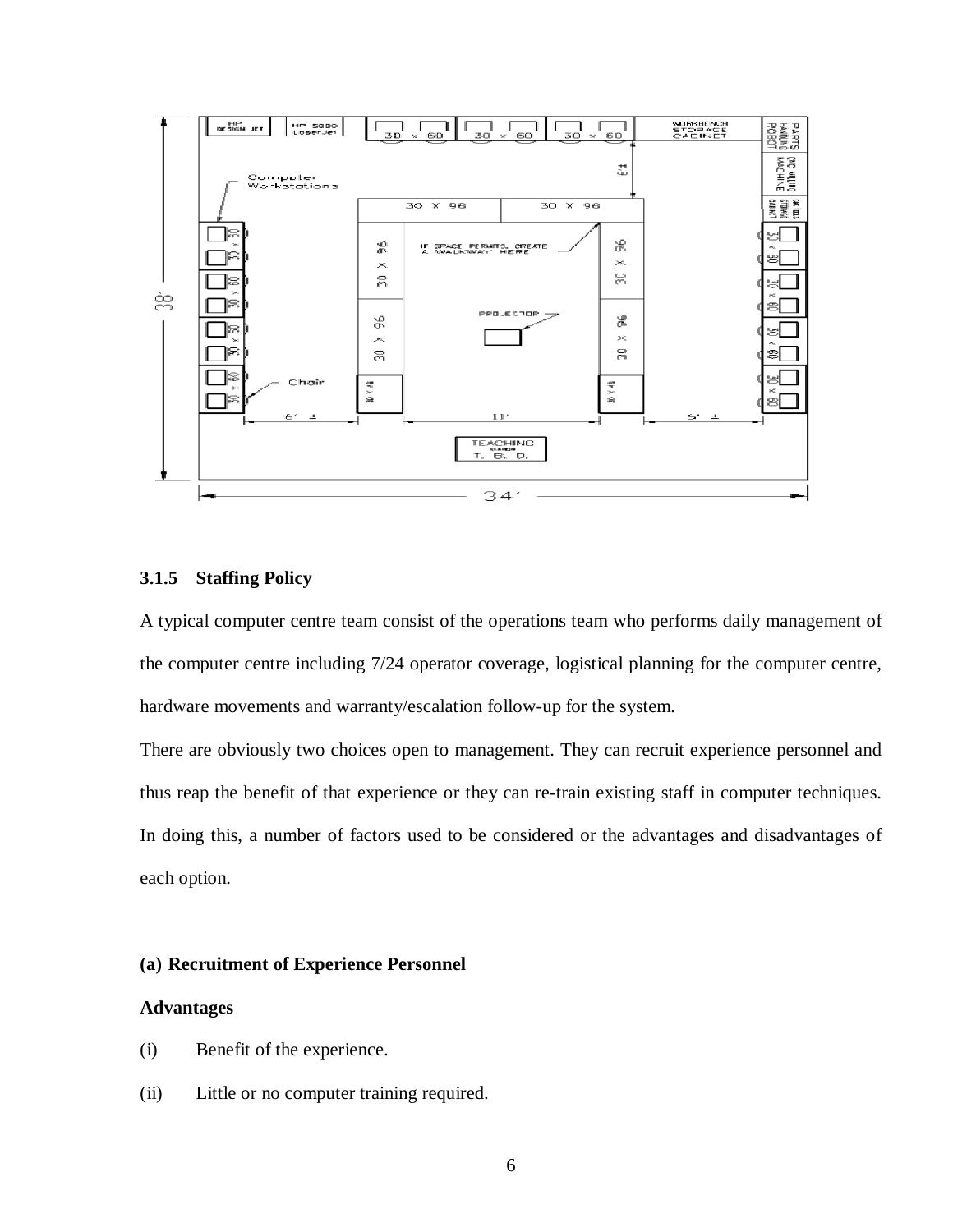(iii) A fresh eye often sees weakness in a system.

#### **Disadvantages:**

- (i) Demand exceeds supply, therefore high salary levels.
- (ii) No knowledge of company perhaps even industry.
- (iii) No company loyalties.
- (iv) Problem of interaction with existing staff.
- (v) Gamble of recruiting an unknown person.

#### **(b) Re – Training of Present Staff**

### **Advantages:**

- (i) Retain existing loyalties.
- (ii) No need to spend time in teaching company operation
- (iii) Personality and ability already known.
- (iv) Acceptance to existing staff (assuming right people selected).

#### **Disadvantages:**

- (i) Computer training necessary.
- (ii) Over familiarities with the way thing are done and reluctant to change the present methods.

# **4.0 Conclusion**

This unit has introduced you to the organization of a computer centre. You have also been informed on how staffs are recruited.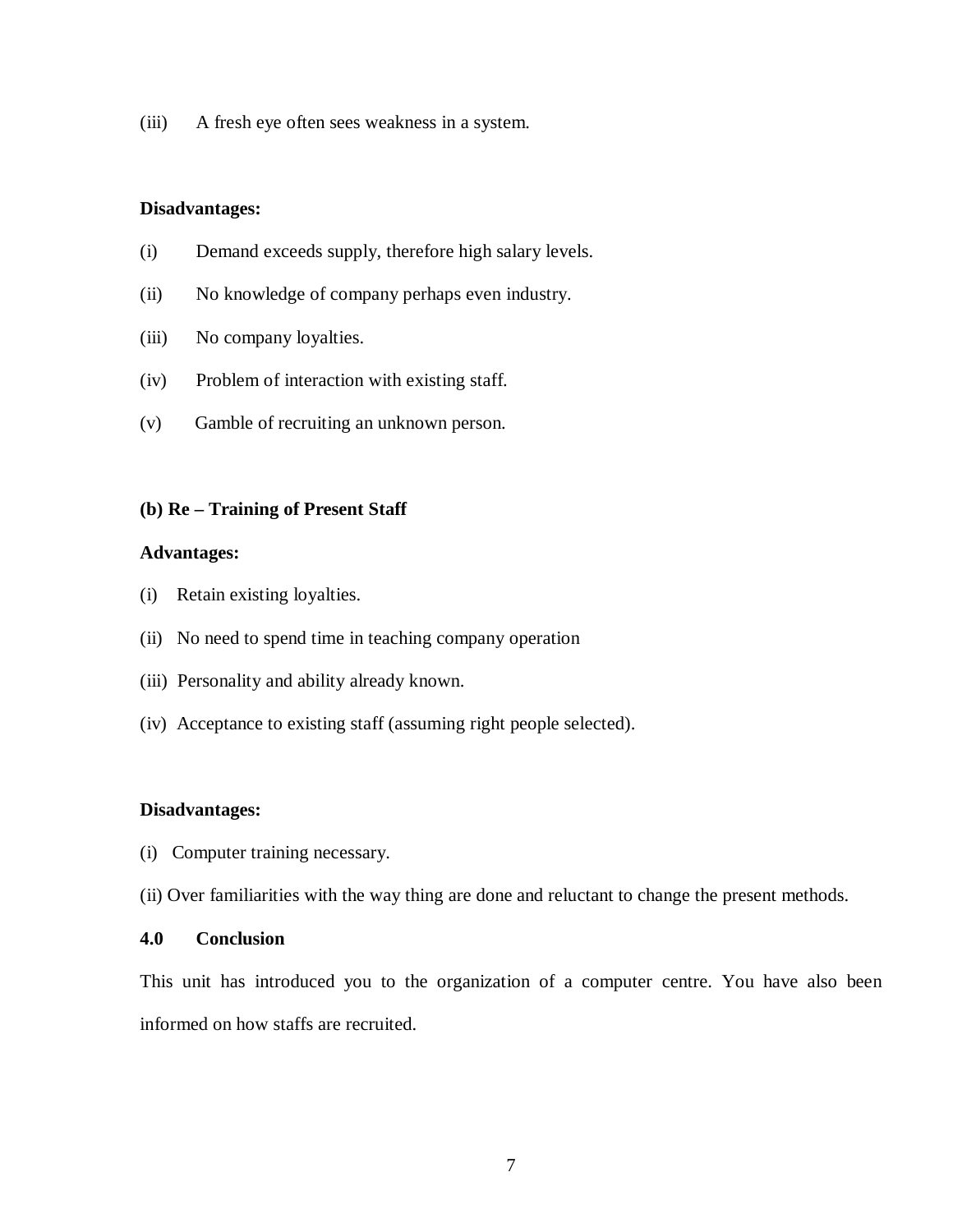# **5.0 Summary**

There are five areas of organization in which data processing manager must give adequate attention to. These are:

- Planning the Installation
- Establishing Objectives
- Company Education Policy
- Physical Installation
- Staffing Policy

# **6.0 Tutor-Marked Assignment**

Discuss five areas of organization in which data processing manager must give adequate attention

to.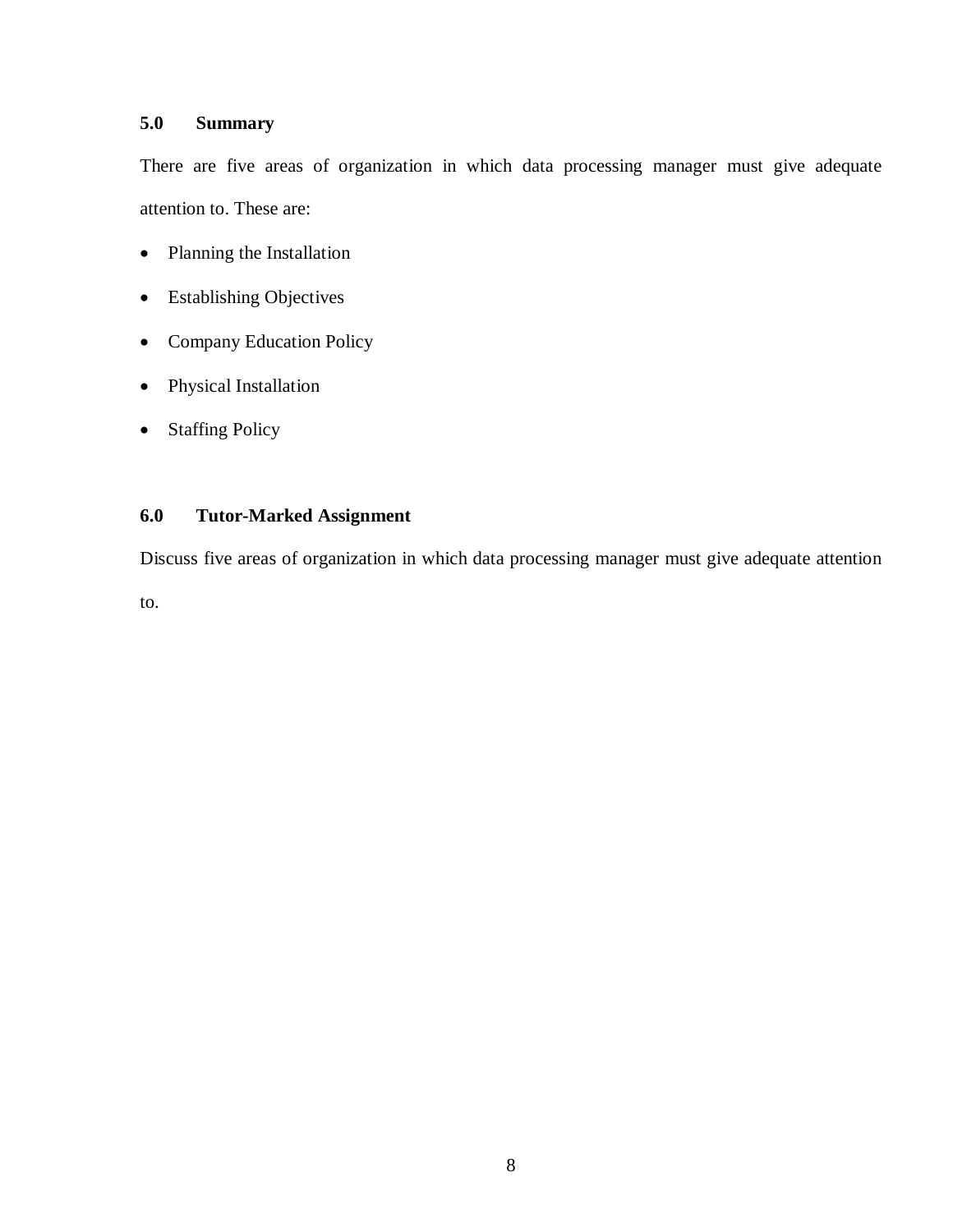# **UNIT 2: Administrative Structure of a Computer Centre**

# **1.0 Introduction**

The administrative structure is being organized in such a way that a skilled professional personnel is put in place to oversee the administration of the computer centre who in turn reports to the executives or the directors board on the necessary protocols needed in putting the computer department in such a way that it would be in line with the company objective.

The size of the data processing department of an organization and the degree of separation of functions within it depend on the size of the organization and the extent of computerization within it. Another factor that determined the size of an organization's data processing department is the financial considerations. That is the capital cost of the equipment. The major items to be considered here are:

One Time cost: (i) Hardware.

- (ii) Site preparation (building work, air conditioning).
- (iii) Staff recruitment (agency fees, advertising).
- (iv) File creation (data gathering and preparation cost).
- (v) Change over cost (parallel running, overtime for staff).
- (vi) Education and training.

Recruiting cost: - Staff salaries

- Maintenance of equipment
- Light, heat and power
- Stationery
- Replacement recruitment
- Further education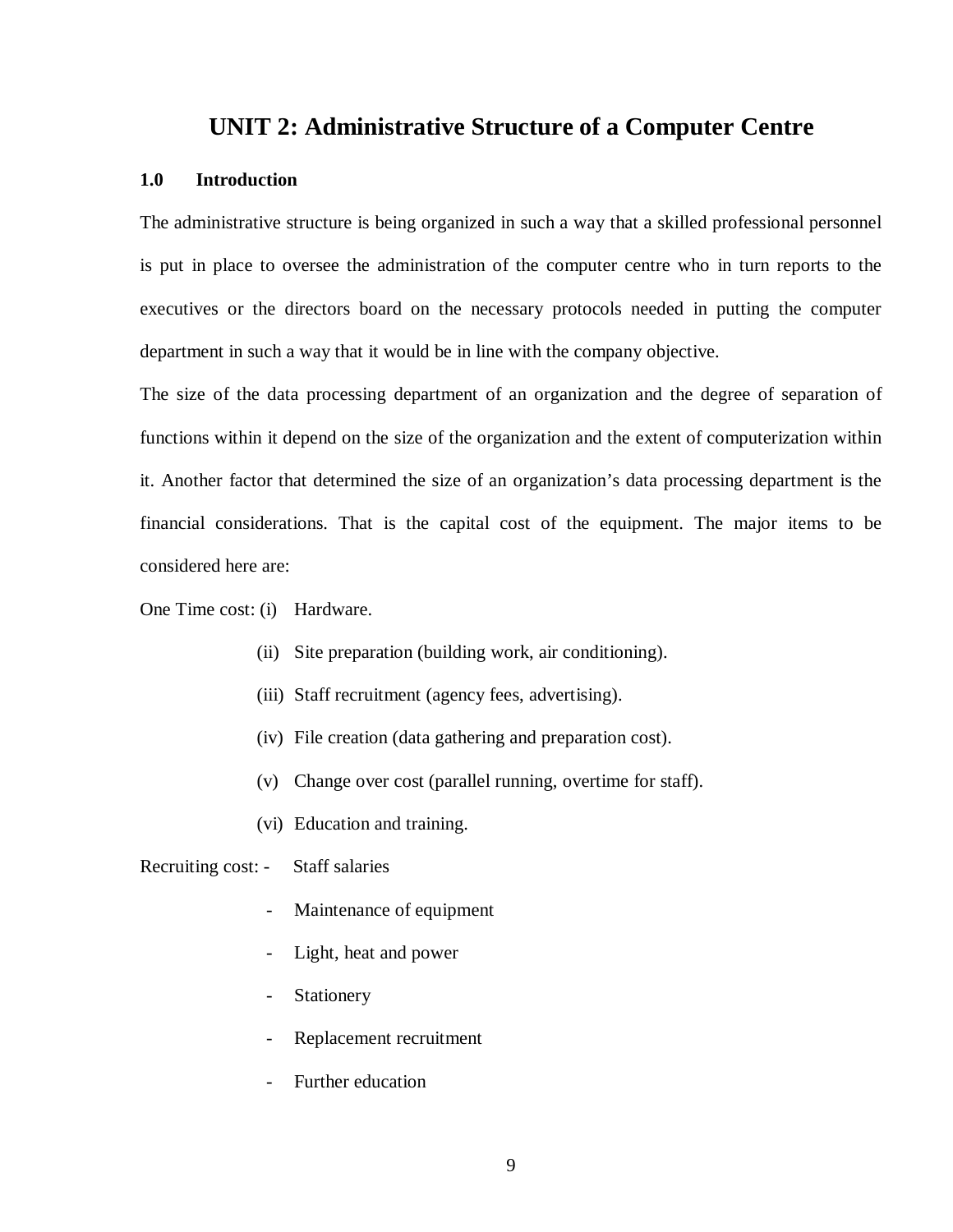# **2.0 Objectives**

At the end of this unit, you should be able to

- mention the factors that determine the size of an organization
- list the personnel's in a computer centre
- State the function of each personnel in a computer centre
- Illustrate with a diagram the administrative structure of a computer centre

## **3.0 Main Content**

# **3.1 Personnel's in a Computer Centre**

In the department various staff with different computer skills is being employed. The data processing manager is the head of the department under which you have the computer analyst, programmer, operation manager, etc. There is probably no standard structure for data processing department. Precise responsibilities and reporting procedures vary. Figure 2 and 3 show some alternatives.



Figure 2 DP Department Structure I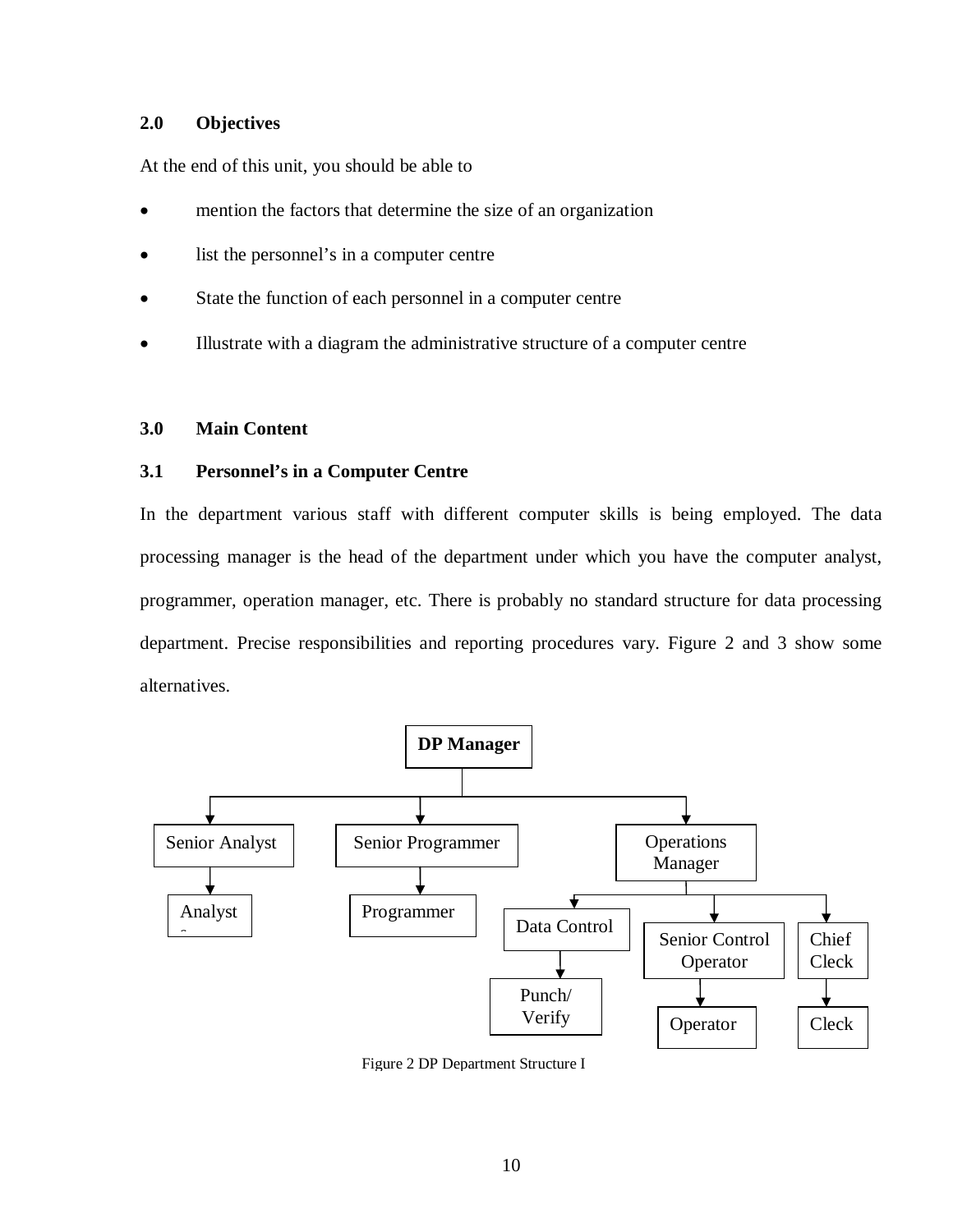

Figure 3: DP department Structure II

# **3.2 FUNCTION WITHIN DP**

# **3.2.1 The Data Processing Manager (DPM)**

The DPM is responsible for both research and development and for production. He is also in change of the following responsibilities

- co-ordination of the developmental objectives.
- responsible for development policy
- establishment of an effective communications within the department including documentation and other standards
- provision, utilization and control of resources required within the department.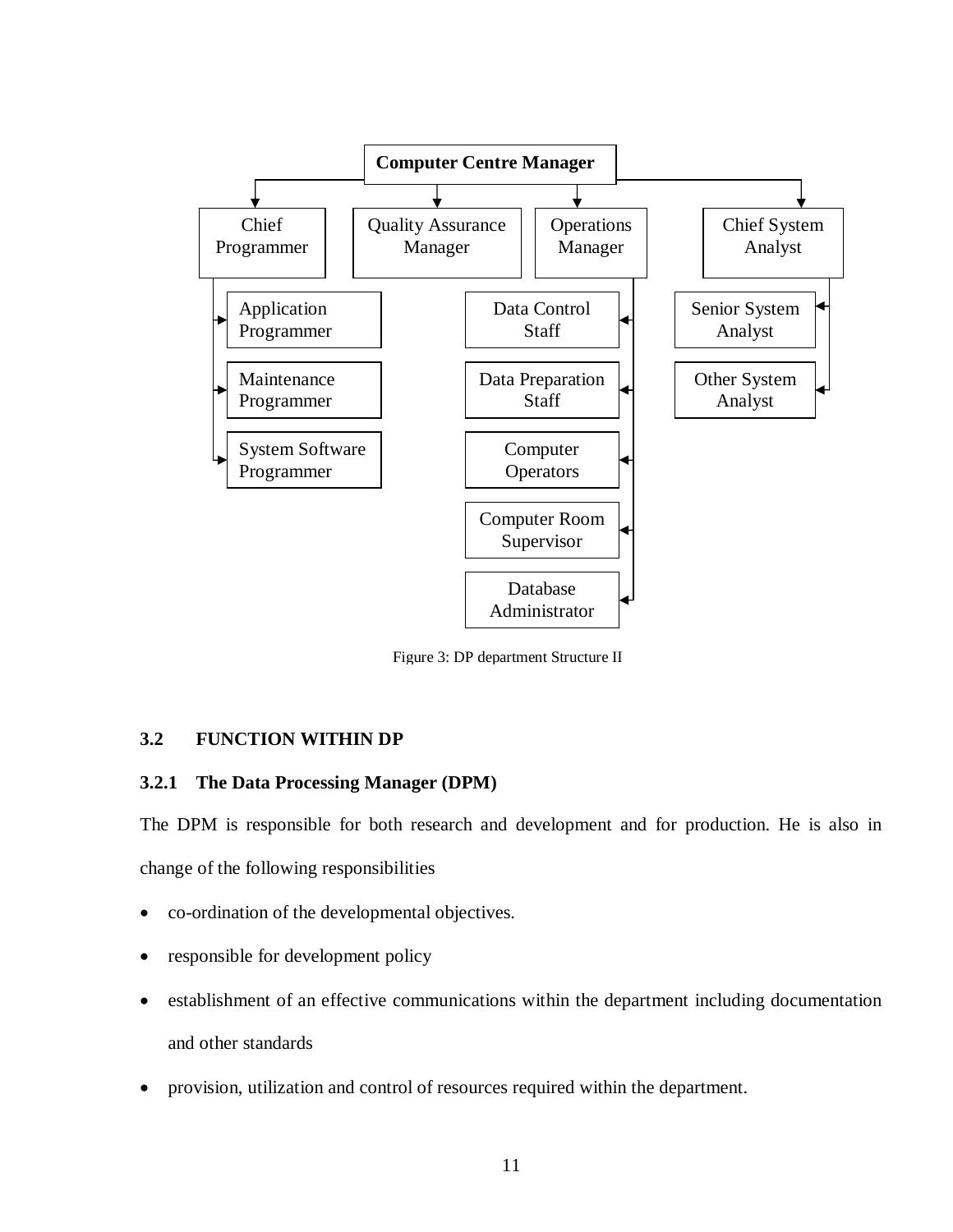#### **3.2.2 Project Leader**

The project leader is:

- responsible for the overall control and coordination of a particular project.
- responsible for the allocation of functions within the project.

#### **3.2.3 Chief System Analyst**

A system analyst carries out feasibilities study on a system. He works with other individuals within an organization to evaluate their information needs, design computer software and hardware to meet those needs and then implement the information system. He defines error messages to be incorporated and checks to be embedded into the system. He functions as project team leader and supervisor to the system analyst

The duties are to:

- (i) Collect, records and analysis details of existing procedure and systems
- (ii) Develop ideals for computerized systems superior to the current and existing system.
- (iii) Prepare computer operating instructions.
- (iv) Define error messages to be incorporated.
- (v) Estimate run timing
- (vi) Specified check and control to be embedded in the new system.
- (vii) Define actions required to deal with various conditions arising in the system.

#### **3.2.4 Chief Programmer**

Chief Programmers work closely with a system analyst to either create new software or to review existing programs. He supervises application programmers, maintenance programmers and system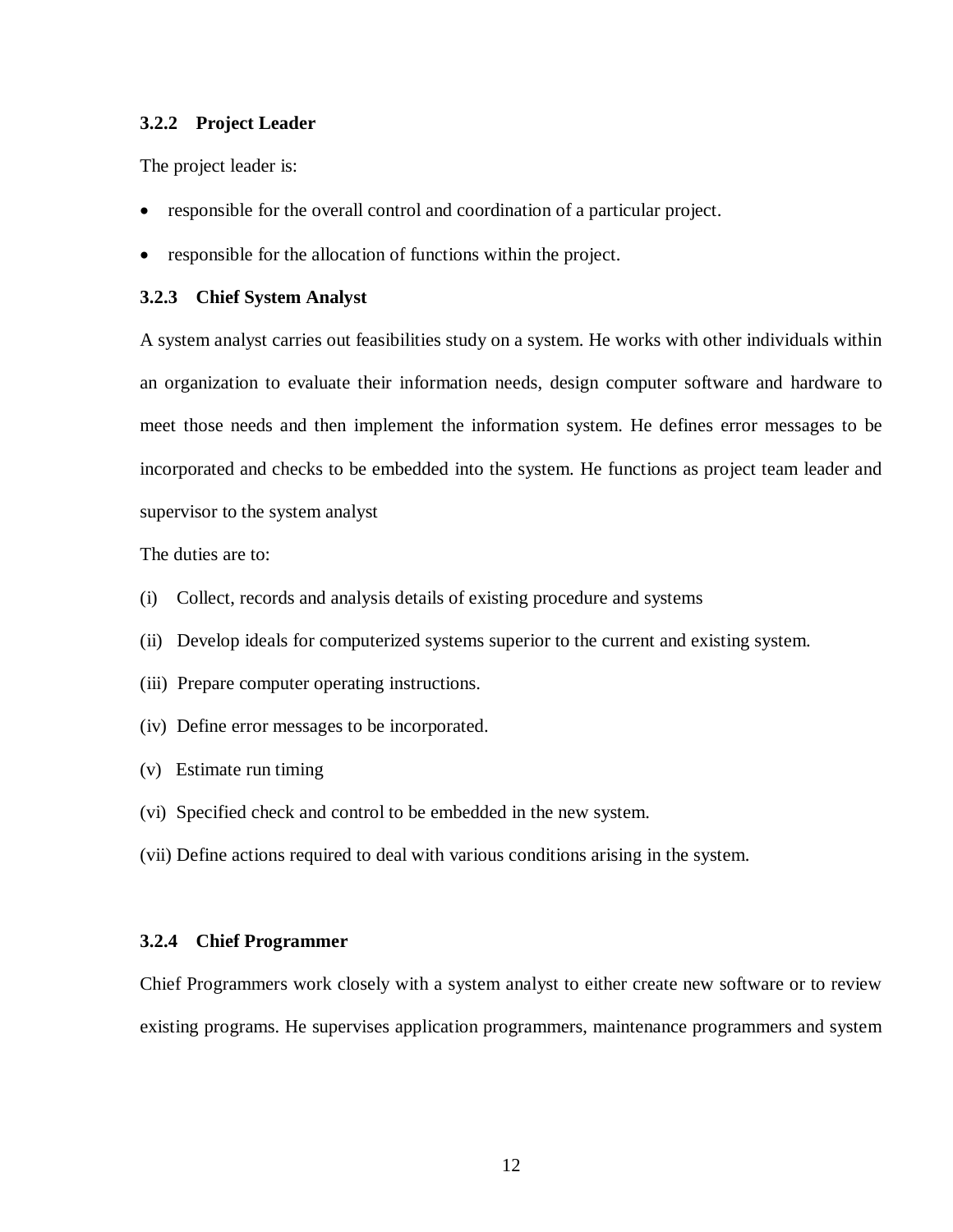software programmers. The programmers are in change of programming (applications) and perform the following functions:

- preparation of program flowcharts and coding
- program documentation
- program testing
- preparation of operating instrument
- program maintenance and modification

### **3.2.5 Computer Operations Manager**

He is responsible for the day- to -day running of the computer, control and flow of work, data preparation and distribution, and computer operation and also lias with the engineers during maintenance procedure. He will be required to scheduled the workload so as to obtain the best use of the resources to ensure that work progress through the department ( receipt of data, data preparation, operation, dispatch and control at all stages ) and to maintain all the necessary files. The following specialists work with the operation manager: the data control staff, data preparation staff, database administrators, computer room supervisor and computer operators. To assist him, he may have control clerks, punch operator, and a librarian.

He may also have under his control certain auxiliary machines such as decollators, sorters, tabulators, busters, and the appropriate operators. He will act as liaison between the operations department and the systems programming functions and as new systems are completed, he will absorb them into his programme of work.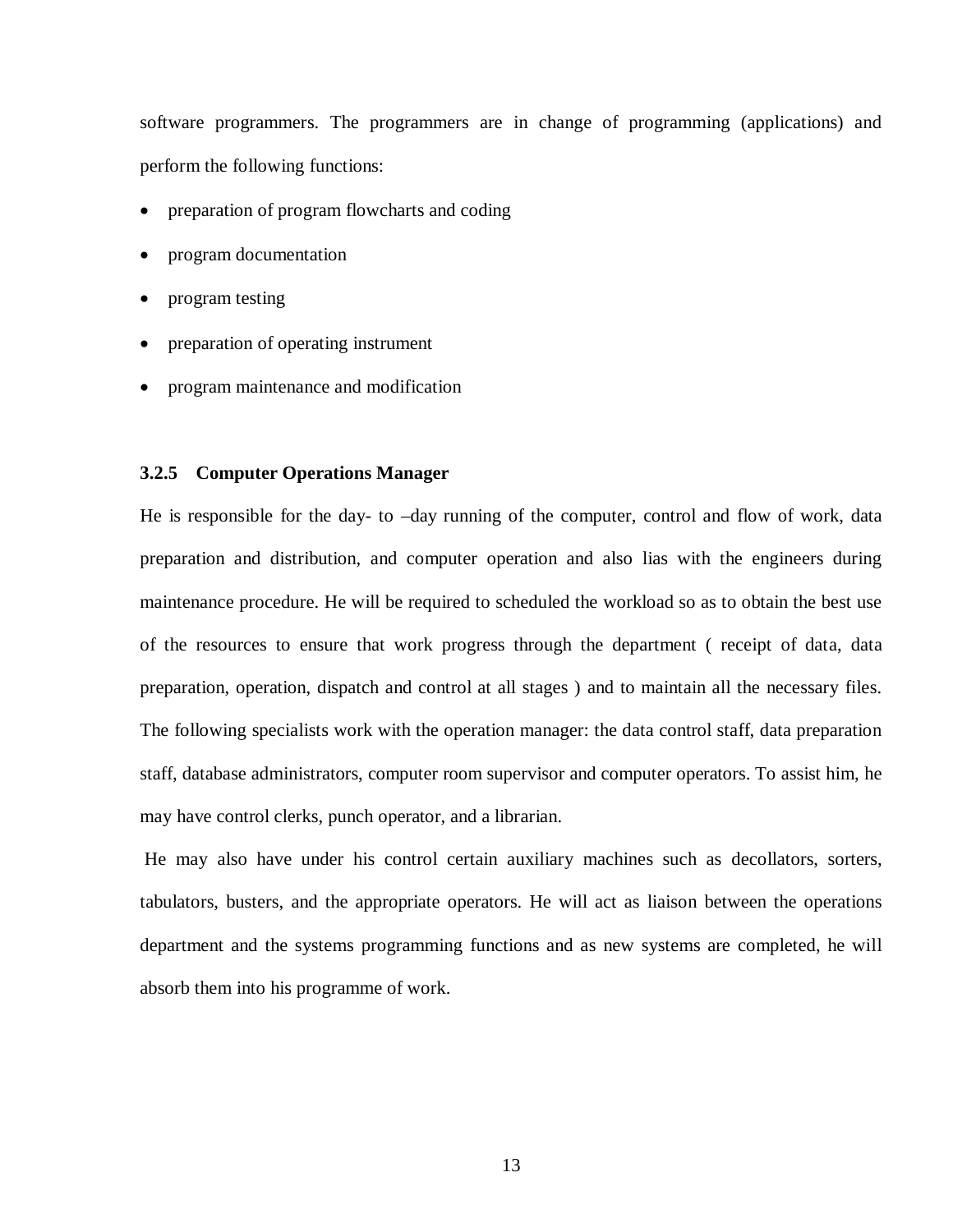Operation manager is a person who runs the day- to- day operations of the computer systems. He maintains records on equipment utilization and ensuring that data is received on time from user department.

#### **3.2.5.1 Computer Operators**

Operators are the professionals that make use of the computers to do their jobs. They make judicious use of both the hardware and the software, which includes the utility programs e.g. file conversion, file copy, file maintenance and reorganization, sorting, back up files, etc.

He is in change of:

- (i) operating equipment in the computer areas.
- (ii) cleaning equipments as laid down,
- (iii) processing data as required,
- (iv) performing program compilation and tests,
- (v) maintenance of log book in respect of machine performance, utilization and failures,
- (vi) liaison with engineers during maintenance period

#### **3.2.6 Other Staff**

A full description of other rules is not given here as most of them will already be familiar to us as student.

- (i) Punch Operators: punch data into card or paper tape. Required skill-manual dexterity, rhythm, concentration.
- (ii) Verifier Operators: verifies work of punch operators, frequently a senior punch operator.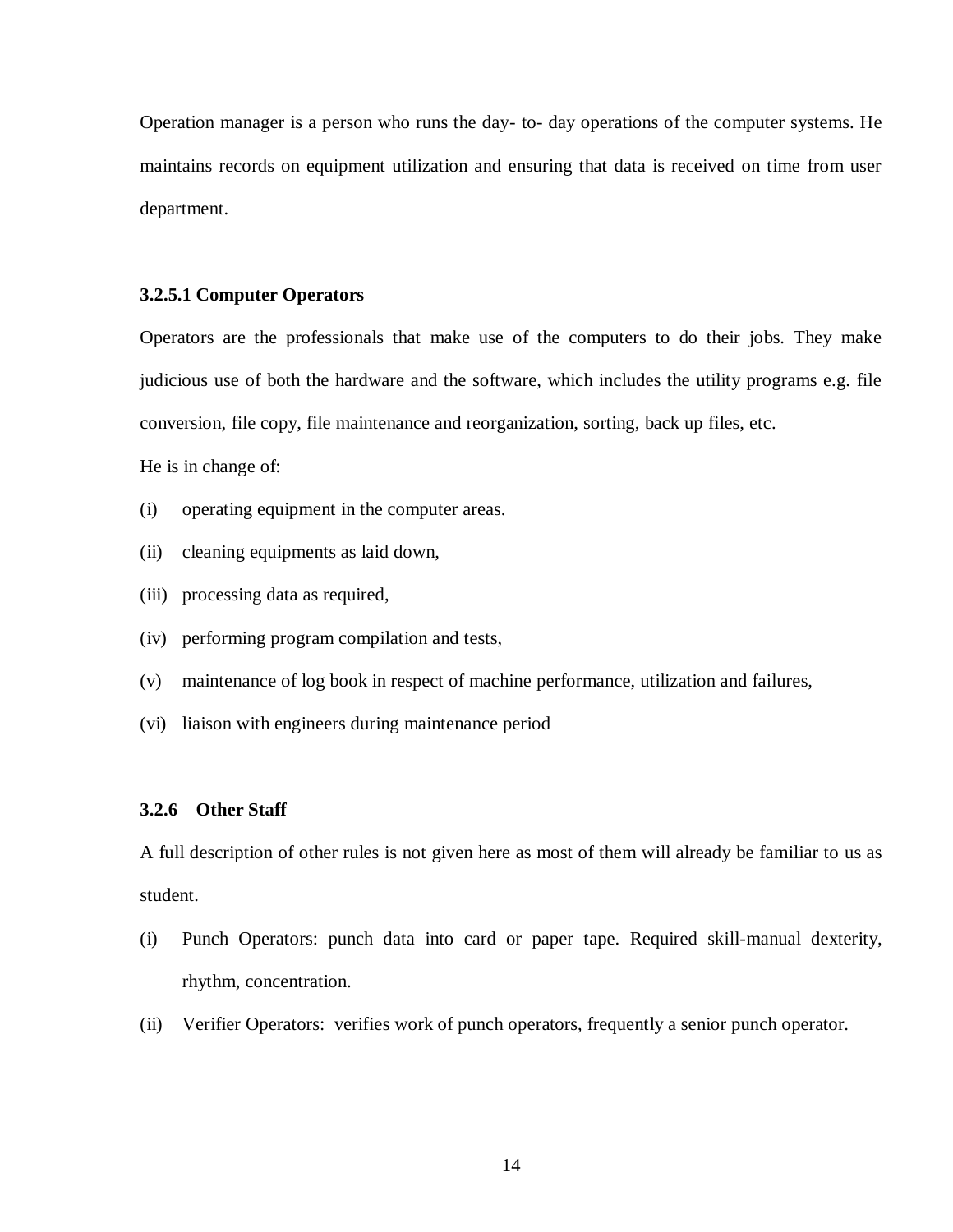- (iii) Control Clerks: verily flow of work, maintain totals to ensure no data loss or incorrectly processed. It required skill normal clerical ability, accuracy and numeracy.
- (iv) Librarian: maintains library of tapes or card files in use usually also library of programs in use. It required skill clerical ability, accuracy and dependability.

## **4.0 Conclusion**

In this unit, you have learnt on the administrative structure of a computer centre and the roles of each personnel in a computer centre.

# **5.0 Summary**

In this unit you have learnt that the data processing manager is the head of the department under which you have the computer analyst, programmer, operation manager, etc.

## **6.0 Tutor-Marked Assignment**

- (a) Illustrate with a diagram an administrative structure of a computer centre.
- (b) Write five responsibilities for each of the following personnel's in Computer Centre
	- (i) Data Processing Manager (DPM)
	- (ii) System Analyst
	- (iii) Programmer
	- (iv) Computer Operator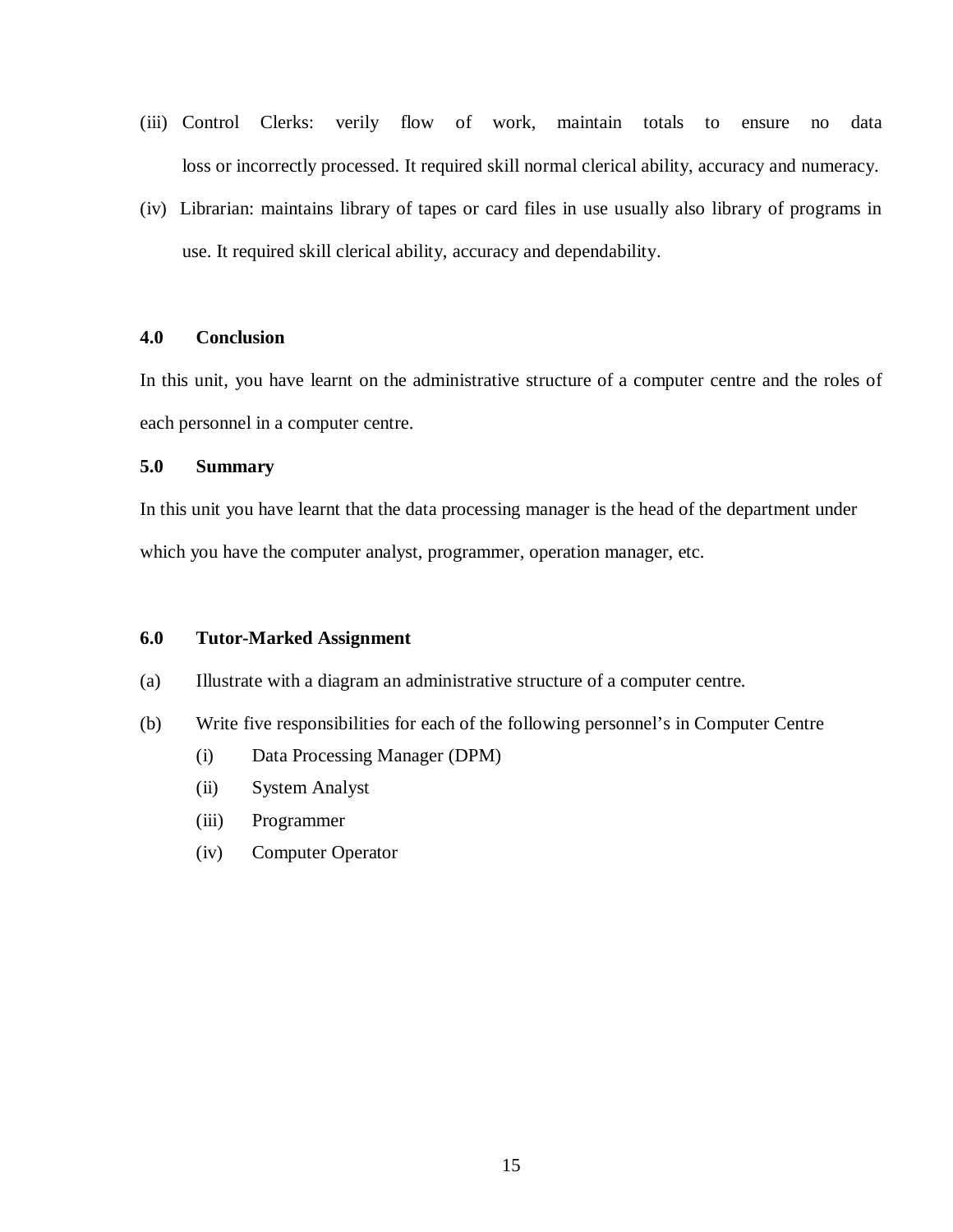# **UNIT 3: Computer Centre**

# **1.0 Introduction**

The Computer Centre is a service unit that utilizes computing resources to provide diverse computer services to the general public. It is an institution which contains one or more computers being operated upon by specialized set of people. A computer centre is a data processing centre where various data are being processed and turned to reliable information.

Every organization has an objective of setting up a computer centre, this is to ascertain the extend of relevance of the computer centre to an organization. The organization must put in place a good detail planning and layout of how the computer department should be. The manager must give detail planning to productive running, equipment selection, types of programs to be used, sitting arrangement and employment of qualified staff.

# **2.0 Objective**

At the end of this unit, you should be able to

- State the various naming convention of a computer centre
- Mention the services provided by a computer centre
- discuss the types of computer centre
- Outline the factors to be considered when installing computer system

# **3.0 Main Content**

# **3.1 Computer Centre and its presence in an organization**

A computer centre may simply be a single unit within each department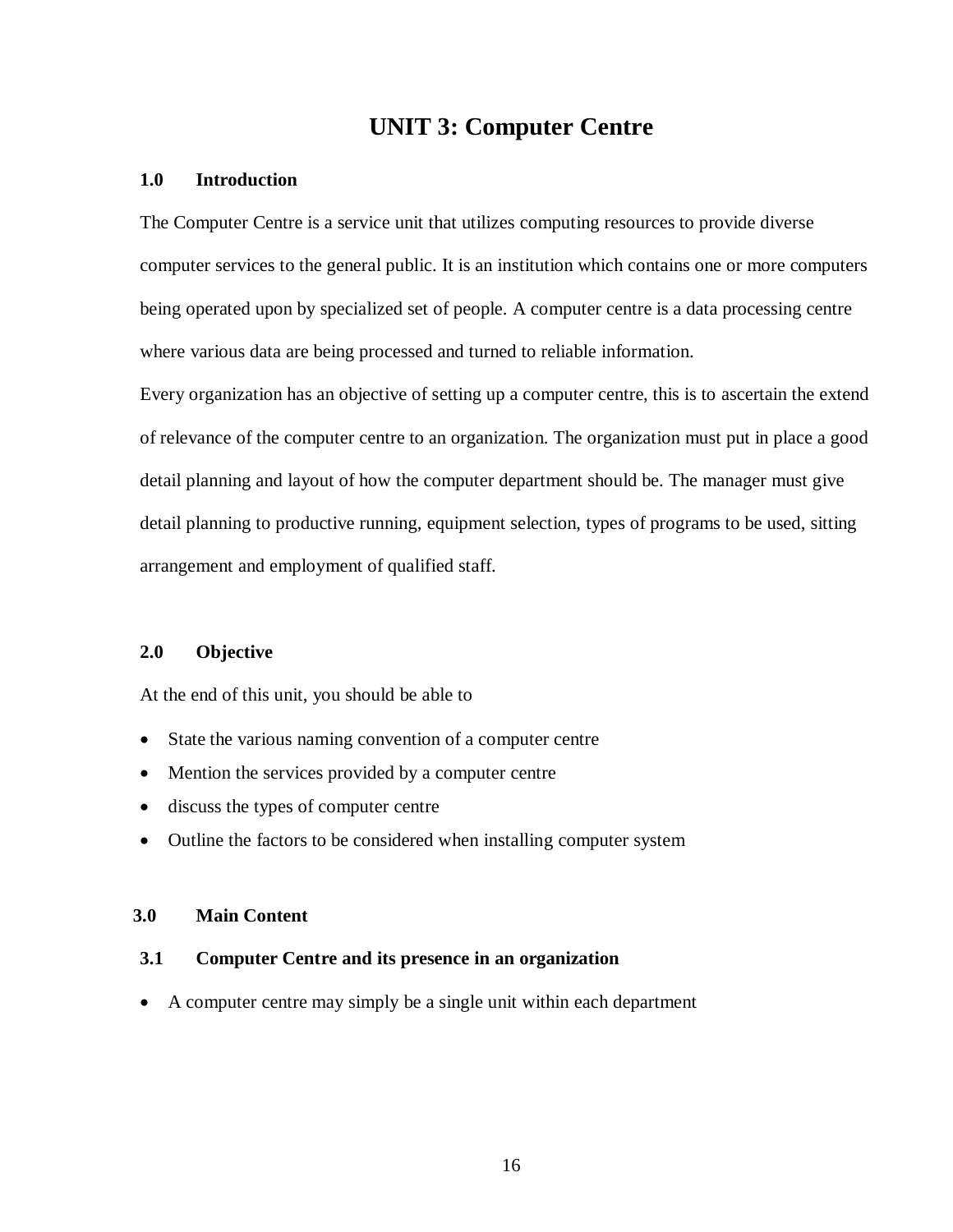

A computer centre can provide services to other department as a company's centre



 Computer centre may be, instead, a separated unit under chief executive officer at the same level of authority as other functional departments.

# **3.2 Various Names of Computer Centre**

Normally, all computer centres are responsible for virtually similar tasks in all organizations; however, their focuses may not be the same. Using a certain name would identify its focused responsibilities, and the following are examples of such naming convention.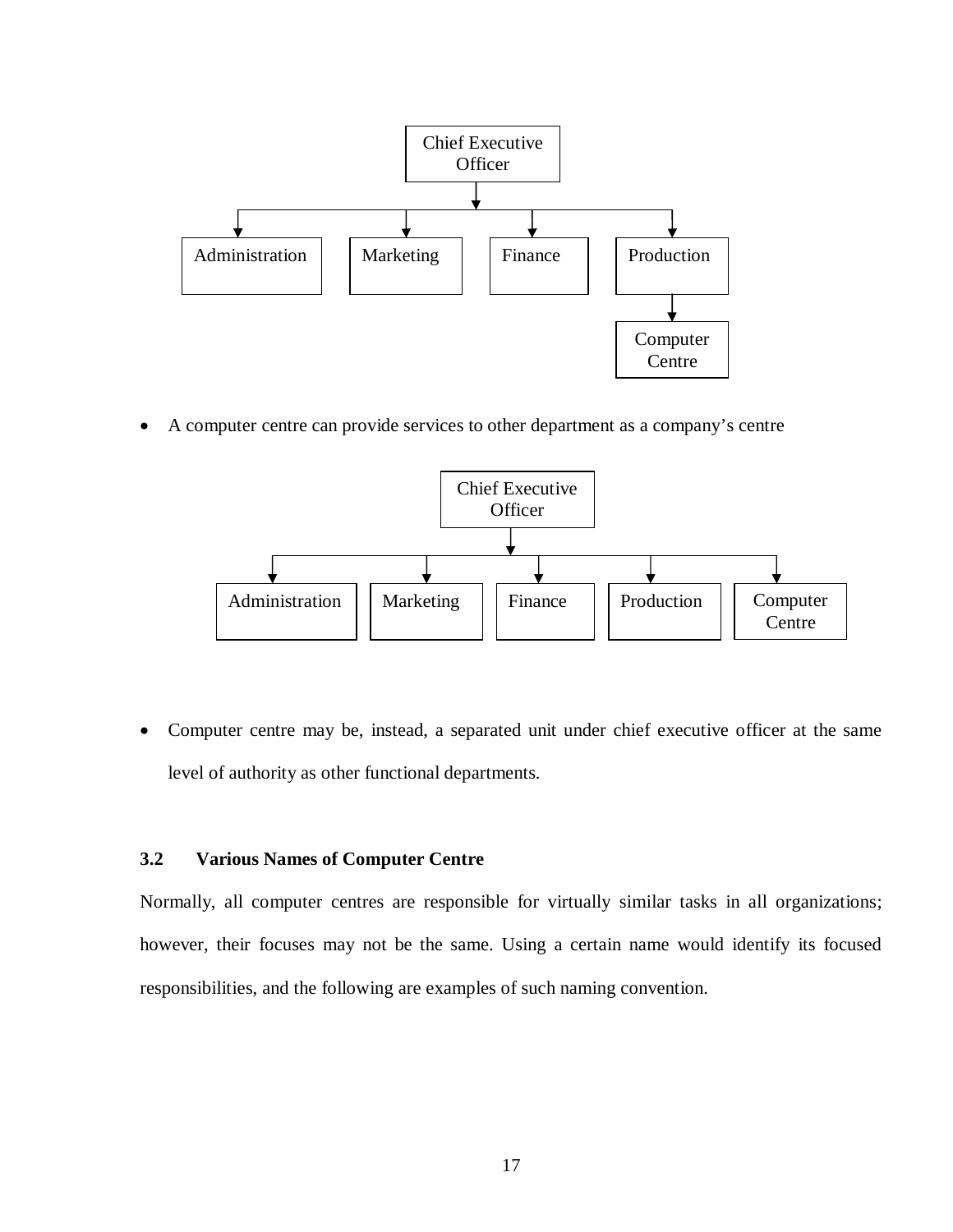- **Data Processing Centre:** To provide business data (Sales, Deposit/Withdrawal, Airline Ticketing, Student Registration, etc.) and produce summary report or other business documents.
- **MIS Centre:** To provide information for managers and executives for making timely and quality decisions (usually continuing the work of data processing).
- **Data Centre:** To provide data for use by all departments (e.g. centre to provide criminal records, population records, etc.)
- **Office Automation and Internet Centre:** To provide services to all departments with office automation and communication system.
- **Computing Service Centre (or Computer Centre or IT Service Centre):** Basically, to provide services of all types related to business data processing, business applications, and maintenance services to all departments in the organization.

# **3.3 Services provided by Computer Centre**

- To provide computer-related services to personnel and customers
- To provide advice and consultancy for users
- To provide systems development services to users
- To provide data entry services for user
- To create and maintain IT standards and procedures
- To provide IT acquisition services to users
- To keep and protect IT and data assets
- To ensure that the organization has adequate/advanced IT progress, which is in line with the organization's vision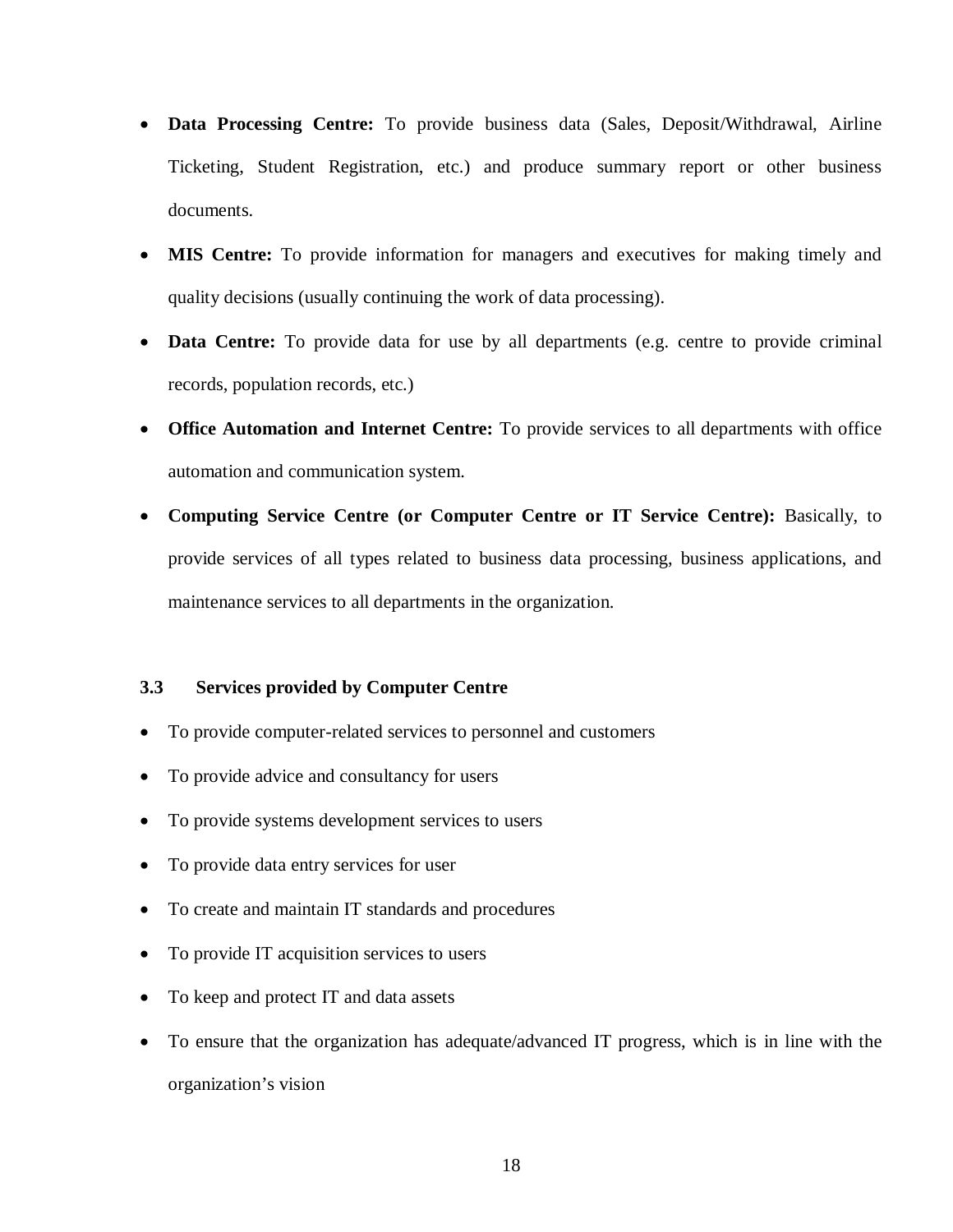To ensure that services provided are meeting with users' requirements

# **3.4 Types of Computer Centre**

The nature of data being processed and level of computerization determined the type of computer centre an organization will operate.

Basically, there are two types of computer centre, viz:

- Centralized data processing (DP) centre.
- Decentralized data processing centre.

# **3.4.1 Centralized DP**



Centralized computing is computing done at a central location, using terminals that are attached to a central computer. The computer itself may control all the peripherals directly (if they are physically connected to the central computer), or they may be attached via a terminal server. Alternatively, if the terminals have the capability, they may be able to connect to the central computer over the network. The terminals may be text terminals or thin clients, for example.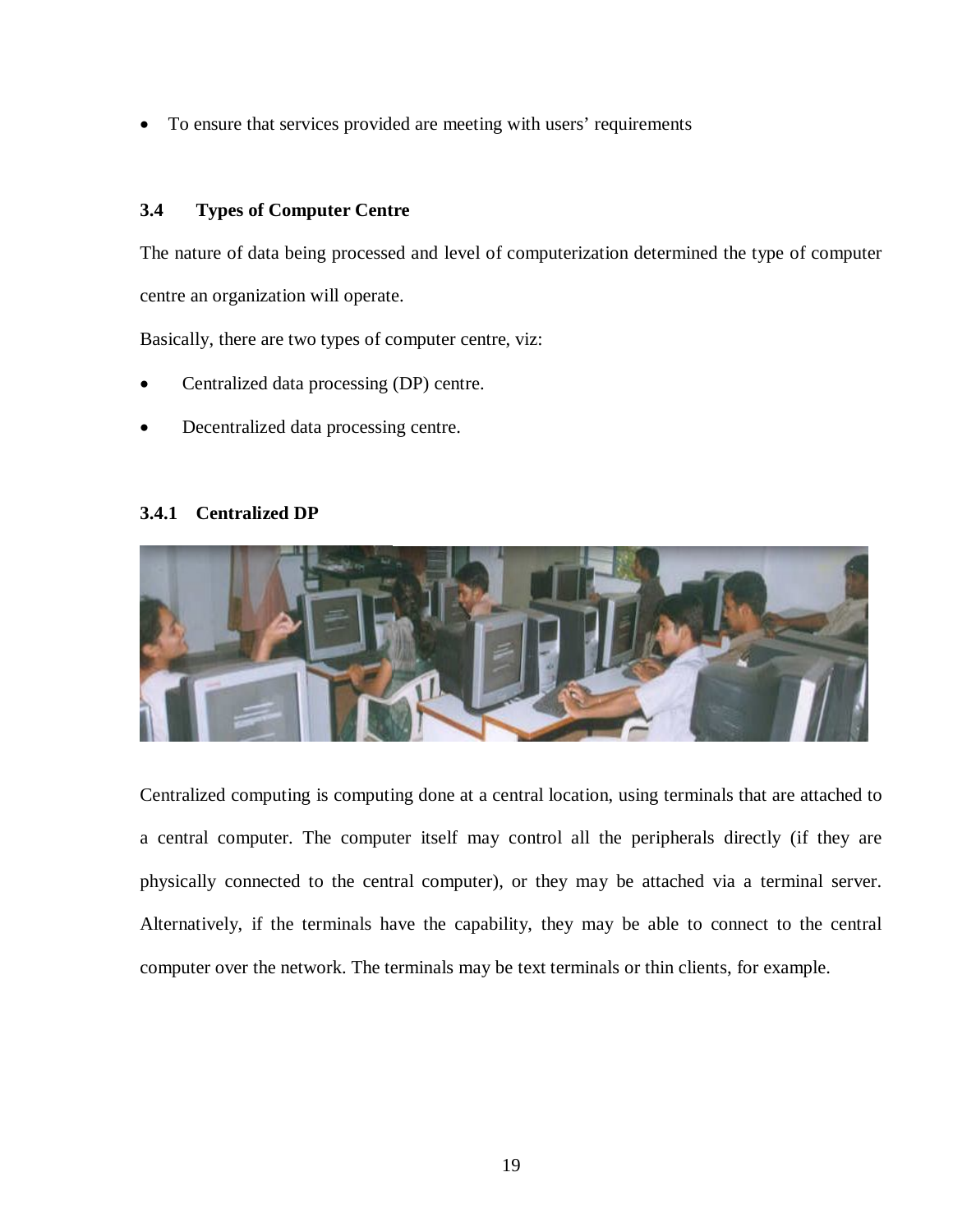At this centre, all the data under processing must pass through the central location. All the facilities and staffs are concentrated in a place. There is a complete standardization at this centre. Besides, the centre ensures efficient utilization of the system throughout the day (24 hours service).

It offers greater security over decentralized systems because all of the processing is controlled in a central location. In addition, if one terminal breaks down, the user can simply go to another terminal and log in again, and all of their files will still be accessible. Depending on the system, they may even be able to resume their session from the point they were at before, as if nothing had happened.

#### **Advantages**

- **Sharing resources**: A well-planned centralized system holds data used across the organization in one place, allowing all staff to access it. This makes it both faster and easier to undertake organization-wide activities. Central planning and operation also allows compatible technology and skills to be introduced. Exchange of hardware, software and staff between organizational systems and units therefore becomes much easier.
- **Avoidance of duplication**: One main intention of centralized approaches is to have a single version of any particular information system for the whole organization, and to store any item of data once and only once. As a result, there is no wasted effort, no wasted storage capacity, and no inconsistency of data
- **Learning and Control**: A centralized approach to information systems provides an organizational focus for learning and for control. This is likely to produce higher quality information systems and can also reduce costs by:
	- avoiding the decentralization problems of non-functioning or malfunctioning systems,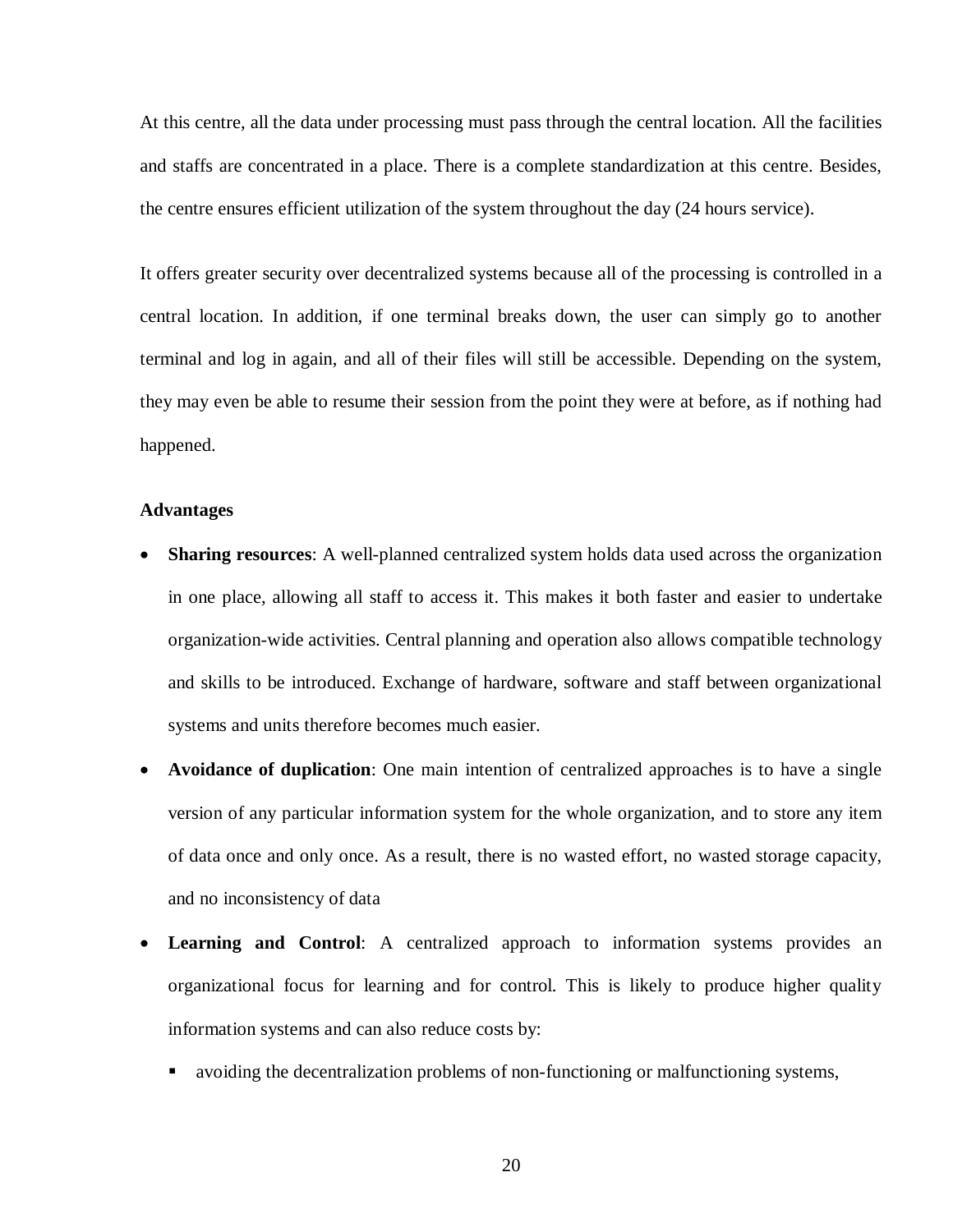- avoiding the decentralization problems of inadequate security, maintenance and documentation, and by
- allowing technology purchases and system developments that are not organizational
- **Achievement of scale economies:** Centralized approaches allow most activities to be undertaken more cheaply per unit. Items purchased externally – computers, software packages, consumables, staff training, etc. can be decided upon once and then bought in greater bulk. Activities undertaken internally-from system development to implementation and maintenance, and management of all these processes – cover a greater number of staff.
- Easy to manage
- Less personnel cost

### **Disadvantages**

- **Resource Constraints:** Centralized approaches require the commitment of four key resources: money, time, people and skills.
- The central computer performs the computing functions and controls the remote terminals. This type of system relies totally on the central computer. Should the central computer crash, the entire system will "go down" (i.e. will be unavailable).

# **3.4.2 Decentralized DP**

Decentralized computing is a trend in modern day business environments. This is the opposite of centralized computing, which was prevalent during the early days of computers. Decentralized computing is the allocation of resources, both hardware and software, to each individual workstation, or office location. In contrast, centralized computing exists when the majority of functions are carried out, or obtained from a remote centralized location.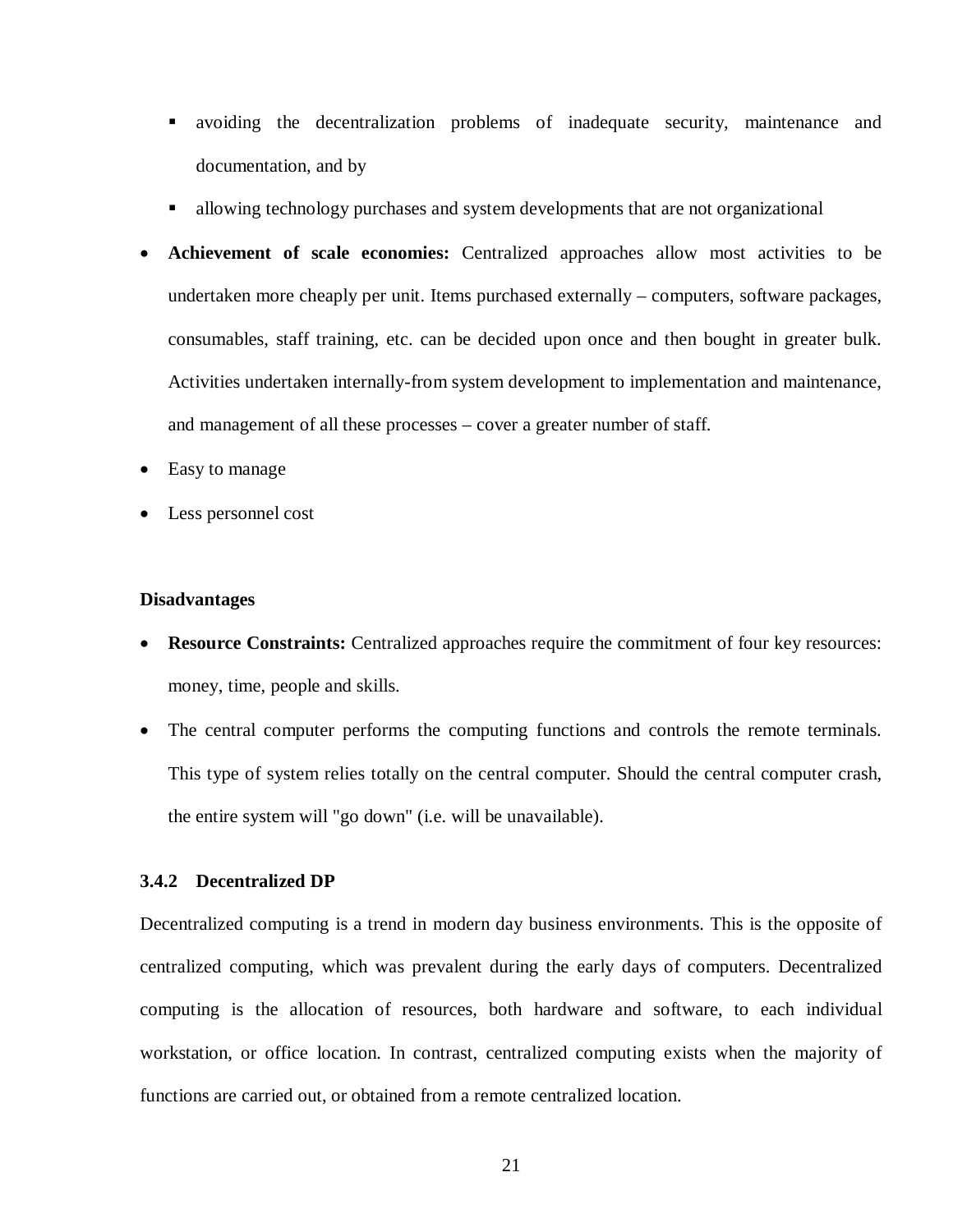Unlike the centralized centre, each location has its own data processing equipments and staffs. The system can operate independently but may be linked to bigger systems for enhanced operations i.e. the centre can operate on their own but may be affiliated to larger systems for enhanced performance. The method used here is otherwise called distributed data processing.

### **Advantages of Decentralized DP**

- Users receive reports at system rate.
- Job priority is determined by local management.
- The centre is much easier to control.
- There is a relief on central computer work load.

## **Disadvantages of Decentralized DP**

- Specialize DP staffs are distributed at each location.
- The system may not be large enough to justify employment of specialize DP staff therefore more profitable applications may not be considered.
- Duplication of effort: it tends to be very costly because units will often duplicate what others are doing. Duplication may cover analysis, design and implementation of information systems, gathering and administration of data, and system operation, support and maintenance.
- Since data of similar entities are held simultaneously in two or more different locations, it tends to become inconsistent. No one knows which, if any, version of the data is the most accurate or up-to-date.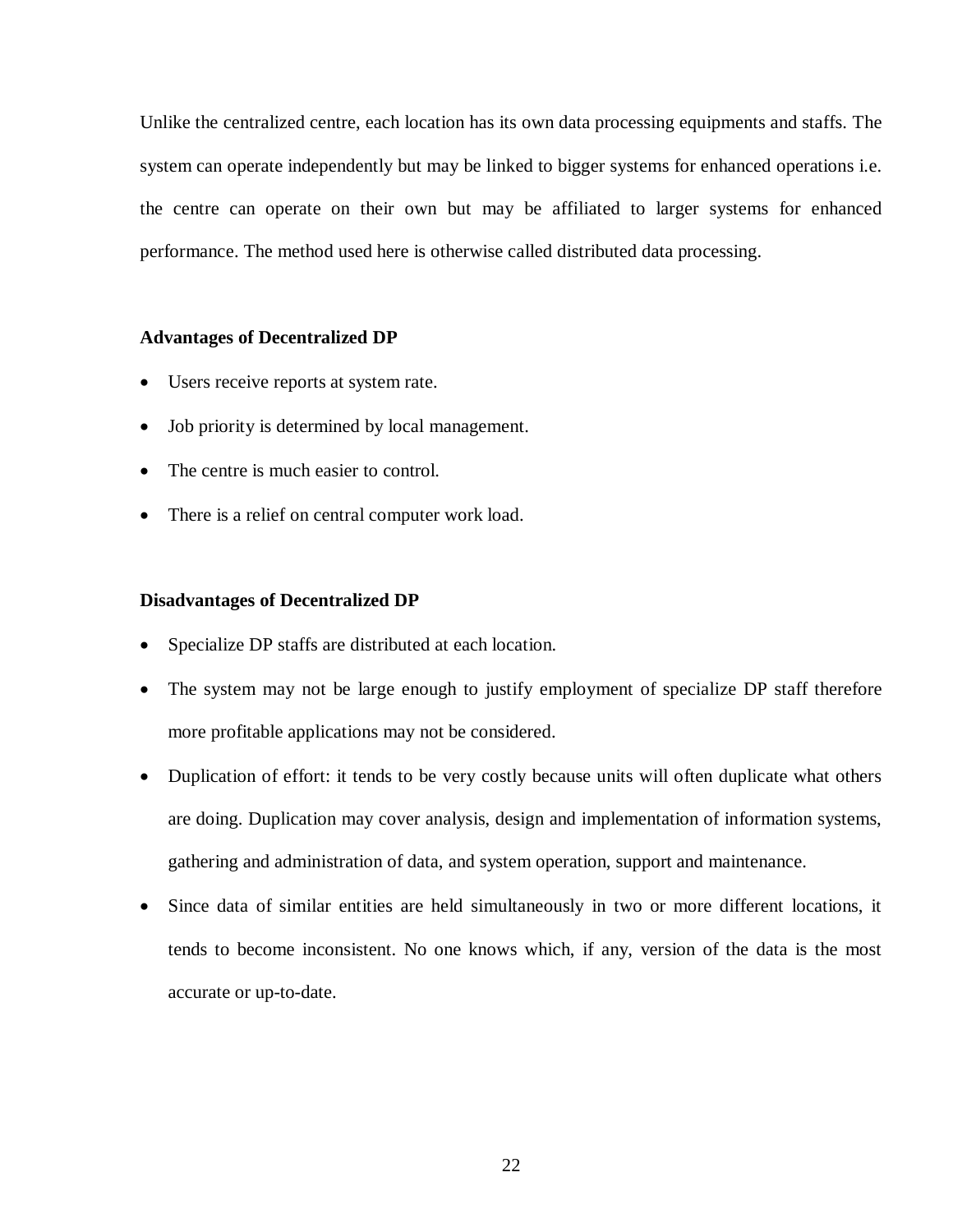#### **Centralization versus Decentralization**

A centralized computer centre handles all processing at a single computer site, maintains a single central database, has centralized development of applications, provides central technical services, sets development priorities centrally, and allocates computer resources centrally. The system's remote users are served by transporting input and output data physically or electronically.

A decentralized computer centre may have no central control of system development, no communication links among autonomous computing units, and stand-alone processors and databases at various sites. Each unit funds its own information processing activities and is totally responsible for all development and operation.

An advantage of centralized computer centre is that they provide for standardization in the collection of data and the release of information. There are also some economies of scale. Centralized computer centre reduces the need for multiple hardware's, software's, space, personnel and databases. It may be possible to recruit more qualified personnel in a central facility.

User motivation and satisfaction are increased under a decentralized environment. This is attained because users feel more involved and more responsible, systems are better customized to their specific needs, and they usually get better response time in routine operations as well as in requests for changes.

#### **3.5 Factors to be considered when installing Computer System**

Depending on the type of computer centre, certain factors have to be considered when installing computer system. The factors are: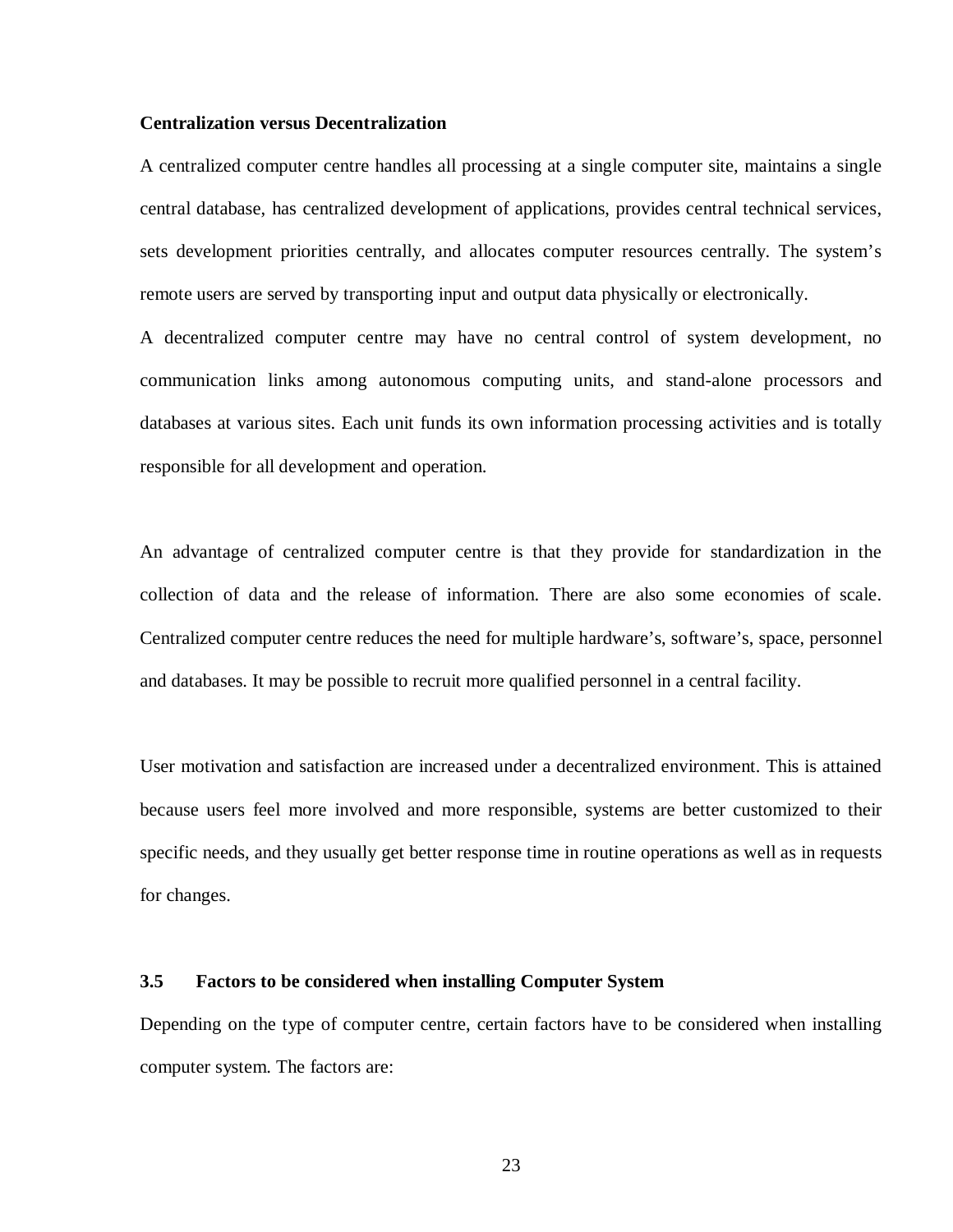- a) **Local Support: It** is important to discover the level of support available locally from different manufactures of hardware. In most cases, the availability of such support would be a major factor in preferring a particular make of machine, even if initial cost are higher.
- b) **Hardware Security:** Physical security around computer centres and laboratories need to be stepped up because of the activities of looters. Security attention should be given to the computer hardwares because of their small sizes; if the physical security is slack valuable and costly component of the system might be lost.
- c) **Dust: It** is almost always advisable to provide dust cover on computer equipment when not in use, and in some areas special dust filters may be needed to prevent dust penetrating the casing.
- d) **Heat:** Because of the heat been produced by the computer, full air conditioned office is highly imperative. It is advisable to buy portable air condition unit or install cooling fan in micro itself.
- e) **Power Supply:** Computers can not function without electricity. Electric generators must be provided at the centre incase of the public power supply failure. In addition, the generator should be supported with power stabilizer and uninterruptible power supply (UPS). Power stabilizer protect the computer the harmful effects of fluctuations while UPS maintain the continuity of power supply in the gap between the switch over public supply to in- house generator or vise – versa.
- f) **Humidity:** An unusually assemble of humidity can also be a problem, leading to corrosion of electric contact; it may be advisable to use non- corrodible plugs and socket or to use a contact less keyboard for example.
- g) **Accessories:** It is essential to have a supply of computer accessories and part of a micro and all peripheral equipments.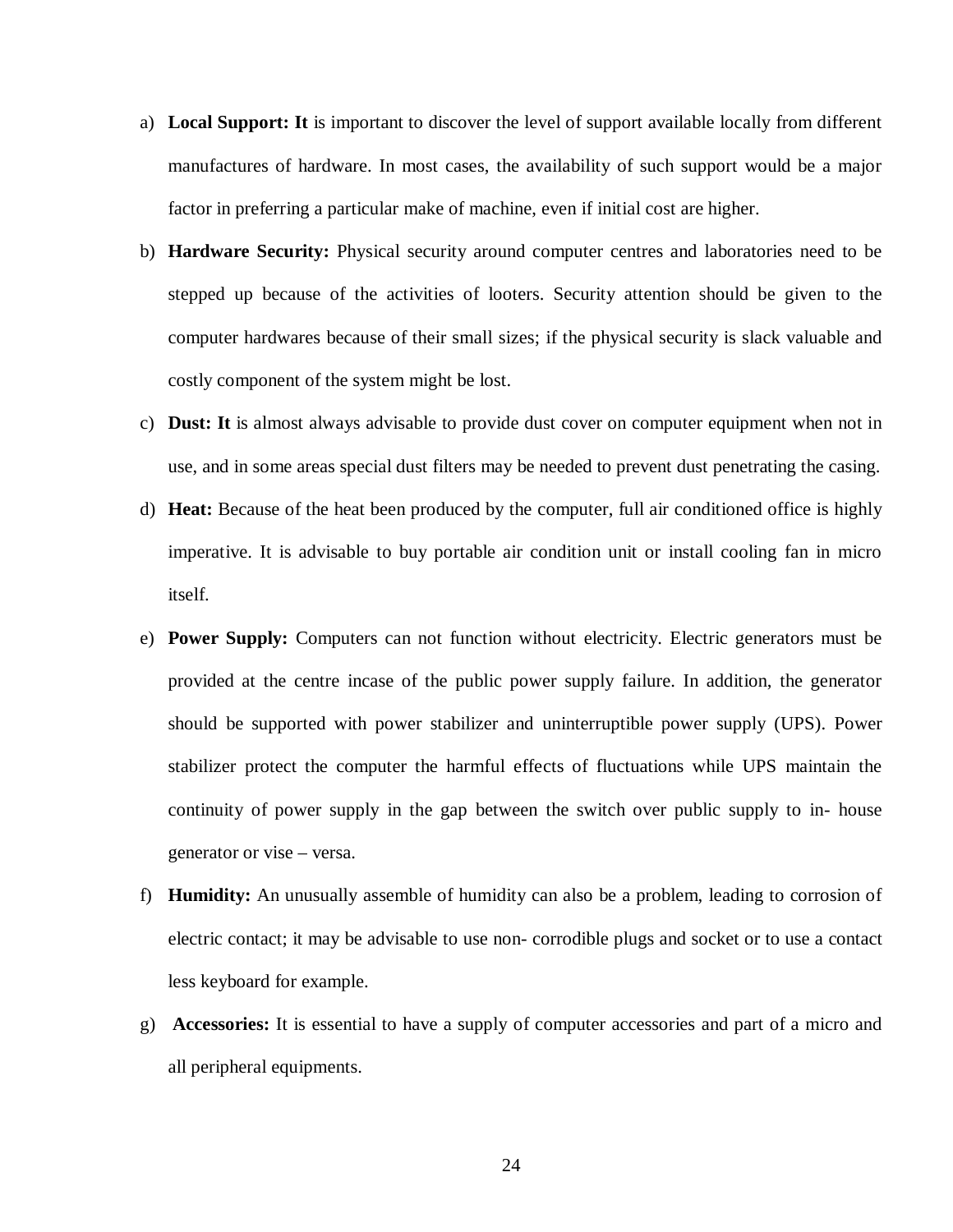- h) **Workshop:** Basic maintenance facilities will be needed. It is not necessary to be an electronic engineer to do routine maintenance such as disc head alignment, to change board in the computer, or to run the diagnostics programs which will at least help to locate a fault.
- i) **Communication Facilities:** These facilities must be provided to provide a link between the main computer centre and its terminals.
- j) **Space Requirement:** From 400sq. ft. to several hundred thousand sq. ft; length-to-width ratio should be approximately 2:3; no long, narrow rooms.
- k) **Floor loading:** should be sufficient, preferably with a sound-absorbent and antistatic covering.

# **3.6 Computer Centre Designs: Physical Computer Centre Setup**

- 1. Site Selection
- 2. Designing office and rooms
- 3. Designing the whole centre
- 4. Detailing the facilities
	- Raised floor: let the wind blow under the floor
	- False ceiling
	- Air conditioner
	- Smoke and heat detectors
	- Rooms to be designed
	- Machine room
	- Operator working area
	- Storage for paper, tapes, disks and outputs
	- Customer engineer working area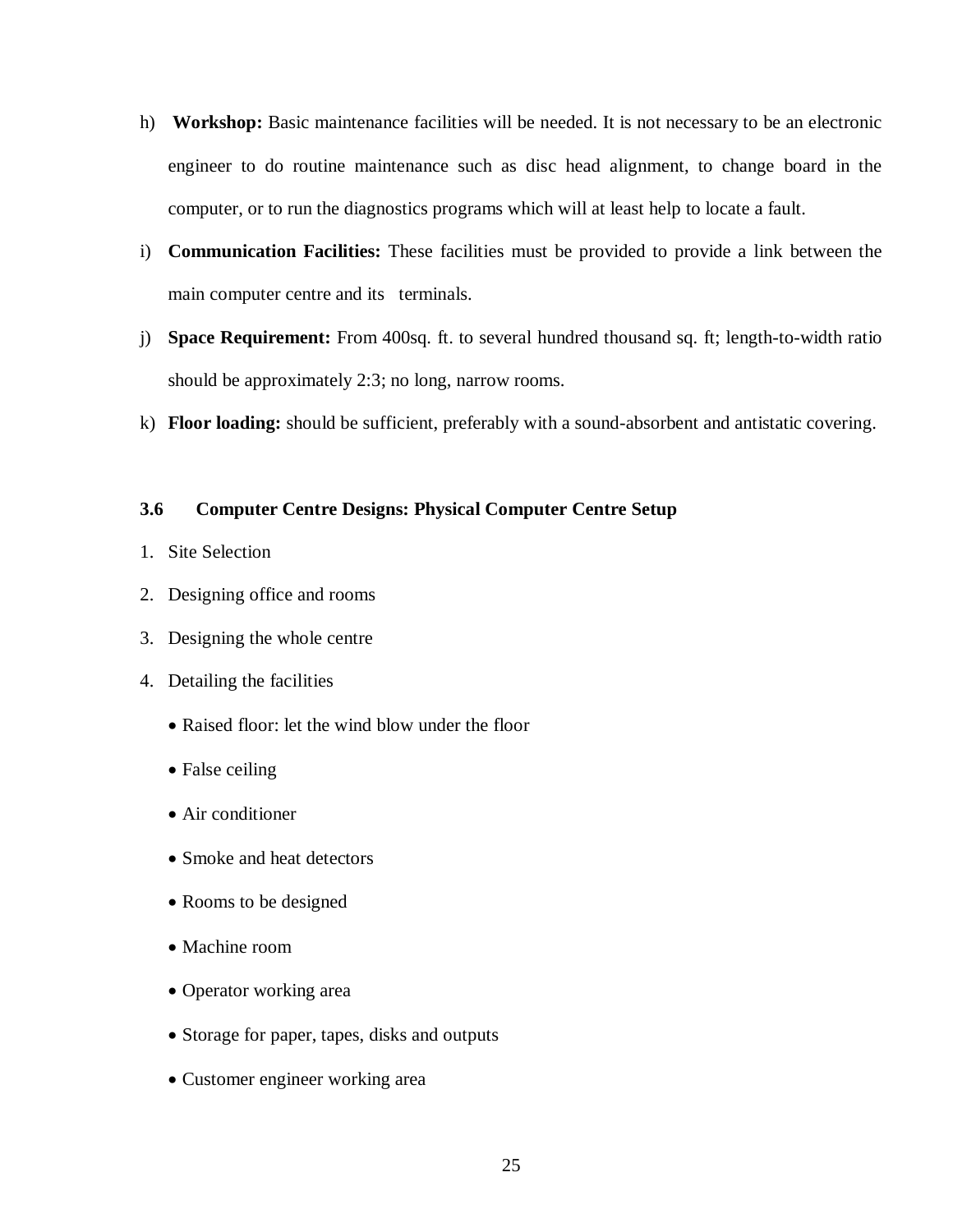- Technician area
- System development areas: for system analysts and programmers
- Library: for storing books, journals and software
- Conference and meeting rooms
- Training rooms
- Director rooms
- Secretary rooms
- Operator and guest areas
- Toilet
- Rest rooms
- Areas for storing power units and air conditioners: such areas are needed to be designed so that there will be no harm in case of power supply shortage.

# **3.7 Planning should take into account the following special conditions:**

- Separation into air-conditioned and non air-conditioned areas
- Floor preparation for equipment installation in the air condition areas
- Quiet zone in personnel areas (management offices, system support, operations scheduling, visiting programmers, library, conference room, coffee room).
- Solid and soundproof walls (over 40 dB in passage ways to separate air conditioned from non air-conditioned and noisy from quiet areas)
- Extensive use of moveable walls to allow for ongoing adjustments to technical and task-related developments
- Inclusion of reserve space in air conditioned and non air conditioned areas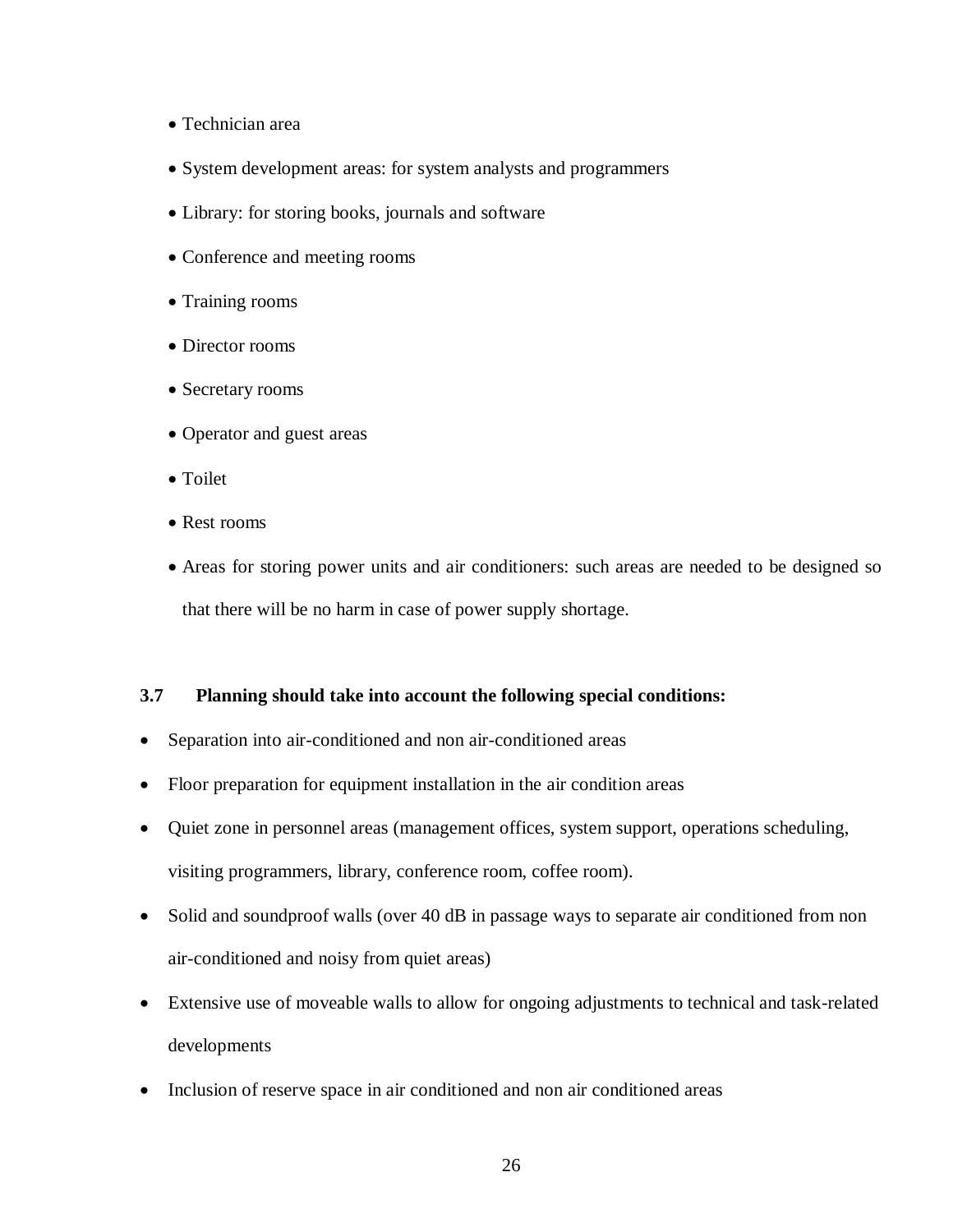• Provisions for visitors so that they do not disturb operations: (Many computer centers no longer permit machine room tours for security reasons, but portion of the operation may be viewed through safety glass from a gallery)

## **4.0 Conclusion**

The Computer Centre is a service unit that utilizes computing resources to provide diverse computer services to the general public. The two types of computer centre are: centralized computer centre and decentralized computer centre.

# **5.0 Summary**

In this unit you have learnt that depending on the type of computer centre, certain factors have to be considered when installing computer system. These factors are: Local Support, Hardware Security, Dust, Heat, Power Supply, Humidity Accessories, Workshop, Communication Facilities, Space Requirement, Floor loading

### **6.0 Tutor-Marked Assignment**

- (a) Discuss the two types of Computer Centre
- (b) Outline any ten factors to be considered when installing Computer System
- (c) Highlight six services provided by a computer centre
- (d) State any five naming convention of Computer Centre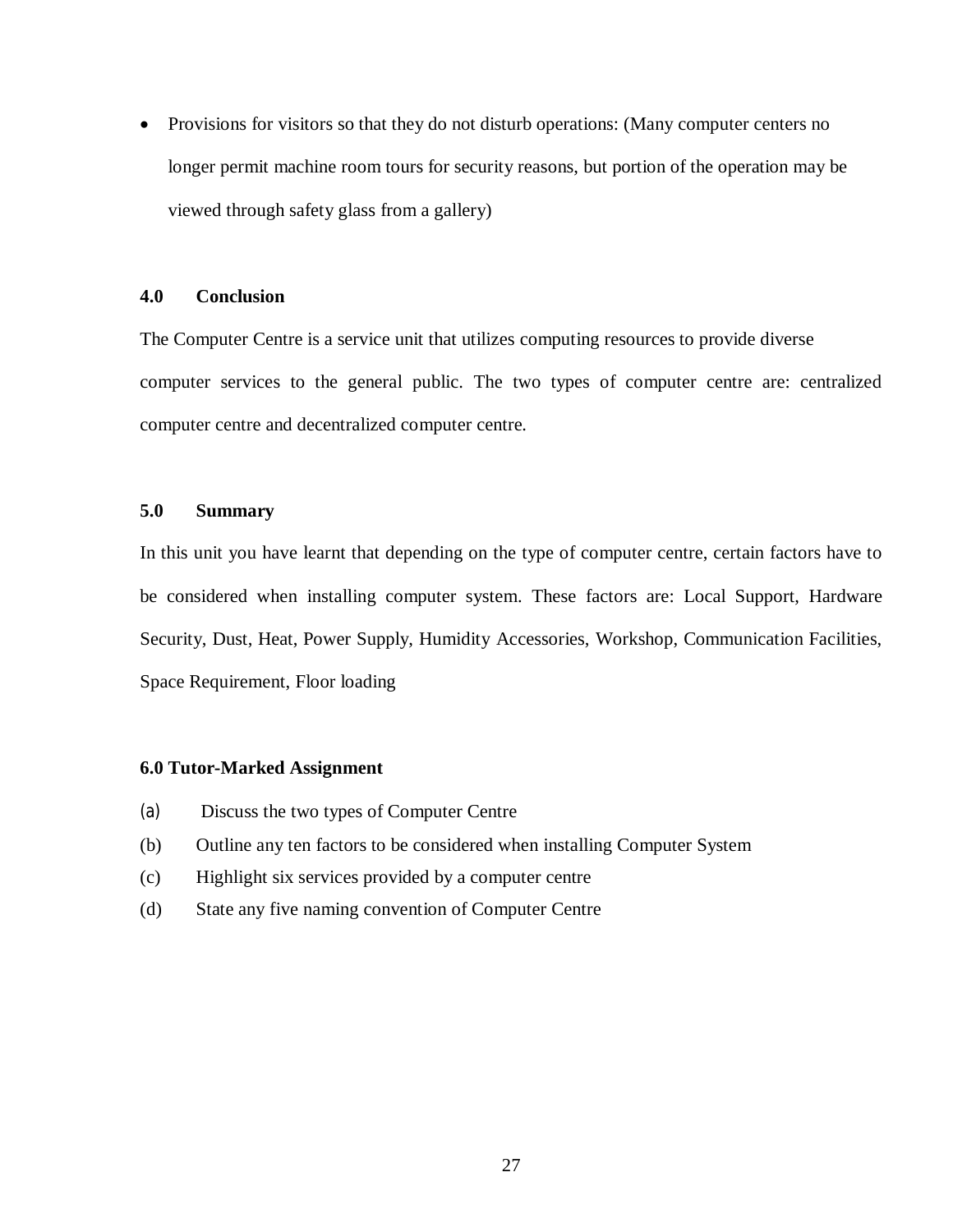# **Unit 4: Recruitment Techniques**

## **1.0 Introduction**

Employment, recruitment and selection of personnel depend on the position of the economy of a country. These account for situations where people tend to remain in a particular job for many years while in some cases, people move to another job for better offer, hence recruitment exercise is necessary. Therefore recruitment is a way of hiring people and their skills in particular field or industry. Recruitment thus opens the window for skill evaluation and a quality control over services provided by the company that is adopting the recruitment process.

This exercise may involve the use of appointment consultants or direct employment into an organization called selection.

It is important to state that 'recruitment is more than the literal meaning employment'. It means and refers to the following:

- Things to be in place before employing labour
- Expectation or recruiting officer before the process
- Techniques to carry out recruitment of labour
- Help for applicants
- Number of labour needed and to what capacity they hold
- Experiences attached to each capacity
- Duration of services
- Wages and general cost performance

# **2.0 Objectives**

At the end of this unit, you should be able to:

• define recruitment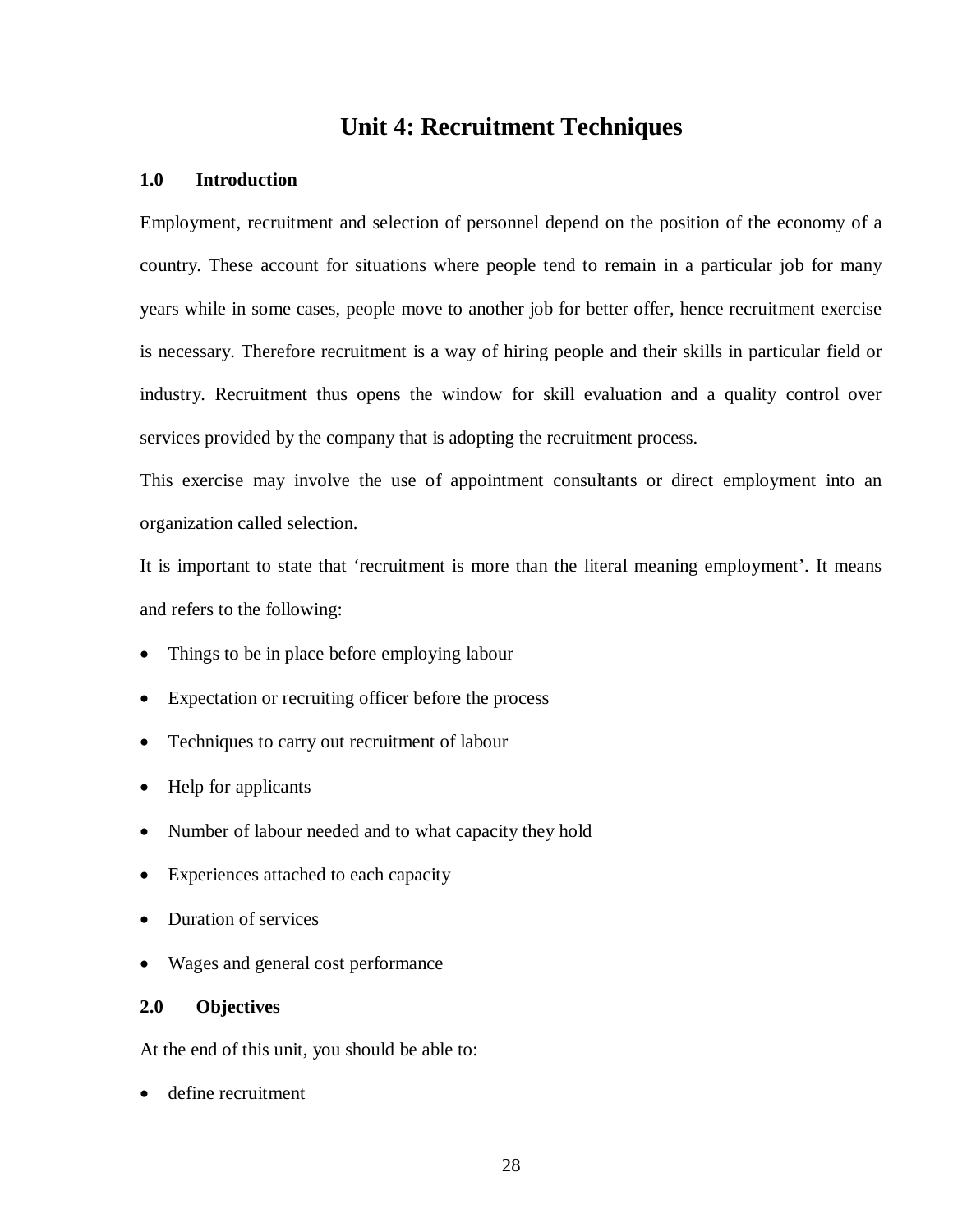- explain the types of recruitment techniques
- discuss the main sources of recruitment
- state the procedures for recruiting staffs
- mention the policy for recruiting staff

#### **3.0 Main Content**

#### **3.1 Main Source of Recruitment**

In the recruitment of staff, firms may look at the following:

- (i) **Advertisements:** This can be done through, media houses like newspapers, journals, radio, television, internet and so on. Advertising agencies could be used to execute this task. Correct choice of media is highly necessary. Emphasis should be laid on the quality of the placed adverts. Such advertisement must be carefully worded, neatly set out, and stressing the main features. On the other hand, a poor advertisement may raise doubts about the company's ability and efficiency. Salary range, name of the company, prospects and box numbers should be stated when advertising.
- (ii) **Employment Services Agency:** The method is used to recruit manual worker and clerical staff. A register is maintained which shows the reward of the people seeking jobs.
- (iii)**Employee Recommendations:** These have the advantage that applicants will know a lot about the firm when they arrive and employee may have more interest in their work if allowed to recommend workers. This can be done by employee or by other personalities that have a good knowledge about the job and its state. It helps to acquire scarce skills at reduced prices.
- (iv) **Professional Organizations:** Usually keep record of vacancies.
- (v) The use of staff notice board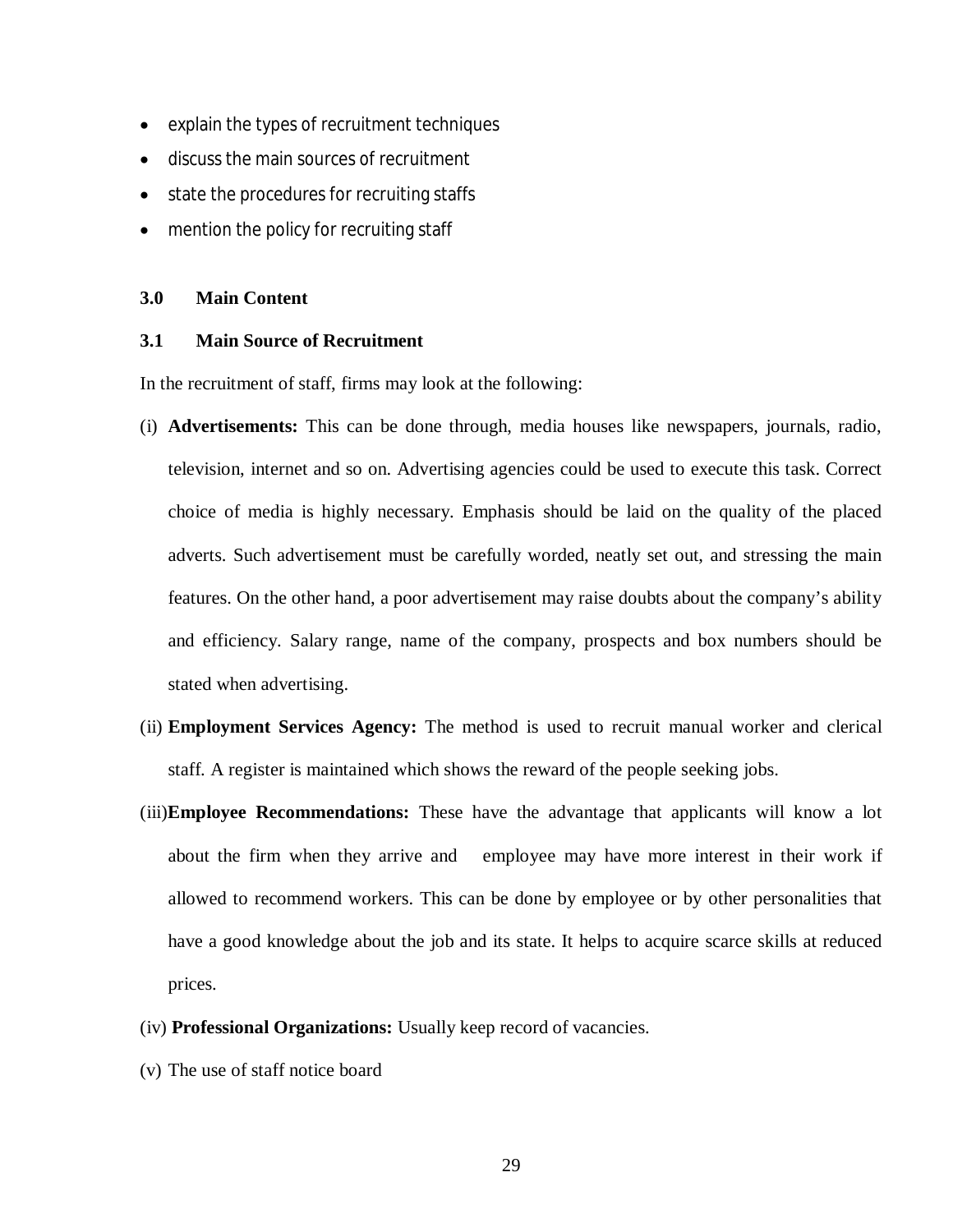(iv)Private employment bureaus which charge fees for every employee supplied.

(v) Universities, technical colleges, schools and other training centres can be used as a source of recruitment. This avenue gives an opportunity to employ the best from bodies.

# **3.2 Recruitment Techniques**

## **3.2.1 Appointment Consultants**

The aims and objective of management development is to get the right man, with the right equipment, in the right place at the right time. Many organizations tend to use consultants for the following reason:

- i) Assessment of candidate is impartial.
- ii) Cost implication, the cost is low
- iii) Information about the candidates, the abilities and experience acquired will be known.

#### **3.2.2 Use of Selection**

This is a method of recruiting workers whereby a panel is set up in an organization to carry out the exercise. When the short list of candidates for interview is drown up. A time table should be prepared allocating specific periods for each interview so that there is sufficient time to interview each person properly.

#### **3.2.2.1 The objectives of interview are:**

- i) to assess personality of applicants.
- ii) to obtain further details of certain matters
- iii) to agree on terms of employment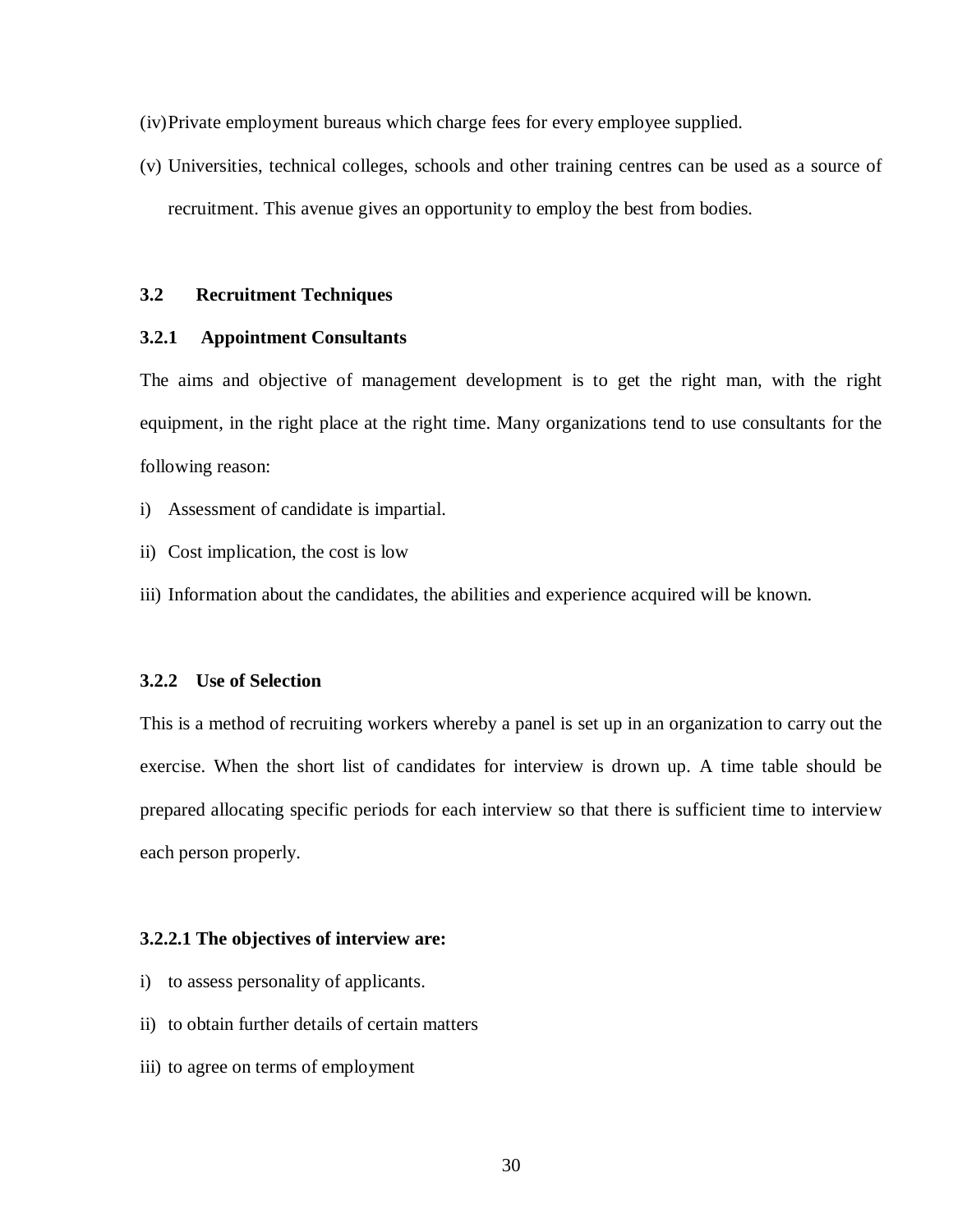iv) to provide candidates with more information about the job.

# **3.3 Procedure for Recruiting and Selection of Staffs**

- a) A staff requisition form is required to be completed by the department where the vacancy arises, noting full detains of the vacancy, job title date of commencement. This form can then be given to personnel department for advertisement.
- b) Advertisement is placed using any of the method discussed above.
- c) Shortlist drawn up and interview arranged.
- d) References can be taken up before the interviews and are used to determine the final selection of the interviews.
- e) Interviewing of the candidates. This may be structured using standard procedures and techniques or unstructured.
- f) Test for specific skill often come up during interview. Professional qualifications claimed should be checked.
- g) Medical examination is also necessary to determine those that are fit or otherwise for the job.
- h) Unsuccessful candidates are informed of the decision.
- i) Successful candidates are informed and company records updated.

### **3.4 Recruitment Policies**

The nature of job in consideration determines what policy is used. The management of the company can decide to perform any of the following: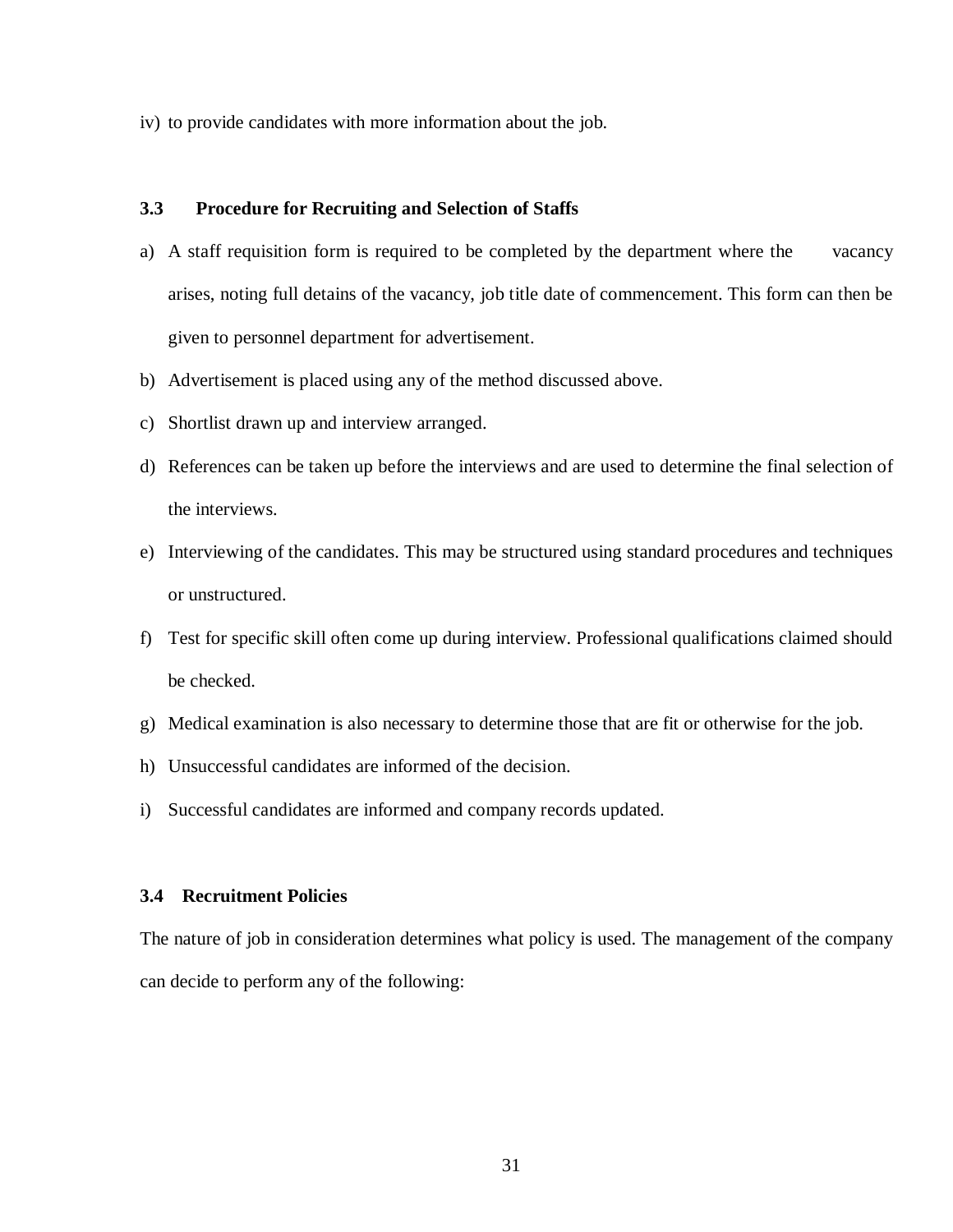(a) **Recruitment of Experienced Personnel:** Some job don't allow for inexperience personnel. The employ of experienced personnel could be more expensive but it will provide a good ground for success in any particular field of reference.

# **Advantages:**

- Benefit of the experience
- No intense training is further required
- To avoid the incapability of the inexperienced

# **Disadvantages**

- Could be more expensive
- Personnel's coping ability to new work environment

# (b) **Retraining of present staff**

Staff of the present company could be asked to go for training courses to build the necessary skill required. This would be cheaper than recruitment of experienced personnel.

# **Advantages**

- No change of personnel
- Versatility of personnel
- Less expensive

# **Disadvantages**

- Absence of personnel during the training period
- Necessity for promotion and increase in wage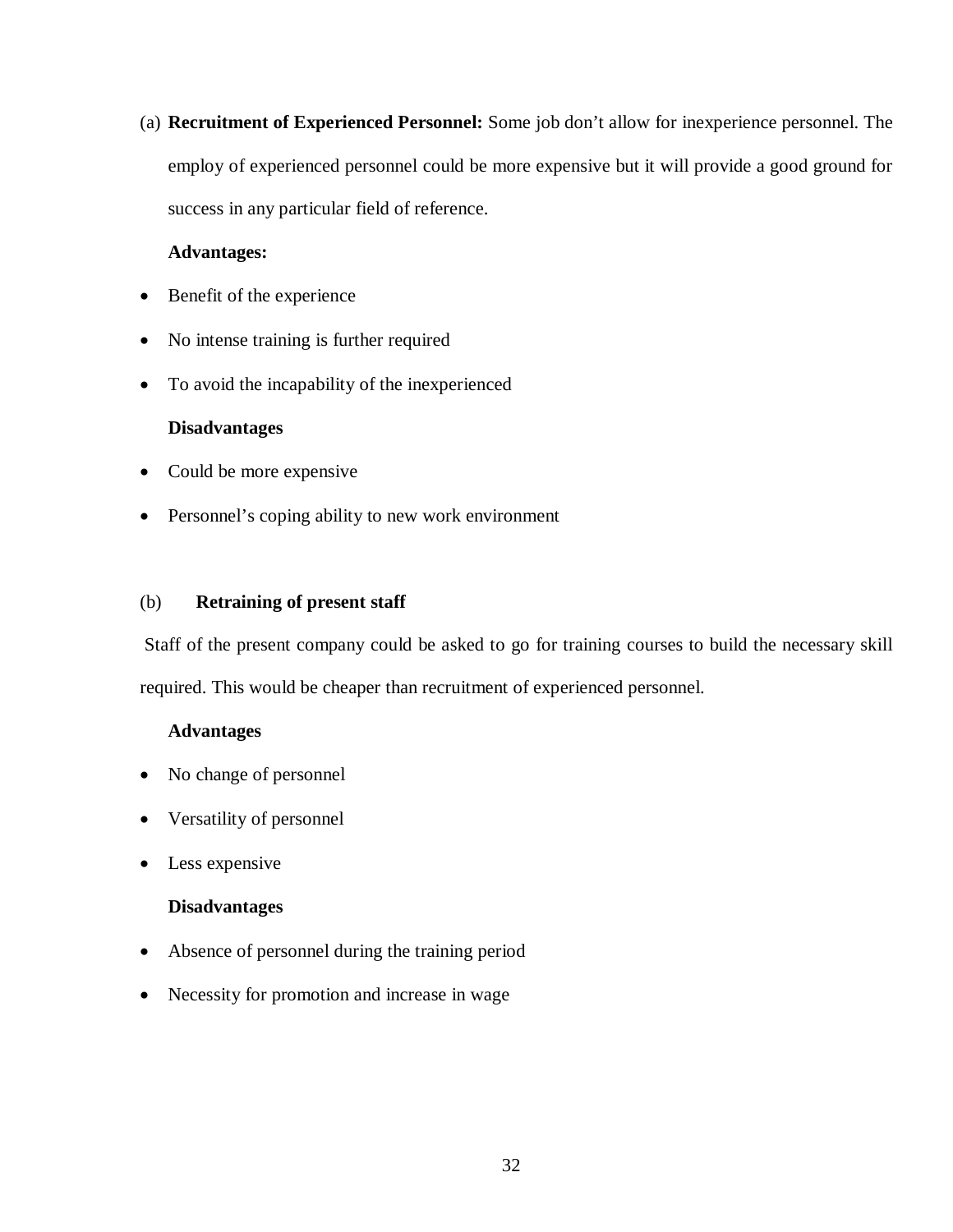# **4.0 Conclusion**

In this unit, you have learnt on recruitment techniques, main source of recruitment, procedure for recruiting staffs and the recruitment policy.

# **5.0 Summary**

In this unit you have learnt that recruitment is a way of hiring people and their skills in particular field or industry. The main sources of recruitment are advertisement, employment service agency, employee recommendation, professional Organizations, the use of staff notice board, private employment bureaus and universities, technical colleges, schools and other training centres.

# **6.0 Tutor-Marked Assignment**

- (a) Explain briefly the two types of recruitment techniques
- (b) Discuss the main sources of recruitment
- (c) What are the procedures for recruiting staffs?
- (d) State the policy for recruiting staff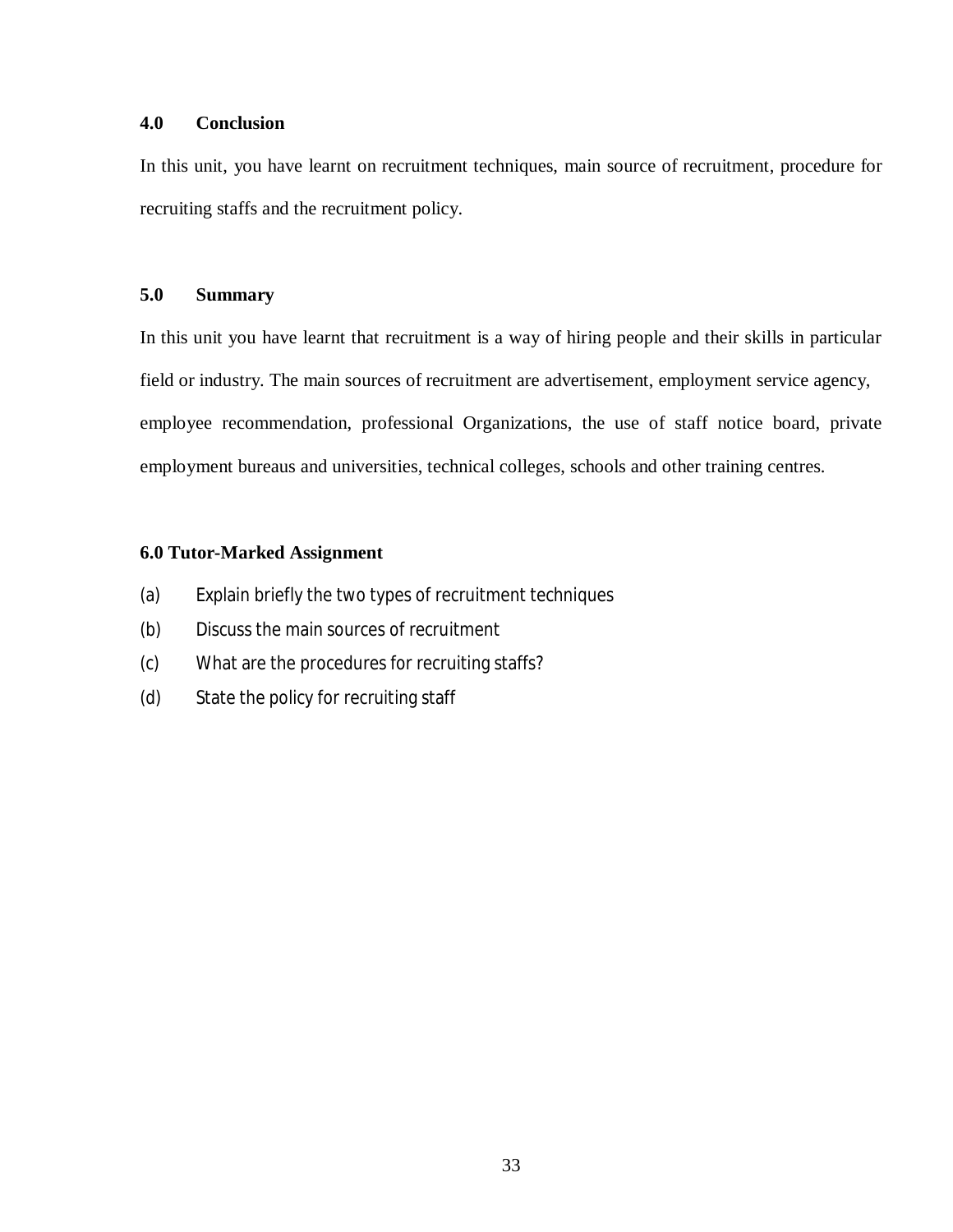# **Unit 5: Performance Measurement**

## **1.0 Introduction**

During all phases of the production of a real - time system it is necessary to be able to measure the performance of those parts of the system already constructed or to be built, this will enable the designer to know how to gauge whether the system is going to meet the performance requirements or in some point during the system development, a decision must be made as to what computing hardware will be used in the final system being constructed.

Once the system is constructed, it is possible to obtain an accurate measure of system performance. From this, it is possible that the system will meets its requirement and to highlight any areas needing further optimization.

## **2.0 Objectives**

At the end of this unit, you should be able to

- explain the techniques used to model system performance
- discuss the monitoring techniques for obtaining performance information
- state the limitations experienced when observing the system

### **3.0 Main Content**

# **3.1 Hardware Assessment Models**

Hardware performance is usually modeled as a set of parameters like clock cycle rates, instruction execution times, store access time, bus speed and direct memory access speeds. The magnitude of these parameters will have a fundamental effect on the ultimate performance of the system. Great care must be taken when using any given parameters to compare the efficiency of two difference pieces of hardware. The parameters cannot be taken in isolation; they must be viewed in light of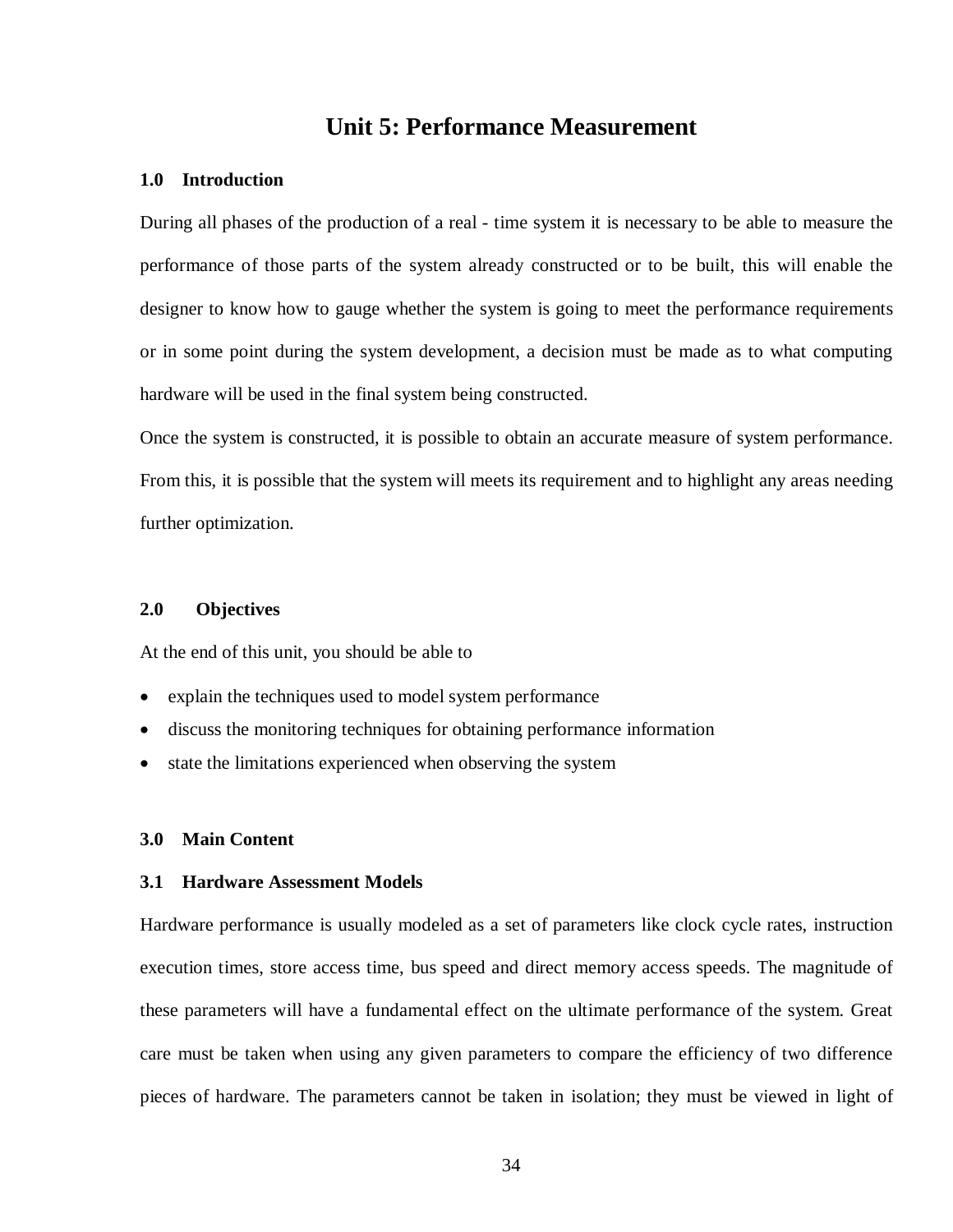overall system behavior. Other techniques that can be used to model system hardware including the following:

- **i) Instruction Mixes:** These are mathematical models (models of programs) formed by calculating a figure of merit and this model are expected in running system. This figure is determined by adding together the execution times of each instruction weighted by the relative frequency with which the particular instruction is expected to appear in the systems software.
- **ii) Synthetic Program:** This involves an act of writing a program to emulate the behavior expected of typical programs in the final system rather than making assumptions as to the expected instruction mix. This is called a synthetic program. The program simply exercises the hardware in a way thought to be typical of the future system software. Again, a figure of merit is calculated by summing the instruction execution times.
- **iii) Benchmark:** A benchmark is a complete program, written to be representative of class of a program in a complete system. This program forms part of the system. It runs on the hardware and the performance is measured, hence the method provides a more realistic workload. The method is limited to existing system; the hardware must be available and the program written.

#### **3.2 Monitoring Techniques**

Modeling techniques are used during preliminary stages of system design and development, when the system and its facilities are not yet in operation. However, once the system reaches the construction stage, performance information can be obtained by observing the actual system. This can be done in two ways;

- (i) By monitoring the hardware.
- (ii) By monitoring the software.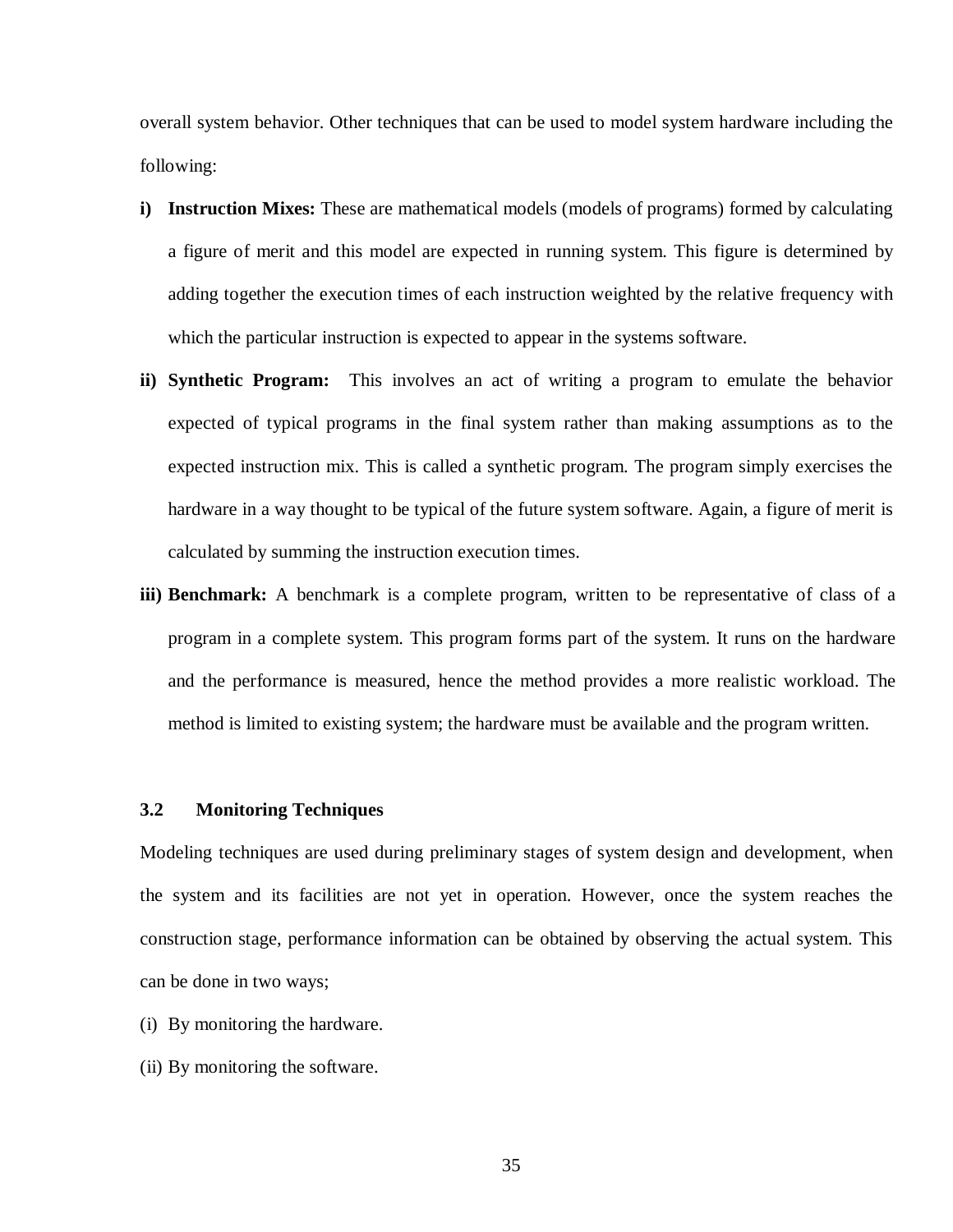#### **(i) Hardware Monitors**

These consist of hardware devices design for data performance with an analysis program which summarizes the data collected. Hardware monitor have great advantages of being totally independent of the system under examination. The monitor can be used to measure clock cycles, values in any part of the hardware as well as event occurring simultaneously in different part of the system.

# **Limitation**

The monitor can only provide information as to data bus and address bus values, register values, etc, but can not translate information derived from a hardware monitor into meaningful behavior system data.

#### **(ii) Software Monitors**

A software monitor is program whose job is to collect and store data concerning the state of the system pre- determined times. The major advantage of software is that it can be given knowledge of the variable names, process and other logical items in the system. It can monitor the system as it is seen by designer.

#### **Limitation**

Software monitors have inherent disadvantages. Running a software performance monitor can be disturb and may even bias the behavior of the system under observation. This is especially true in a real- time environment where the timing of process activity is so important. Software monitors can be standing or embedded.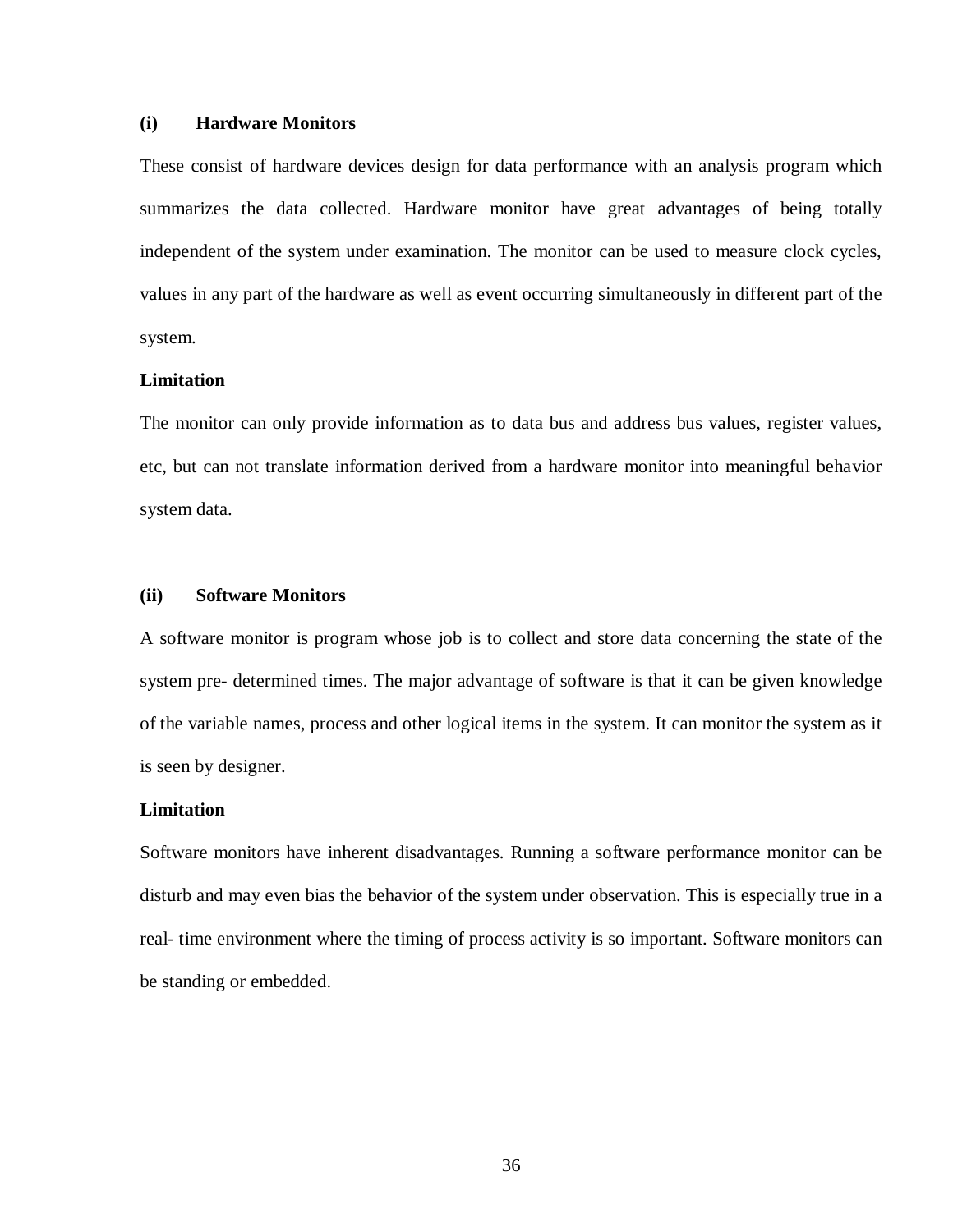#### **Properties of Performance Monitor**

- (a) At the prime requirements, the monitor must be able to extract the necessary performance characteristics from the system it is measuring, that is, the monitor should access information associated with the status of the various system entities. Again, it implies that the sampling rate is sufficiently rapid to recognize every occurrence of all significant events and that some timing effect is not making any event.
- (b) The monitor must not cause minimum interference to the system being measured. That is, the monitor must use the minimum of processing time and take up a small area of memory as possible.
- (c) The monitor must be convenient to use. It must be easily incorporated in the system; the user must be able to adjust the fineness of observation and the events when triggering the measurements. Most importantly, the out put must be meaningful.

## **4.0 Conclusion**

This unit explains the modeling techniques used to predict system behavior and the monitoring techniques that can be used to measure the performance of an existing system.

#### **5.0 Summary**

In this unit, you learnt that:

- Hardware performance is usually modeled as a set of parameters like clock cycle rates, instruction execution times, store access time, bus speed and direct memory access speeds.
- Other techniques that can be used to model system hardware including the following: instruction mixes, synthetic program and bench mark.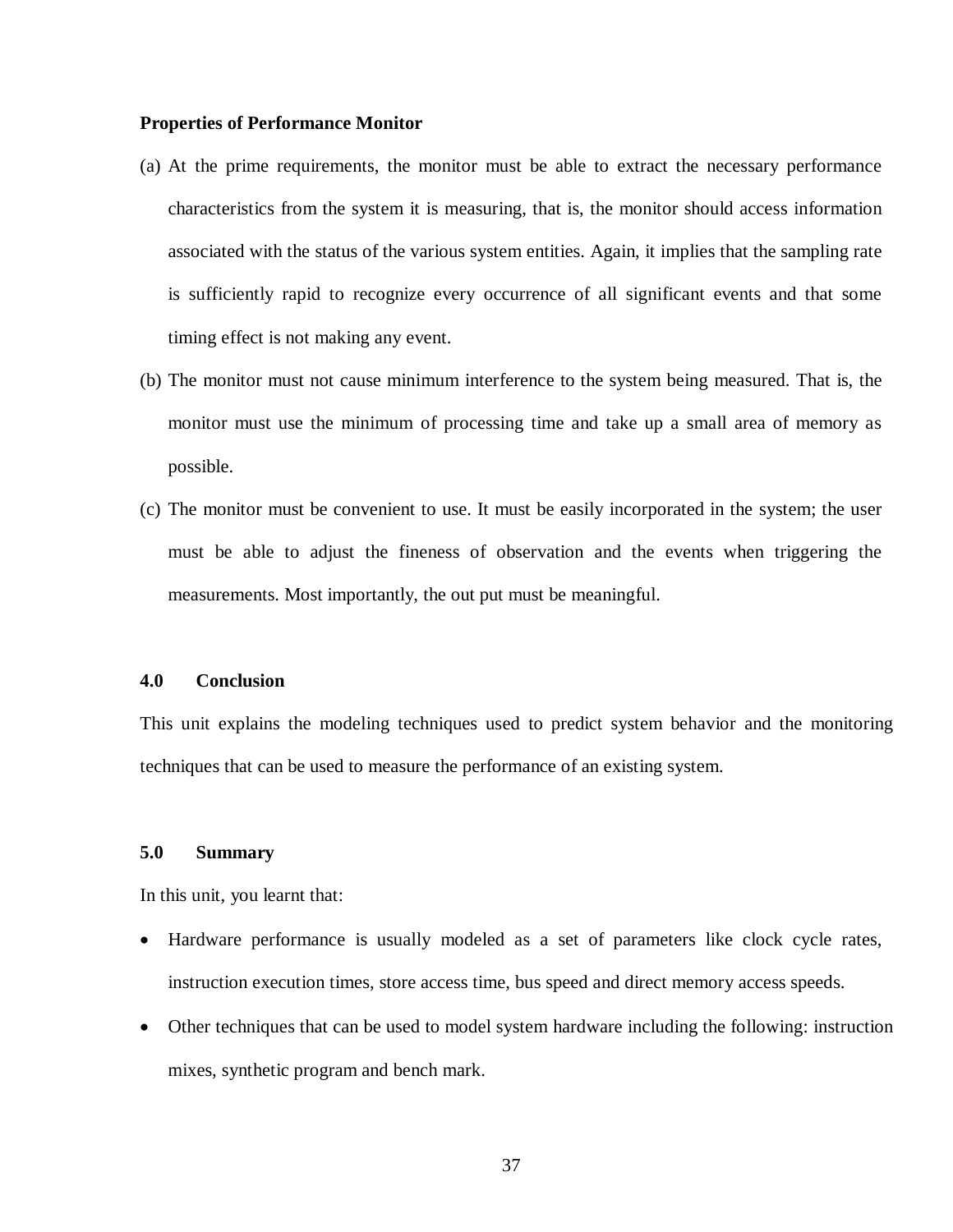Performance information can be obtained by observing the actual system and this can be done in two ways; by monitoring the hardware and by monitoring the software.

## **6.0 Tutor-Marked Assignment**

Meeting the performance requirements on a real-time system production required accurate decisions, modeling techniques and performance metrics. As a designer, what are

- (a) the techniques used to model system performance?
- (b) the monitoring techniques for obtaining performance information?
- (c) the limitations experienced when observing the system?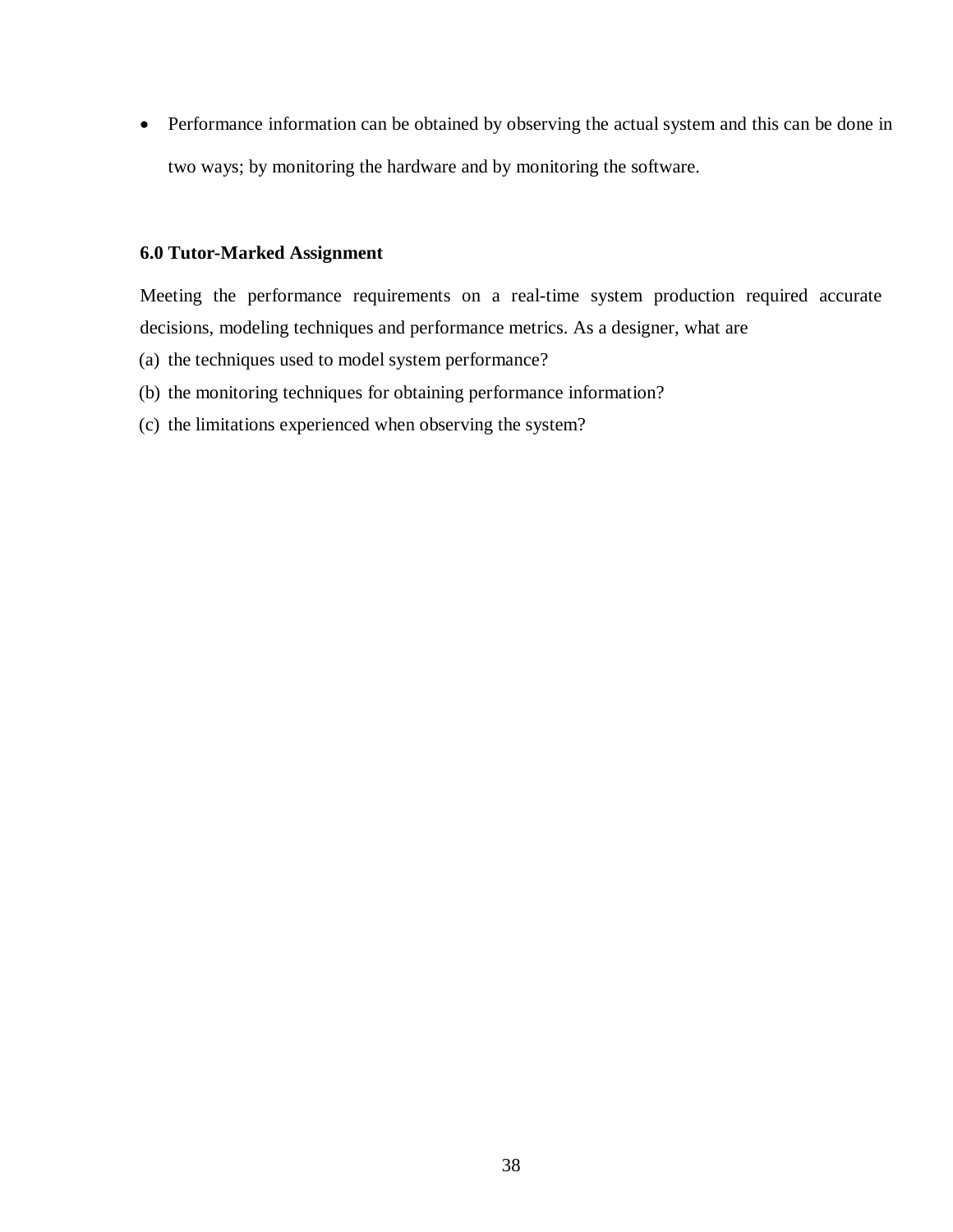# **UNIT 6: Backup Processing Alternatives**

# **1.0 Introduction**

For security and other reasons like cost effectiveness, there is a need to plan for an alternative centre. This unit describes the alternatives that are currently available and provide guidance on developing selection criteria.

## **2.0 Objectives**

At the end of this unit, you should be able to

- explain contingency planning
- state the actions that are necessary to develop a successful backup processing strategy
- discuss on the backup alternatives

# **3.0 Main Content**

# **3.1 Contingency Planning**

Contingency planning involves the preparation of procedures that will facilitate a timely recovery from events that disrupt data processing and recovery action procedures.

Planning an alternative processing strategy requires an understanding and identification of critical processing requirements. These document specifies requirement categories that planner may use as a guide for defining site-specific requirements. This requirement will serve as criteria for selecting the most suitable alternative processing support.

Selection of any alternative depends upon the severity and longevity of a harmful effect. No matter what circumstances arise, it is prudent to develop backup procedures and to select alternative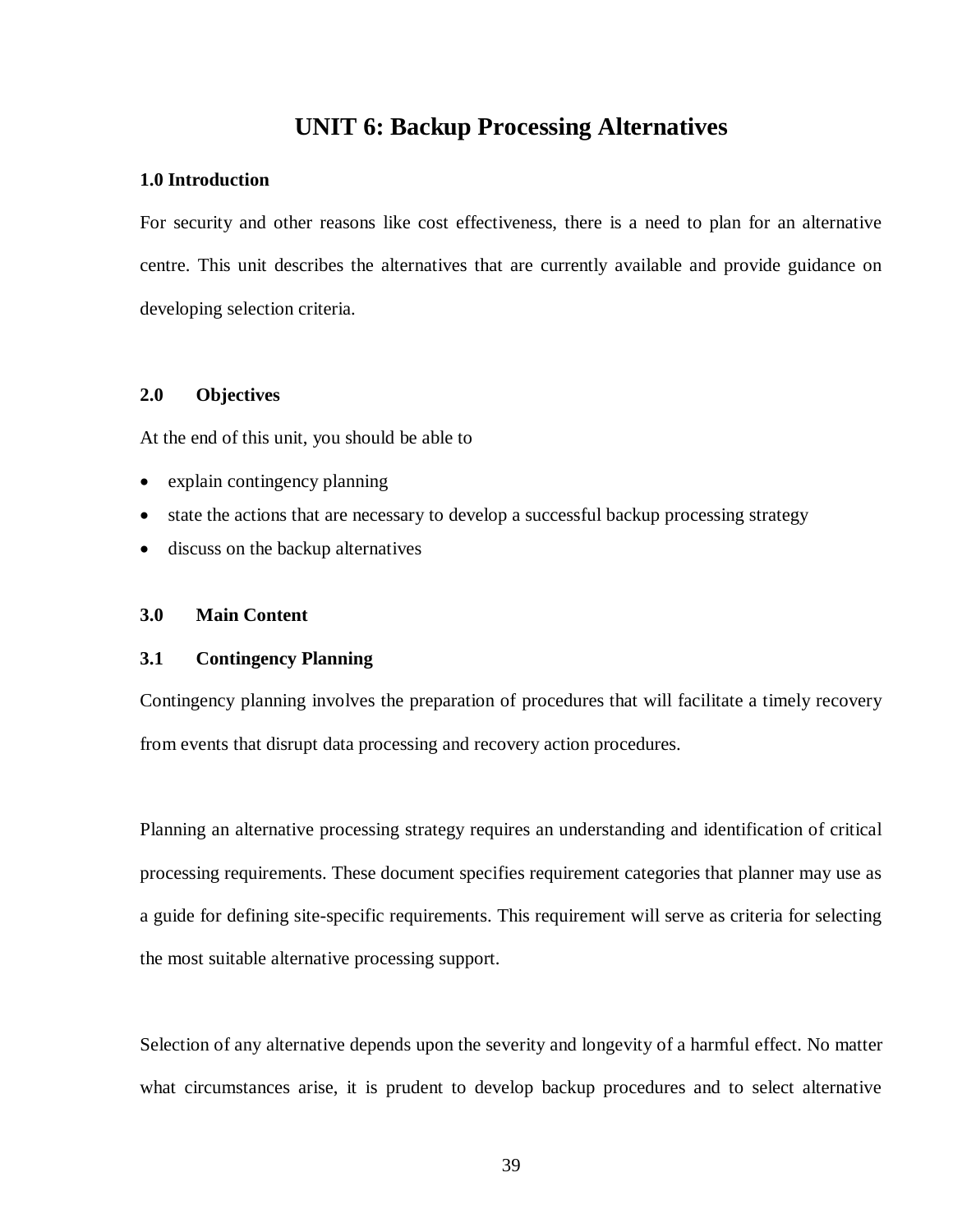processing support in advance. A well documented, thoroughly tested and workable strategy will help reduce long delays and hasten a rapid return to normal operations. Depending on the size of an organization, a workable capability can affect successful recovery from disaster.

Senior management must take responsibility for planning, funding, implementation, testing and certification of an alternate processing strategy. He should also recognize the important of a workable, cost effective alternate processing strategy.

A summary of the action necessary to develop a successful backup processing strategy is as follows:

- i) Conduct risk analysis, that is, the process of identifying, either quantitatively or qualitatively, the impact of potential threats to an organization's operating computer facilities.
- ii) Identify critical applications. These are those without which the organization could not function. Prior identification of applications which support major business functions will help reduce delays and hasten the prompt start of critical processing. These critical applications and software should be sufficiently protected against loss.
- iii) Rank critical applications based on their importance to the mission of the organization. This hasten implementation with fewer delays and loses that can result in interrupt data processing may be significantly reduced.
- iv) Defined critical time delays that can be tolerated without degrading the mission.
- v) Store critical data, programs and documentation off –site.
- vi) Ensure the backup site can provide sufficient computer resources to handle the critical work load.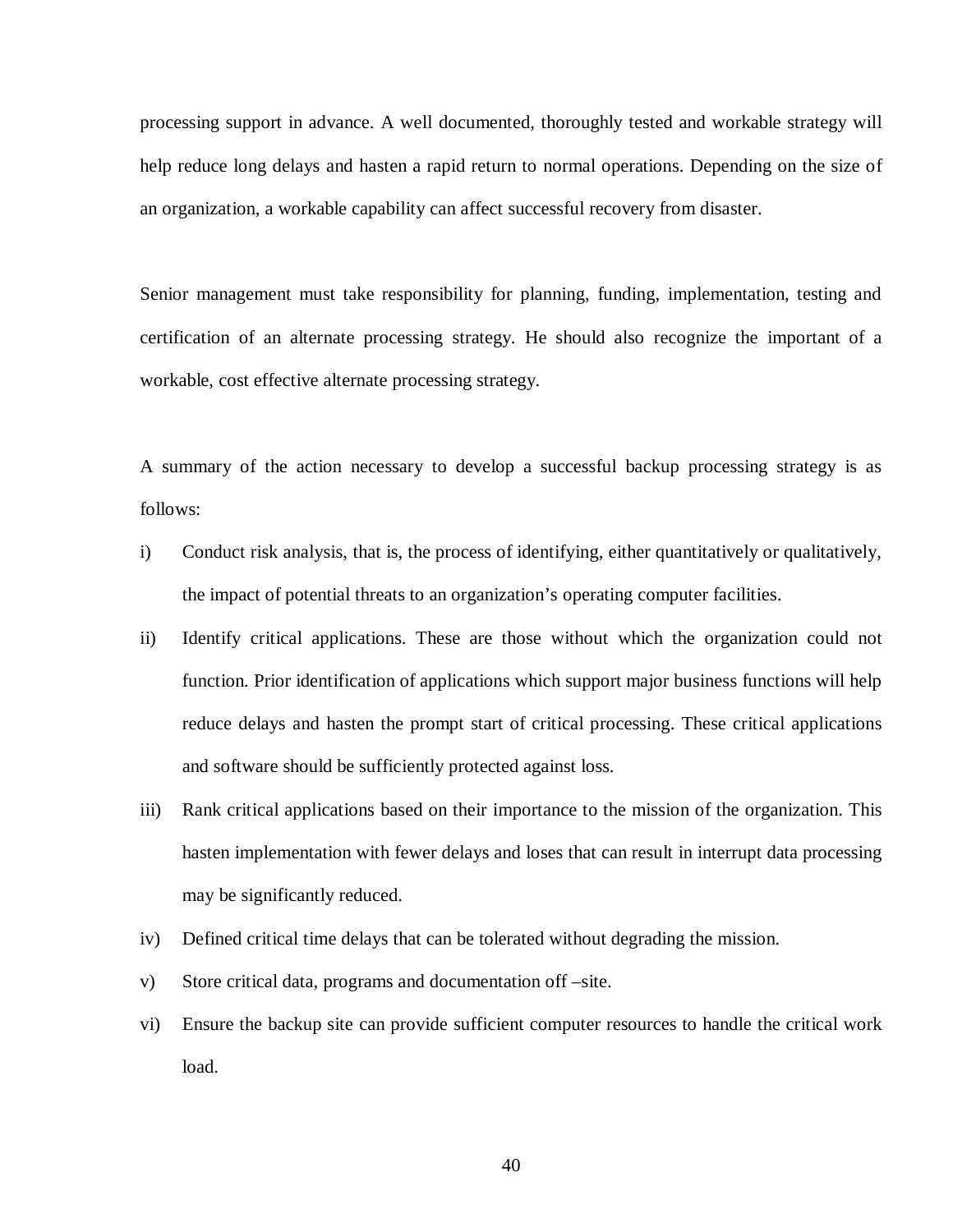- vii) Ensure the site being considered will be available within sufficient time to meet processing schedules.
- viii) Ensure the backup site can provide a compatible hardware configuration.
- ix) Ensure the operation system software at the alternate facility is compatible.
- x) Ensure the alternate site can provide enough space to accommodate essential staff.
- xi) Ensure the adequacy of the environmental systems at the alternate facility.
- xii) Determined telecommunications requirement, ensuring minimal communications support can be provided by the alternate facility.
- xiii) Evaluate the location of the backup facility, planning resolutions for possible problems that can occur when using a remote facility.
- xiv) Develop a comprehensive test plan ensuring the backup facility will allow adequate time for testing.
- xv) Ensure that security controls at the alternate facility provide a sufficient level of protection for data and equipment.
- xvi) Understand all pricing agreements, allocating funds for backup supporting advance of an emergency.
- xvii) Ensure that all agreements are well documented.

# **3.2 Description of the Alternatives**

The preceding section discussed the requirements and criteria for evaluating alternate processing methods. This section describes the alternatives and discusses the criterion that is significant for each alternative.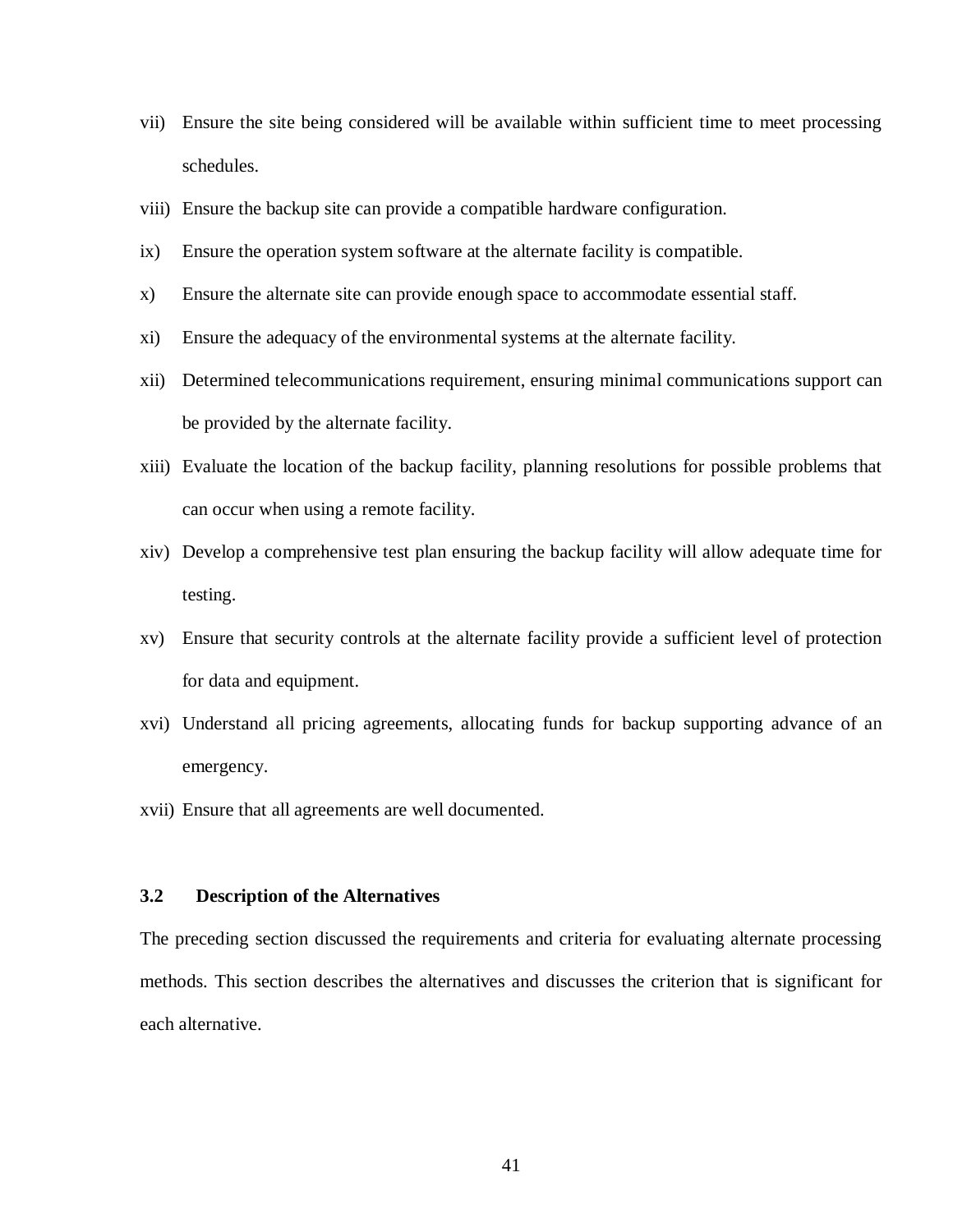All this backup alternatives help to recover from disaster and prevent the occurrence of such. The alternatives described in this section include:

- Passive approach method
- Application backup
- Service bureaus
- Time brokers
- Dedicated contingency centre
- Membership in shared contingency facilities
- Empty shells
- Reciprocal agreements
- Separate facilities under the same management
- Fortress concept with full redundancy
- Reversion to manual processing
- Use of micro computers
- Portable sites
- Empty buildings

# **(i) Passive Approach Method**

The company orders new equipment: hardware, software and prepare for the physical facilities set up. On delivery, the equipments will be used to establish another centre.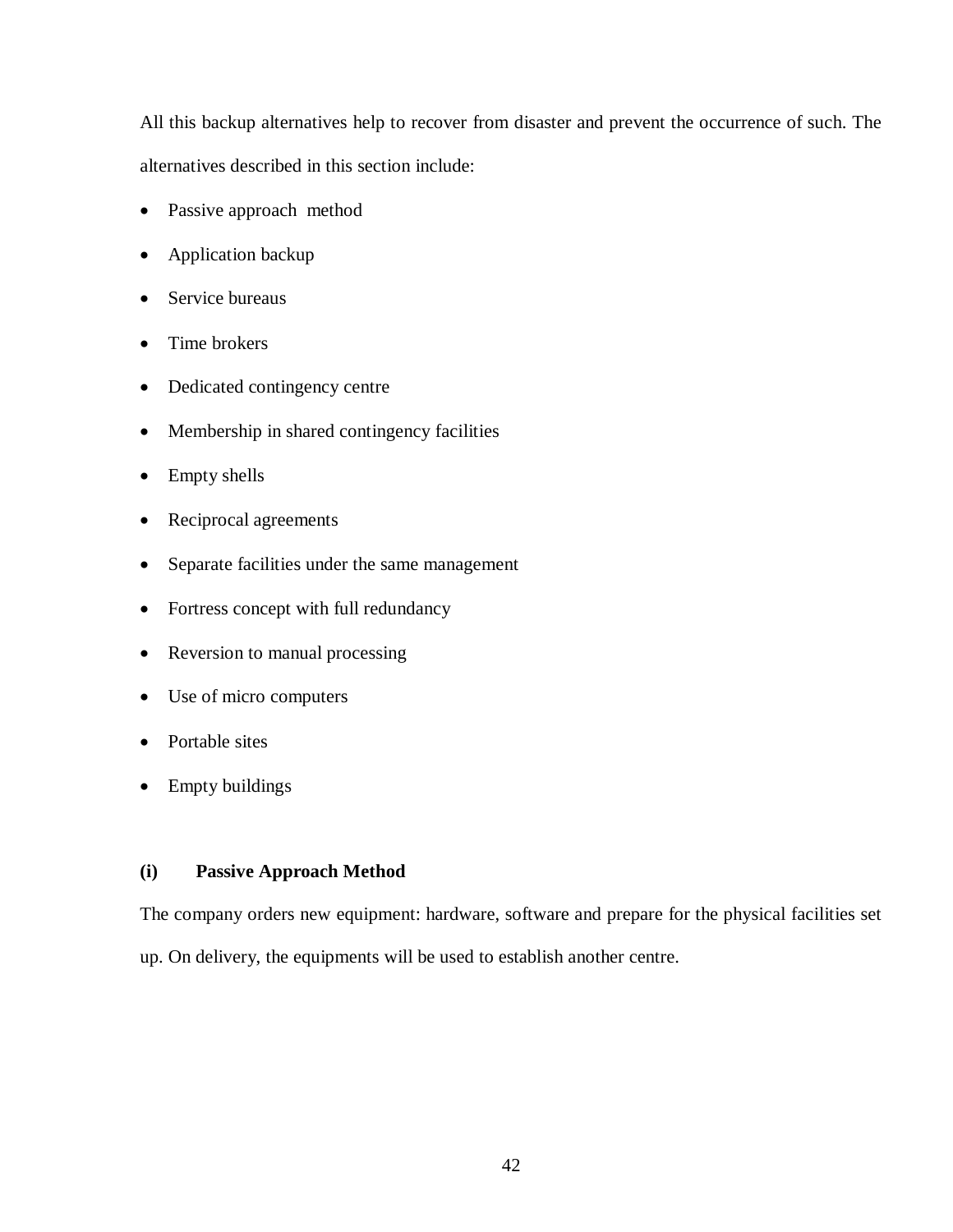## **(ii) Application Backup**

The Company goes into agreement with a vendor who will supply the detail computing facilities to establish another one.

#### **(iii) Service Bureaus**

Service bureaus provides contingency for a fee that are primarily used for production processing. In a time – share environment, supported by batch and interactive programming systems. Transmission of work to the service bureaus is by means of telecommunications.

A contract is generally negotiated which requires subscribers to pay a monthly membership fee for a predetermined period of time.

## **Advantages**

- It provides immediate access.
- The service is moderately priced.

### **Disadvantages**

- It provides a short time access.
- Limited security is provided for the equipment.
- Support given to these service bureaus may change with normal business.

# **(iv) Time Brokers**

These serve as a resource for obtaining backup support. Time brokers fine, for a fee, available processing time on other systems. Processing arrangements are made entirely through this thirdparty service. Advantages and disadvantages are same as that of the service bureaus.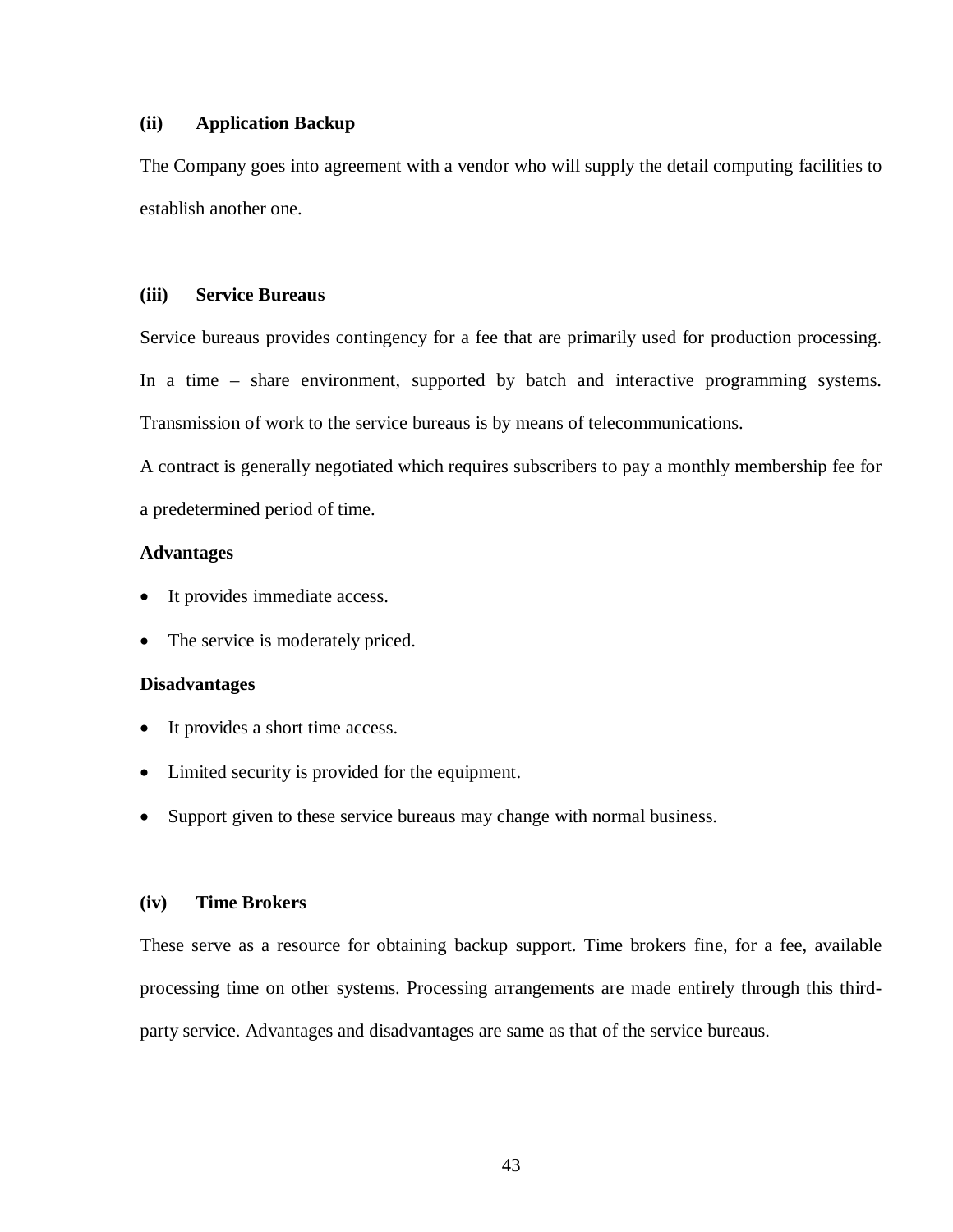## **(v) Dedicated Contingency Centres (Or Hot Sites)**

These are fully equipped computer centres which include one or more computer and standard peripheral equipment. These centres are equipped with that of a large number of subscribing organizations.

Subscribers are expected to notify the contingency centre through

- Telephone
- Writing

Services are provided to the subscribers based on the order in which the notifications are received. The centres provide compatible hardware and software configurations and additional peripheral equipment are provided at an added cost.

## **Advantages**

- The centres are operationally ready for the immediate occupancy.
- The centres are environmentally controlled.
- Some communications capabilities are provided.

#### **Disadvantage**

The contingency centres are difficult to maintain.

## **(vi) Membership in Share Contingency Facilities**

Shared contingency facilities are essentially the same as dedicated contingency centres. The differences is in the fact that membership is typically formed by a group of similar organizations which used or could use identical hardwares. Limited members are involved and as a result of this;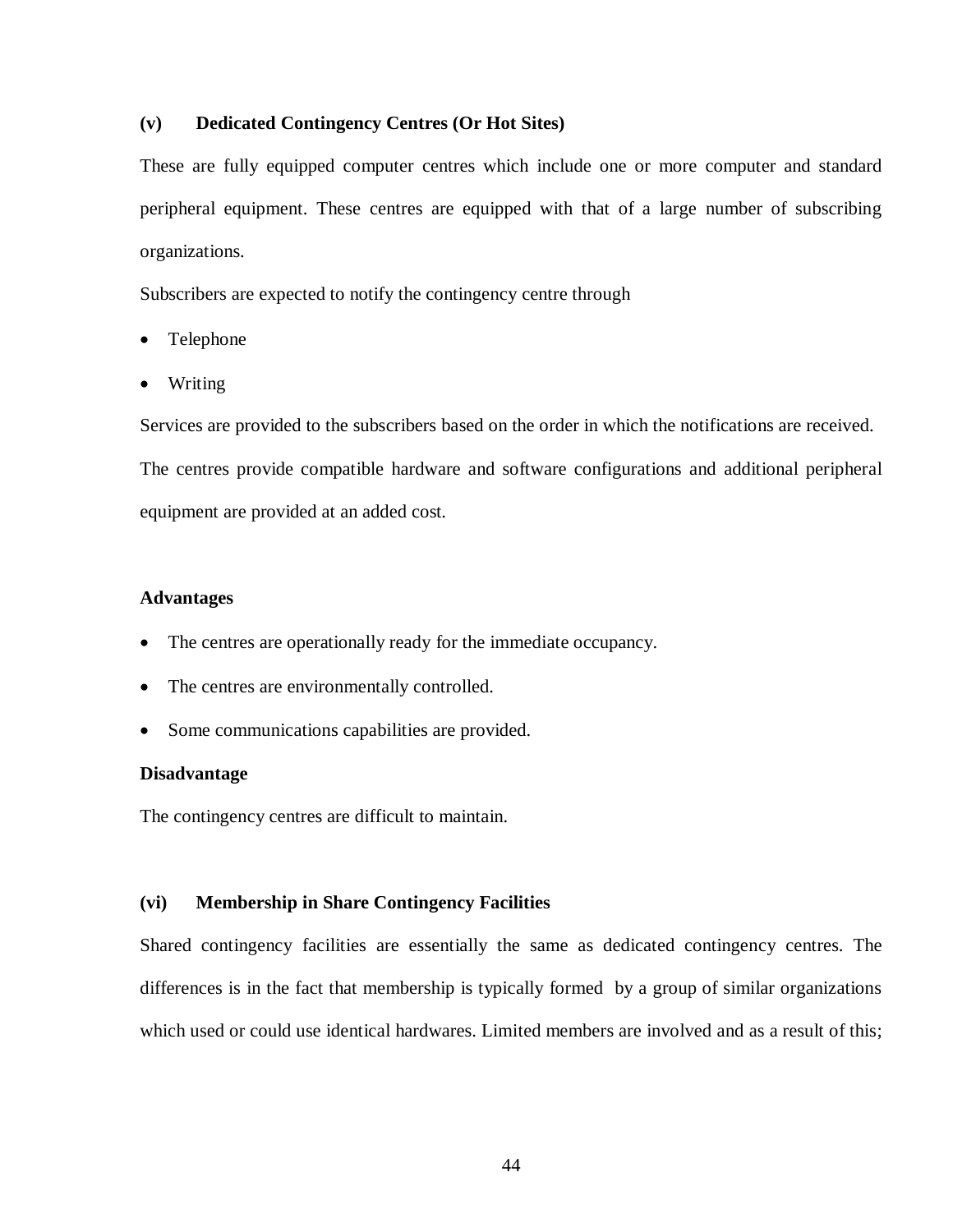the use of facility is reduced. Again shared costs by members reduce budget impact on each organization.

#### **(vii) Empty Shells**

These are large unfurnished space which can be leased to house computers and telecommunications equipment. Clients must provide hardware, prepare the shell for processing and test the air condition, power and other facilities provided for effective use.

NOTE: that users are required to restore the site to its original state before leaving.

### **Advantages**

- The shell provides immediate occupancy as soon as an organization experiences disaster.
- The shell also provides a long term occupancy.

### **Disadvantages**

- The shell requires delivery and installation of equipment.
- It also requires a great time frame before becoming operational.

#### **(viii) Reciprocal Agreement**

Reciprocal agreements are formally written, signed document between two or more facilities. Each as agreed to allow other use of its computer resources during an emergency. A reciprocal agreement requires that both organizations recognized that during an emergency both will operate in a reduced mode if resources are shared simultaneously.

## **Advantages**

- It provides some processing support
- It is less expensive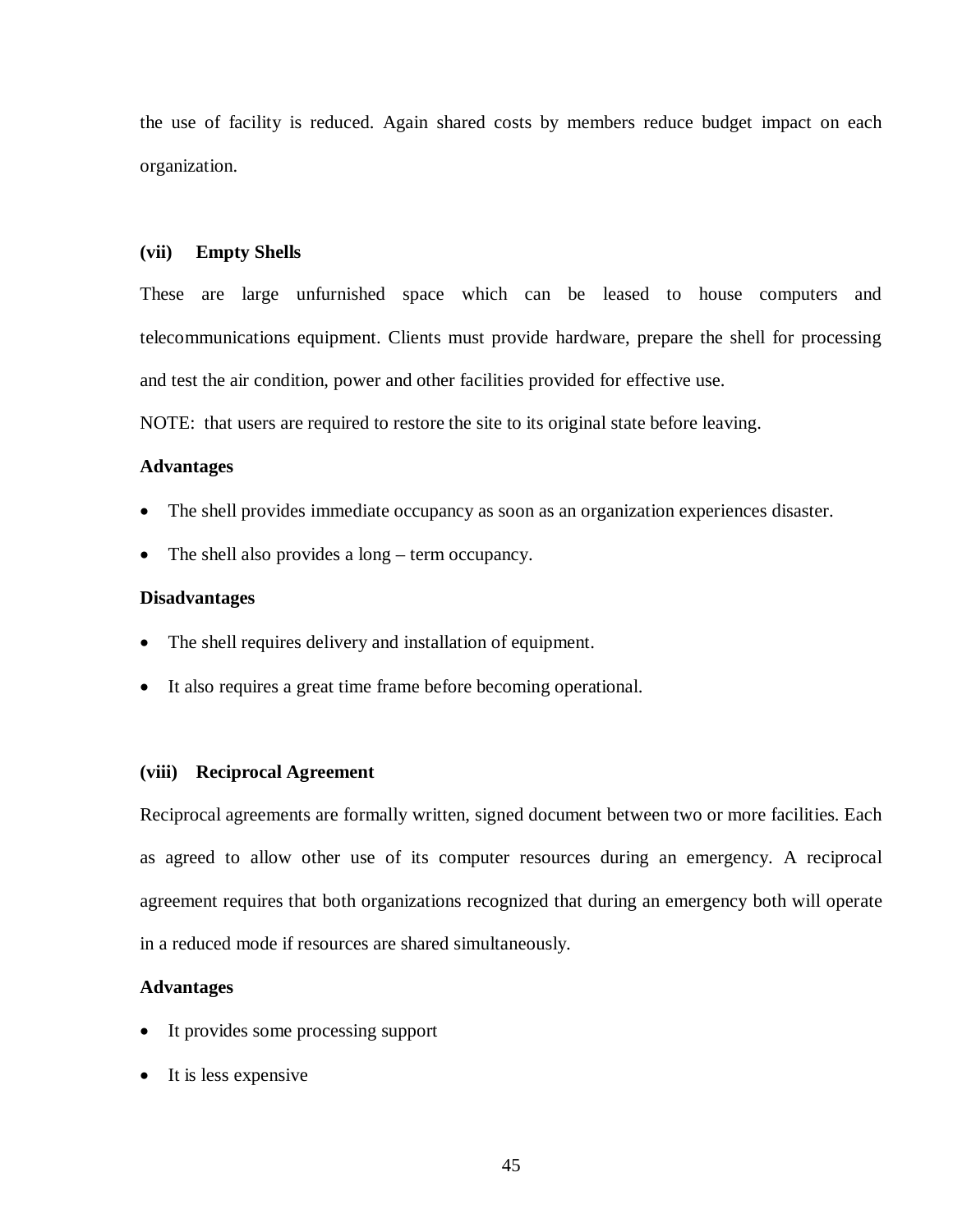## **Disadvantages**

- Agreements are unenforceable
- The method promotes feeling of false security

#### **(ix) Separate Locations under the same Management**

The method consists of two or more data processing installations which are managed by the same organization but are geographically located far enough so that they are not likely to be physically affected by the same disaster. The hardware must be sufficient at each location to support the critical work load.

## **Advantages**

- It provide immediate backup
- The approach proves effective provided such firm has means of establishing this centre.

#### **(x) Fortress Concept with Full Redundancy**

Here all resources are put in one location. There is complete duplication of all hardware, software and environmental systems. This method is viable in areas where there is no danger from floods, tornados, hurricanes, earth faults and like conditions. Heavy security needs to be put in place.

### **Advantages**

- Redundant hardware and environmental control under one roof.
- If the centre is secured, it provides a viable option.

#### **Disadvantages**

- It is very expensive
- The centre is subject to total outage.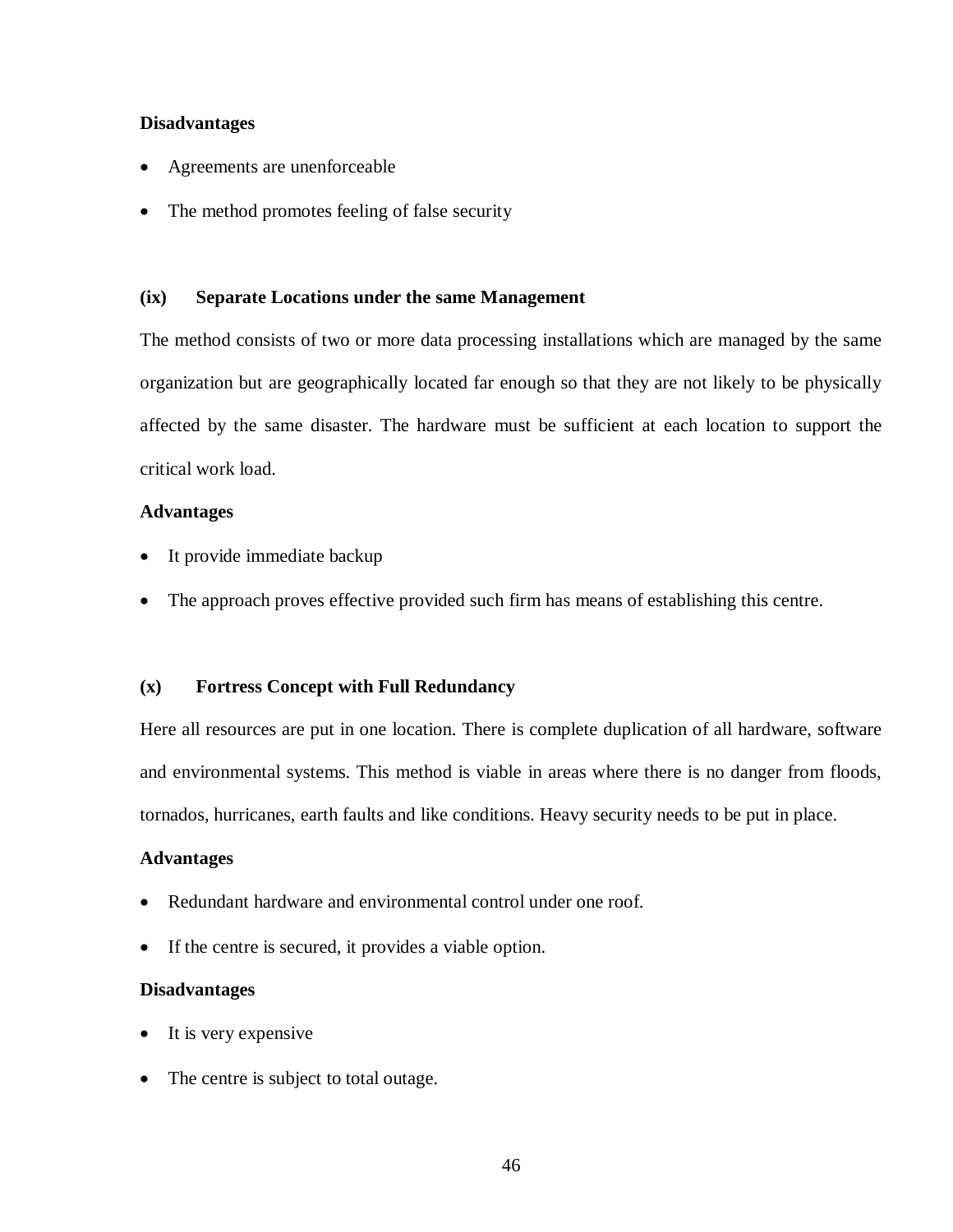#### **(xi) Reversion to Manual Processing**

This approach reverts back to a manual operation: It may be workable choice if manual procedures that duplicate the automated processes are documented otherwise the method may be impractical to rewrite them. This approach can be used with another alternative. Although the completion of work is slow.

#### **(xii) Uses of Microcomputers**

This approach to backup processing, integrates operations that can be supported by microcomputers or intelligent terminals. Integration of microcomputers into the organization may ensure less dependence on the central host for computing power because of the jobs that can be done using microcomputers.

#### **Advantages**

- There is less depending upon host.
- The approach will allow processing of selected application.

#### **Disadvantages**

• Database Inconsistence

#### **(xiii) Portable Sites**

Trailers can be equipped with minimal hardware and environmental control and brought to a designated location for backup processing. It provides some processing support and may be necessary to limit the hardware configuration.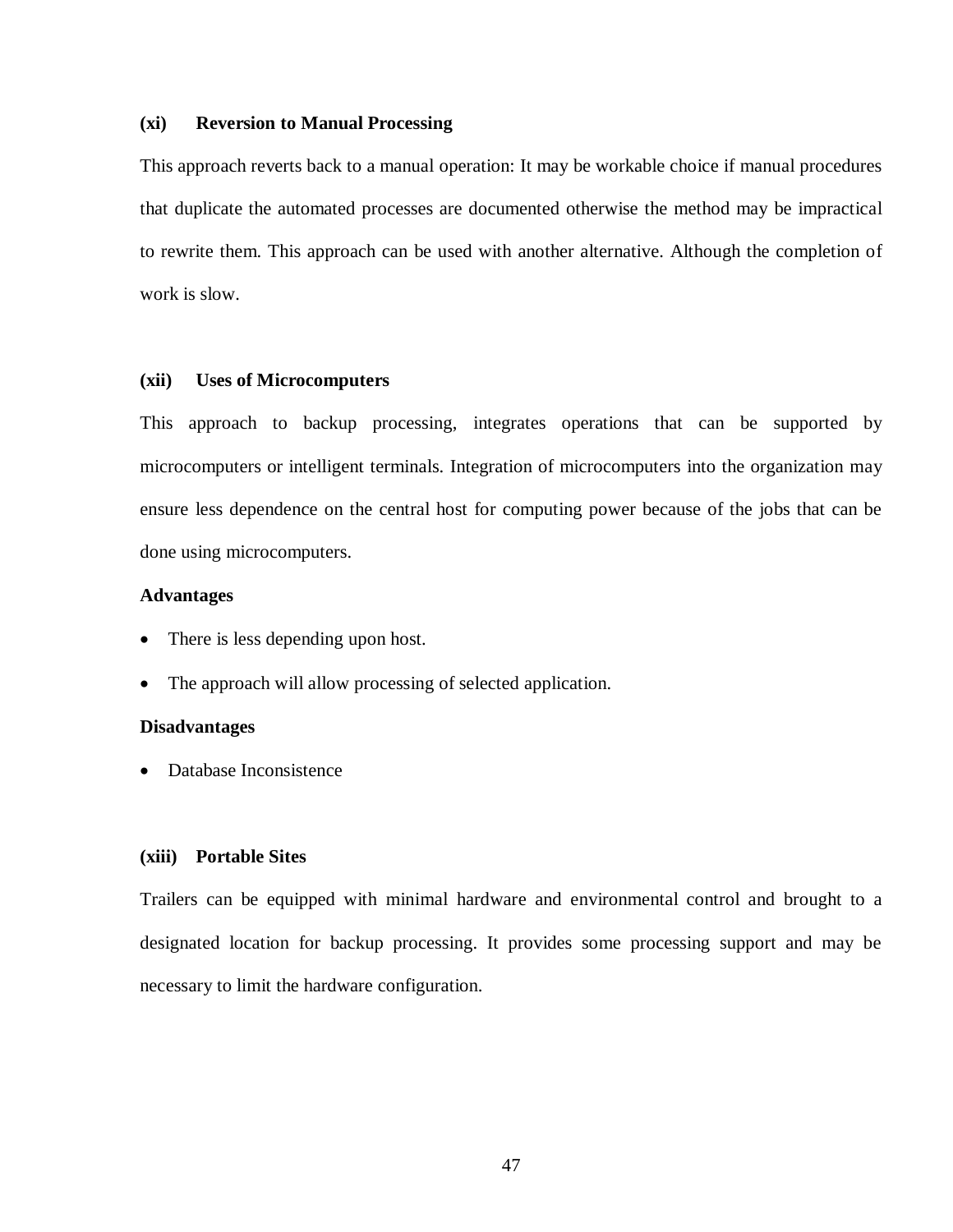#### **(xiv) Empty Building**

These are warehouses or other buildings which can be wired, equipped, furnished and environmentally prepared.

#### **Advantages**

- It can be converted into data facility and later used for overload operations.
- It can provide office space when it is not available at the alternate facility.

#### **Disadvantages**

- The building must be environmentally controlled.
- It requires installation and delivery of hardware.
- Greater time frame becomes operational.

# **(xv) Insurance**

Insurance is neither a method nor a substitute for developing an alternate processing strategy. It is a method for obtain financial reimbursement for the loss of hardware and the physical facility but it make no allowances for the information contained on tapes and discs.

# **4.0 Conclusion**

This unit explains the action necessary for developing a successful backup processing strategy and also describes the alternatives and the criterion that is significant for each alternative.

# **5.0 Summary**

In this unit, you learnt that: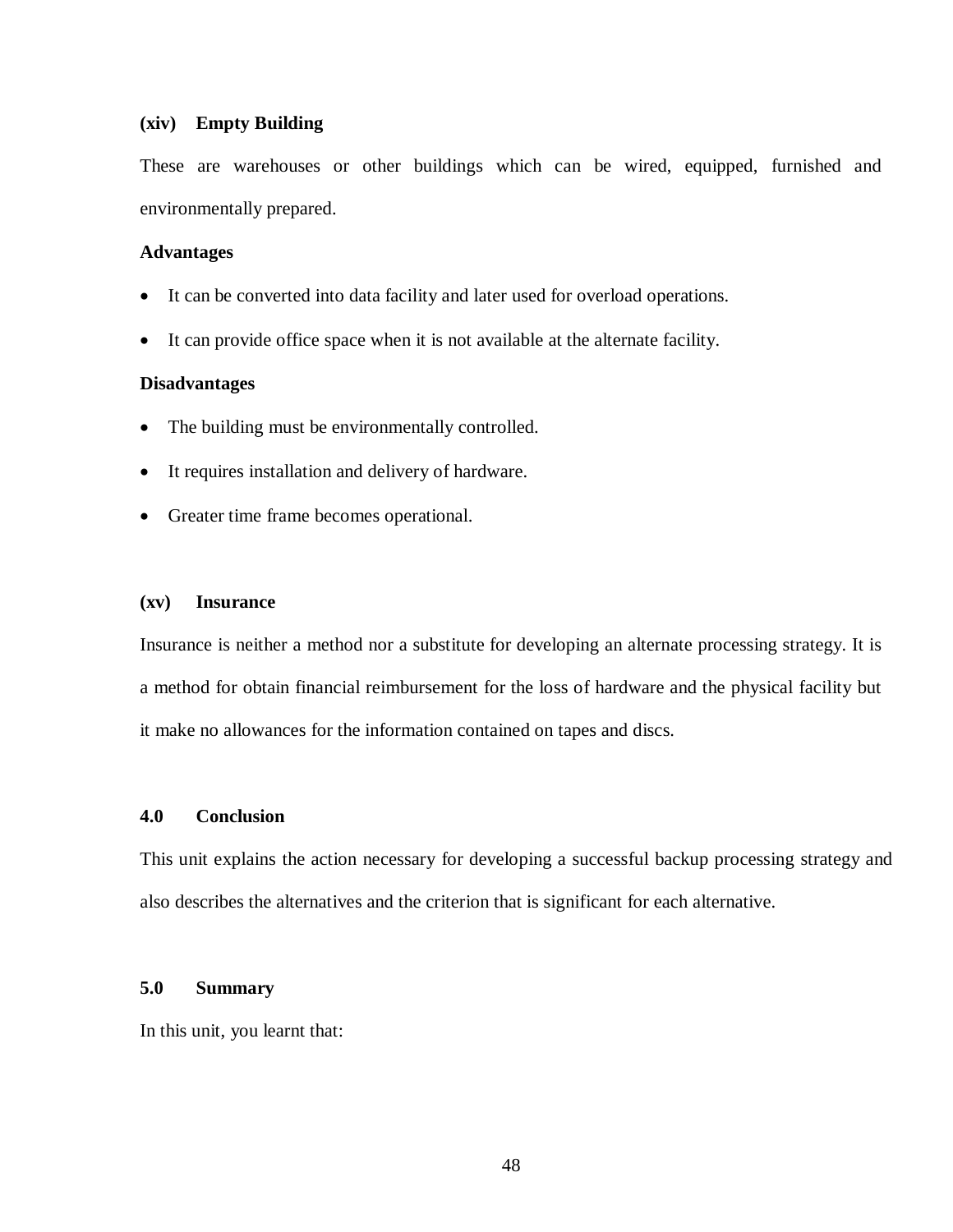- Contingency planning involves the preparation of procedures that will facilitate a timely recovery from events that disrupt data processing and recovery action procedures.
- Selection of any alternative depends upon the severity and longevity of a harmful effect.
- All this backup alternatives help to recover from disaster and prevent the occurrence of such.
- The alternatives described in this section include: Passive approach method, Application backup, Service bureaus, Time brokers, Dedicated contingency centre, Membership in shared contingency facilities, Empty shells, Reciprocal agreements, Separate facilities under the same management, Fortress concept with full redundancy, Reversion to manual processing, Use of micro computers, Portable sites and Empty buildings.

### **6.0 Tutor-Marked Assignment**

An effective system requires a steady backup processing alternatives and good plan. For the security and cost effectiveness of the laboratory under care, briefly discuss the followings:

- (a) Contingency planning
- (b) Five actions that are necessary to develop a successful backup processing strategy
- (c) Backup alternative considered the best for the laboratory and why?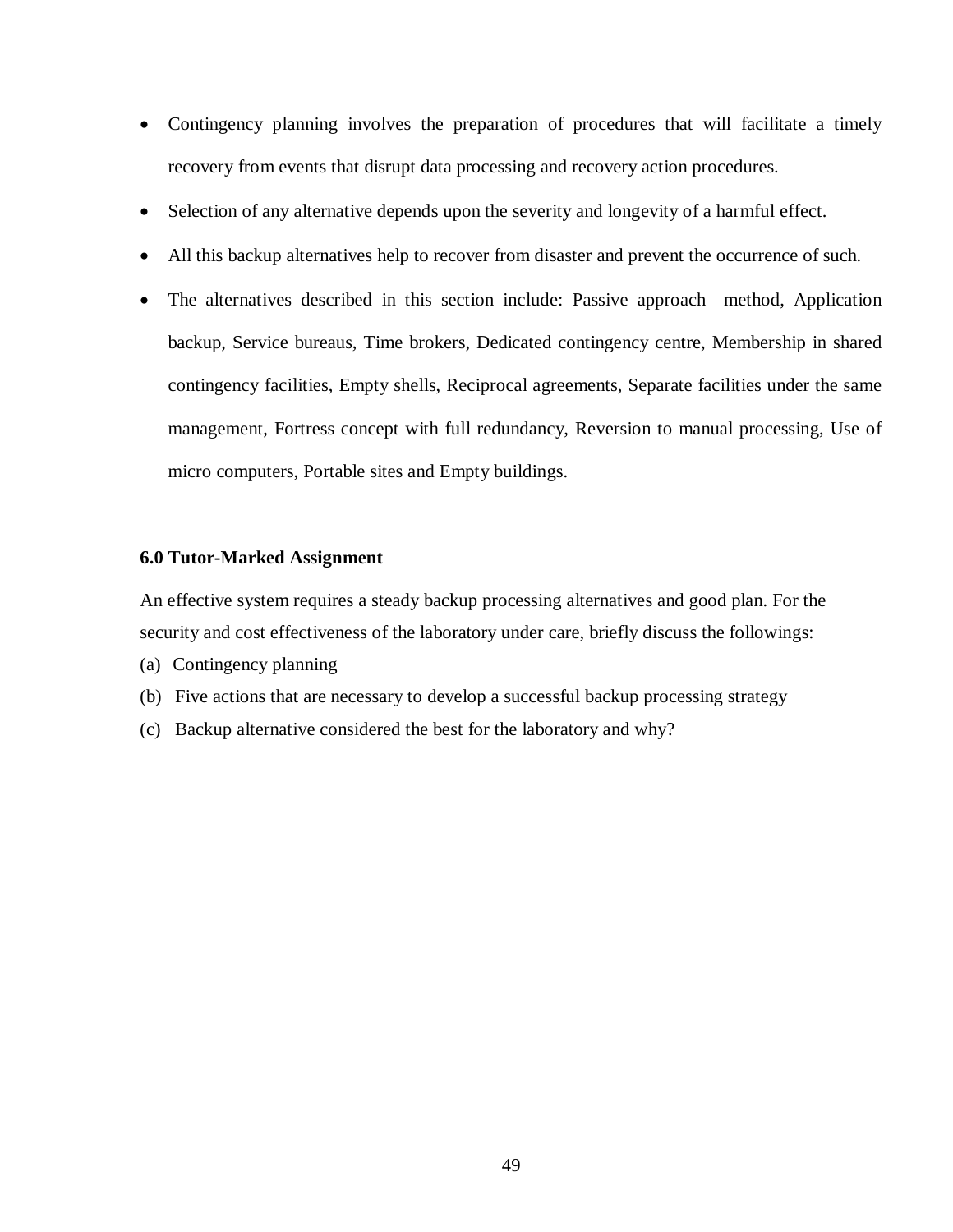# **UNIT 7: Equipment Selection**

## **1.0 Introduction**

Equipment selection involves the selection of a set of equipment to be used in production based on technical and economical criteria. It involves the types and quantity of equipment required to perform a variety of operation. Equipment selection should be undertaken by the data processing committee upon the completion of the basic systems design. Recommendations are made by this committee; this is usually presented in a report called Feasibility Report.

# **2.0 Objectives**

At the end of this unit, you should be able to

- state the two basic approaches used in selecting computer equipment.
- discuss the steps involved in equipment selection.

### **3.0 Main Content**

# **3.1 Approaches to Equipment Selection**

There are two basic methods of selecting equipment but only one is recommended. These are:

- Recommended approach
- Alternative approach.

**Recommended Approach:** The recommended approach to the equipment selection is submitting detailed systems information to each equipment manufacturer.

**Alternative Approach:** An alternative approach to equipment selection is having each equipment manufacturer conduct a length systems review on the firm's premises. The approach is not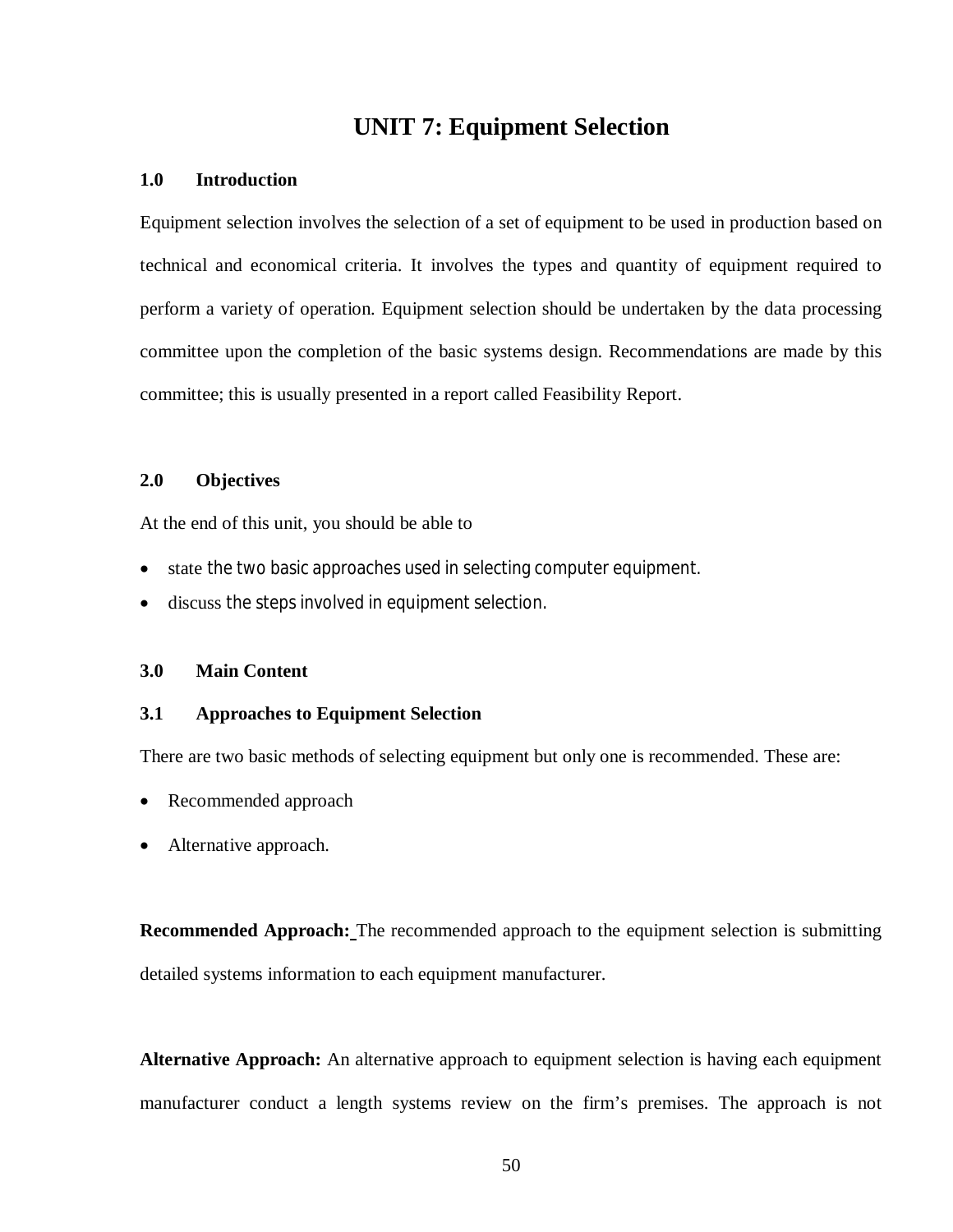recommended because it disregards the data compiled by the feasibility study to date and requests that the equipment manufacturers start from scratch. This approach consumes a lot of time and a huge amount of money must have been expanded before carrying out the exercise.

# **3.2 Steps involve in Equipment Selection**

Basically, there are four steps to be taken when selecting equipments for an organization, namely:

- Determine equipment manufacturers
- Submit bid invitation to manufacturers
- Evaluate manufacturers proposal
- Select equipment manufacturer(s)

## **3.2.1 Determine Equipment Manufacturers**

An equipment manufacture is determined on the basis of his interest in receiving a bid invitation. Each manufacture should indicate in writing whether he wishes to receive a bid invitation. There is no need to prepare a packet of specifications, flowchart, decision table, and comparable material if the manufacturer has no interest in bidding on the newly designed system.

# **3.2.2 Submit an invitation to manufacturers**

Having shown interest in receiving invitation the company submits bid invitation to the interested equipment supplies. In this case, the same set of data is sent to all competing manufacturers. Data submitted to these manufacturers must be complete and self explanatory. Bid invitations submitted to equipment manufacturers include:

• list of new system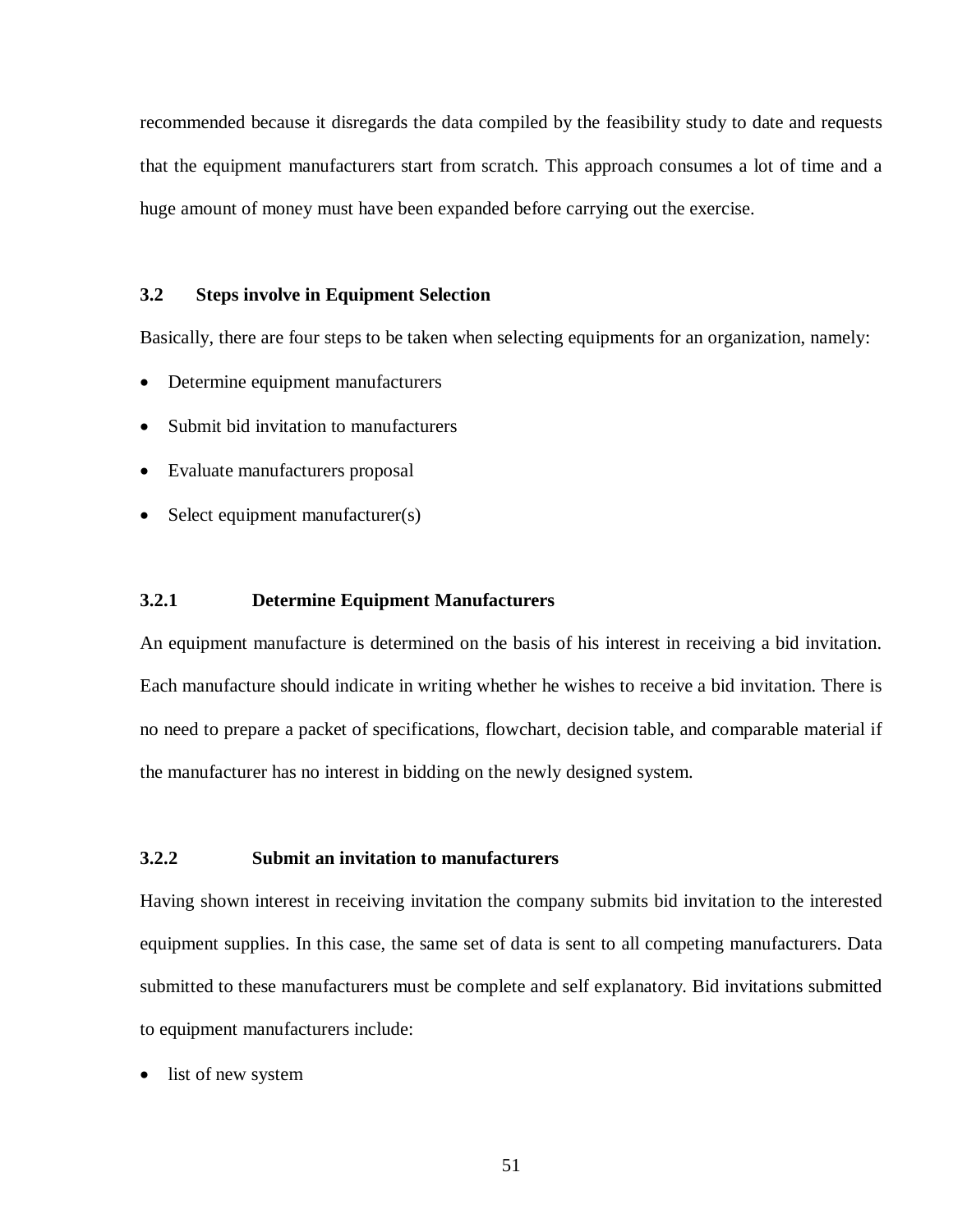- design of new system
- conferences with manufacturers

# (a) **List of New System Specifications:**

This is taken directly from the system analysis and system design phases. The contents of the bid invitation include these areas:

- (i) Company's general information such as :
- Description of the company and its activities
- Overview of the present data processing equipment and applications.
- Unusual data processing exceptions and problems.
- Other important general information.

(ii) Future data processing plan idle.

- Target data of information of new system
- Equipment decision date by the company.
- Deadline date for submitting proposal.
- Criteria to employ in analyzing and comparing manufacturers proposal.
- Listing of areas covers by the new system.

# (iii) List of new system specifications

- Planned inputs.
- Methods and procedure for handling data.
- Output needs.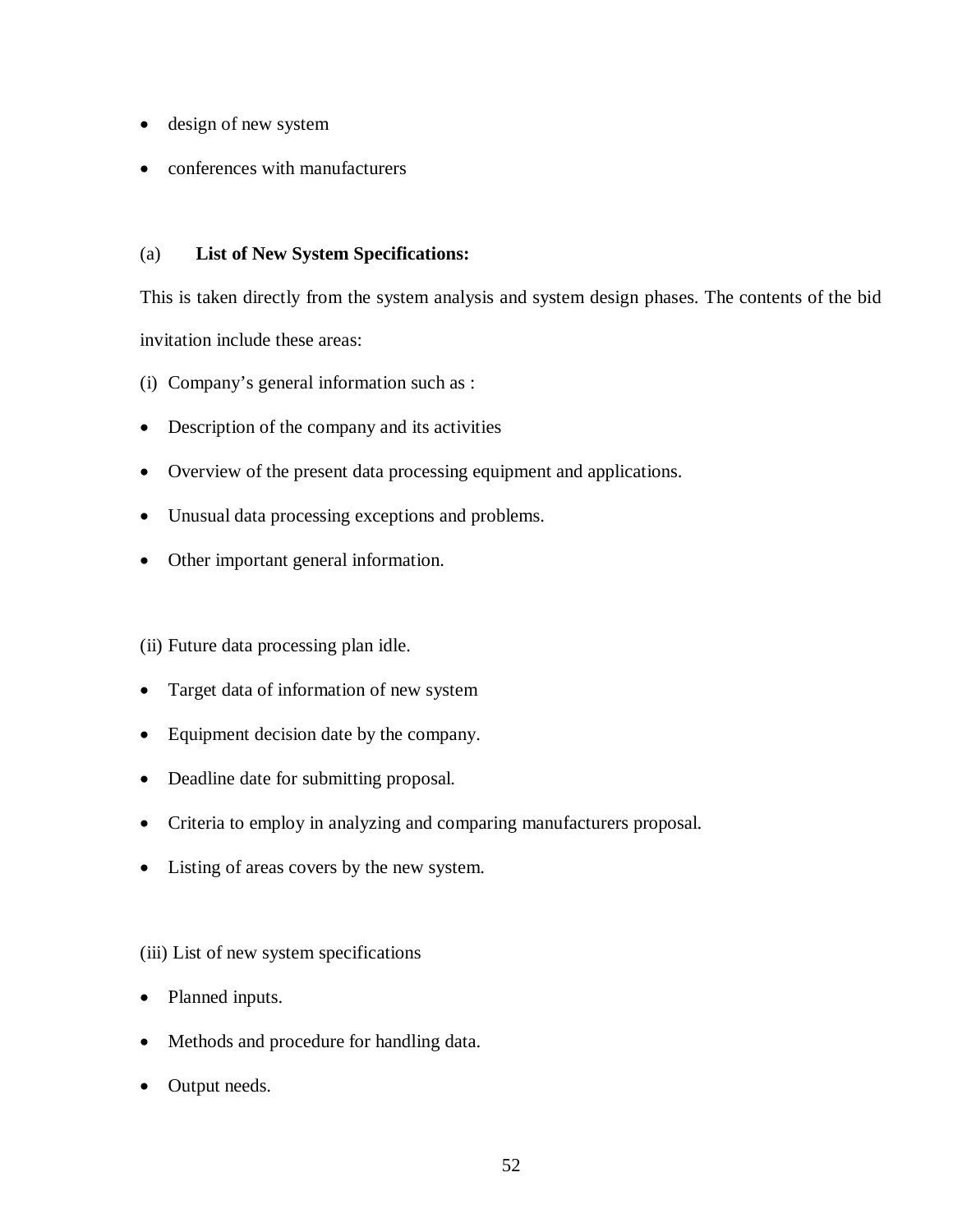- Other requirement and considerations.
- New system flowchart
- Data to be forwarded by each manufacturer including the proposal.

### **(b) Design of New System**

The use of flowchart and decision tables accompanying each bid invitation is necessary. They depict the new system design for each functional areas as well as interrelationships among new systems.

# **© Conferences with Manufacturers**

During the conference, legitimate questions will be raised by the various firms. Many of questions centre on those areas which may have need of modification.

# **3.2.3 Evaluate Manufacturer's Proposal**

After submission of the proposal by each manufacturer, the next step is oral presentation. Which will hit the important point of the proposal and the representatives then compel to answer questions? After the completion by all manufacturers, the data processing committee then evaluates the information contained in the various proposals.

There are many criteria that can be developed for evaluating manufacturer's proposal. Among these are : extent of automation proposed, evaluating of throughput performance (though analysis of the equipment time required to process the data ), type of equipment, method for acquiring equipment, delivery of equipment , installation requirements, manufacturer's assistance, programming assistance contracts, compliance with terms of bid invitation among others.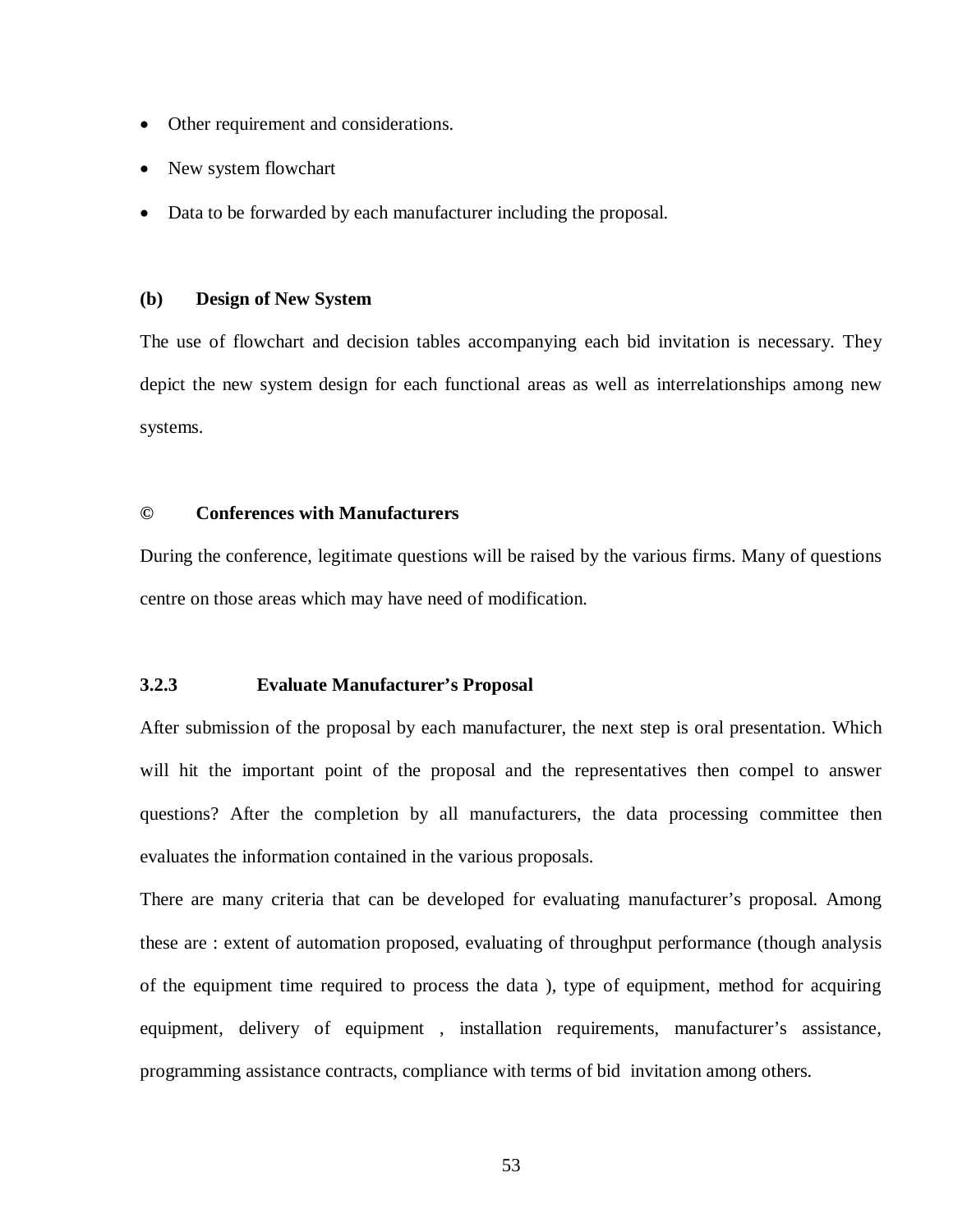# **3.2.4 Select Equipment Manufacturer(s)**

This is a difficult task for the data processing committee. The selection process is much easier. If the equipment proposed is identical for all practical purpose. The choice is that this situation is based on lowest cost equipment. In most cases, this approach is not generally used since most manufacturers have certain equipment features that differ from their competitors. Hence various methods have been developed for evaluating and selecting equipment.

#### (a) **Decision Table for Evaluation Process**

A decision table for a final evaluation not only defines the important criteria in compact notation, but also permits an objective evaluation, since the value has been determined before the acceptance of the manufacturers. At the end of the exercise, a table is then prepare where high scores are allocated for those manufacturers that perform well, the highest manufacturer is selected. The method is realistic and precise approach in making this final decision for a realtime management information system.

#### (b) **Weighting Method for Evaluation Process**

This consists of assigning different weighting factors to each criterion. Each manufacturer is given a score for each for weighting factor. In most cases, the score is lower than the absolute value of the weighting factor. The values of all criteria are totaled which represent the total point for each manufacturer. As with decision table, the competitor with the highest score is selected.

#### © **Performance Method for Evaluation Process**

This involves evaluation of equipment superiority and performance. All aspect of the machines performance must be included including those with various hardware speeds, reliability of the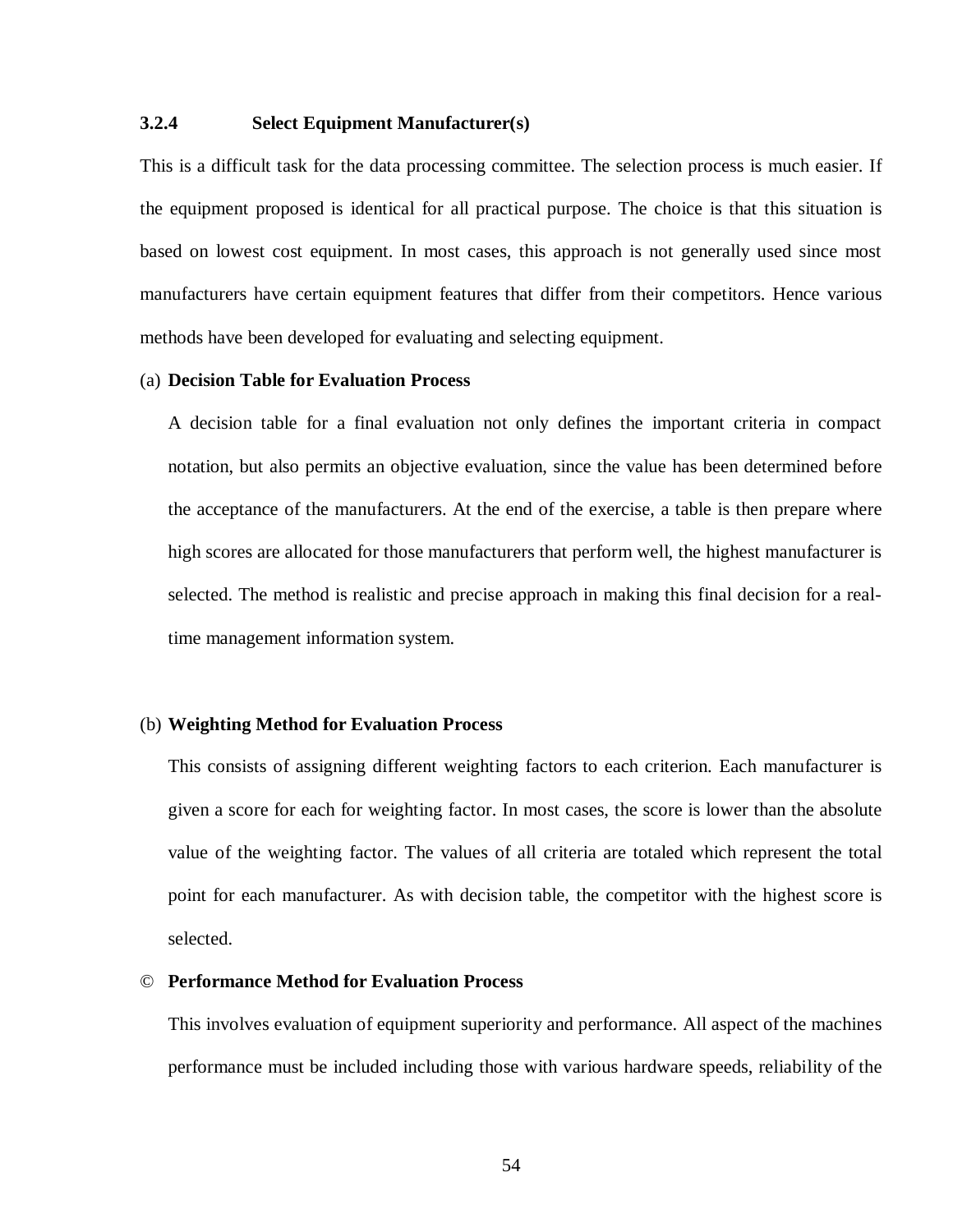equipment, efficient software and similar considerations. Having looked through various methods the next step is to select best approach for evaluating process. The purpose of spending so much time, effort and expense on the feasibility study is to obtain the best data processing equipment for the firm. Having selected a manufacturer, the contract is signed by a top-level executive, who has been the guiding force for both committees (executive and data processing). This brings the feasibility study to a formal close.

#### **(d) Cost Performance for Equipment Selection.**

Many financing plans are available to the firm when acquiring data processing equipment. These include rental, outright purchase, option to buy and third party leasing (lease back arrangements).

- **(i) Rental Contracts:** is the most common method of acquiring equipment which state the specific monthly rate and the number of hours for operating on one, two or three shift basis with rate adjustment for excessive down- time. Down- time is the time when the system is not working. The terms of the contract including renewal, cancellation and manufacturer's policy or even rental are subject to careful evaluation by the data processing team. The policy of over time rental can be a significant factor in the cost of the computer.
- **(ii) Purchase:** The decision to purchase must take into account two important factors:
	- Obsolescence
	- Availability of capital funds.

By obsolescence, we mean a situation where equipment becomes outdated. Most firms that purchase equipment do so just after a new generation of computers have been announced. Once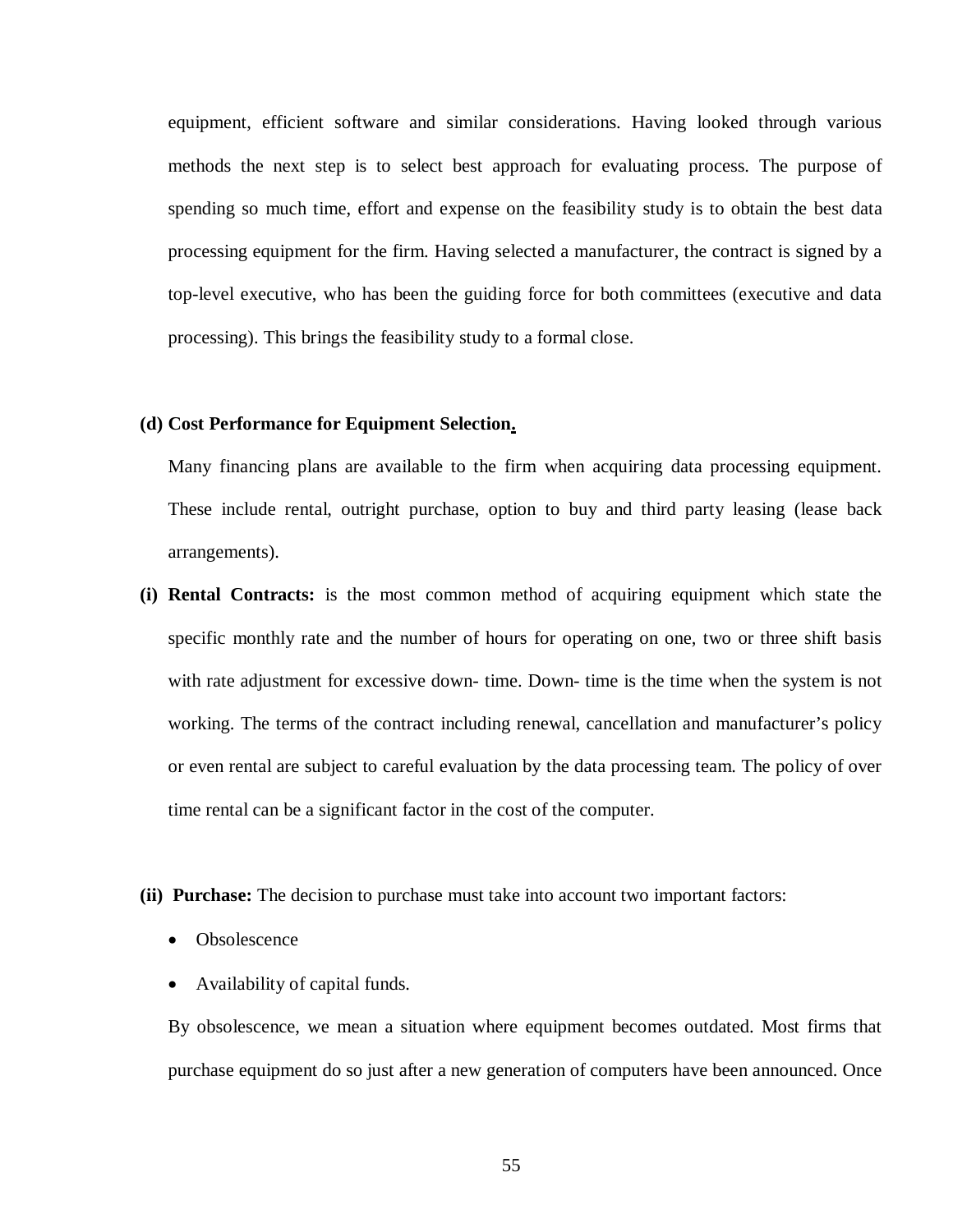another generation is announced, the problem of disposal can be significant since the firm will get a better trade on a new system with current manufacturer versus another one. This may prevent the study group from selecting the best equipment for the proposed system because of the financial factors involved.

The decision to purchase or least is resolves sometimes by the number of shifts. An evaluation of two or three shift operation gives a much higher return on investment resulting in a buy decision.

# **4.0 Conclusion**

This unit explains the equipment selection, approaches to equipment selection and the necessary steps involved in selecting equipment.

# **5.0 Summary**

In this unit, you learnt that:

- Equipment selection involves the selection of a set of equipment to be used in production based on technical and economical criteria.
- The two basic methods of selecting equipment are recommended approach and alternative approach.
- The four steps involve in equipments selection for an organization are: determine equipment manufacturers, submit bid invitation to manufacturers, evaluate manufacturers proposal and select equipment manufacturer(s)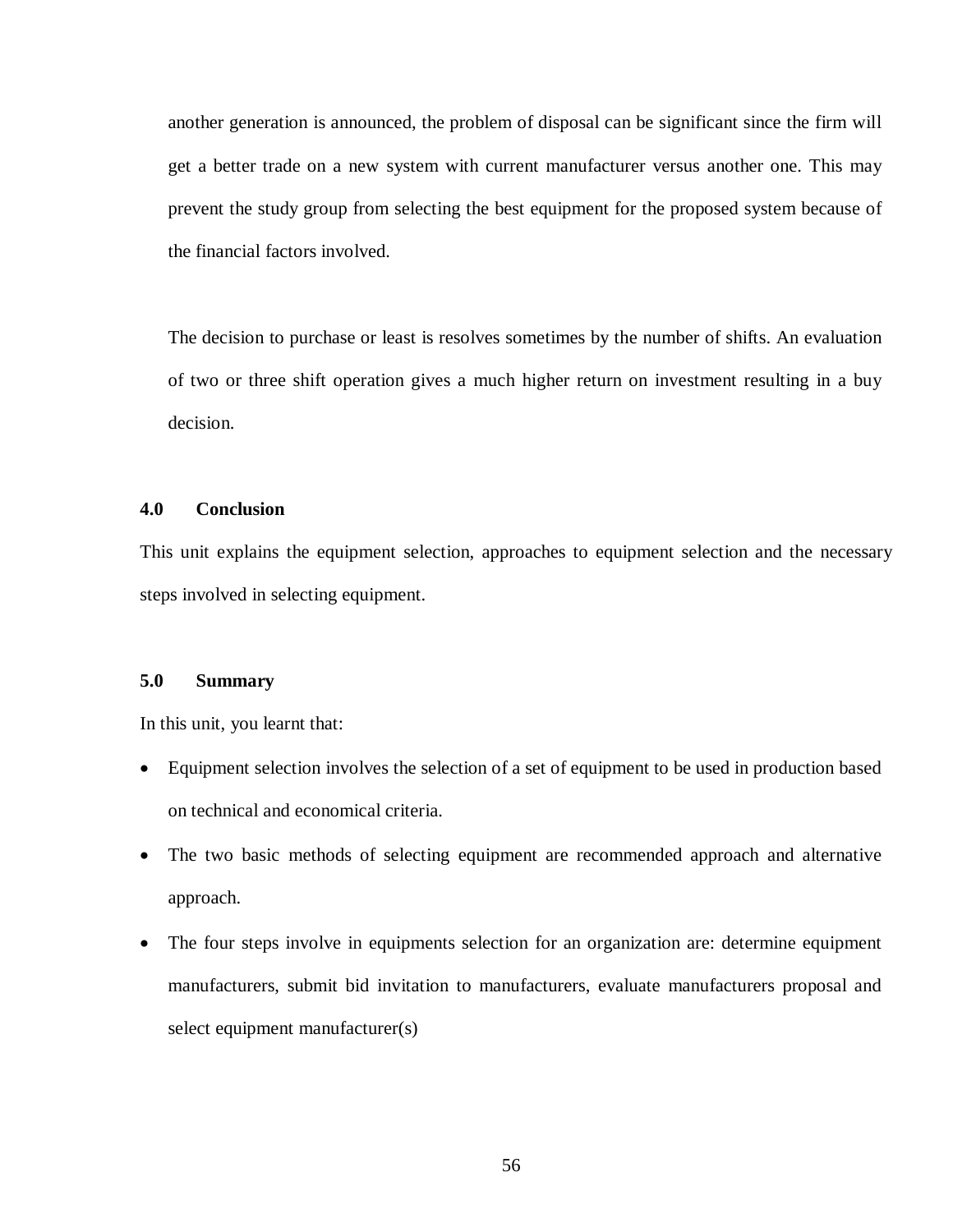# **6.0 Tutor-Marked Assignment**

- (a) State the two basic approaches used in selecting computer equipment.
- (b) Describe the steps involved in equipment selection.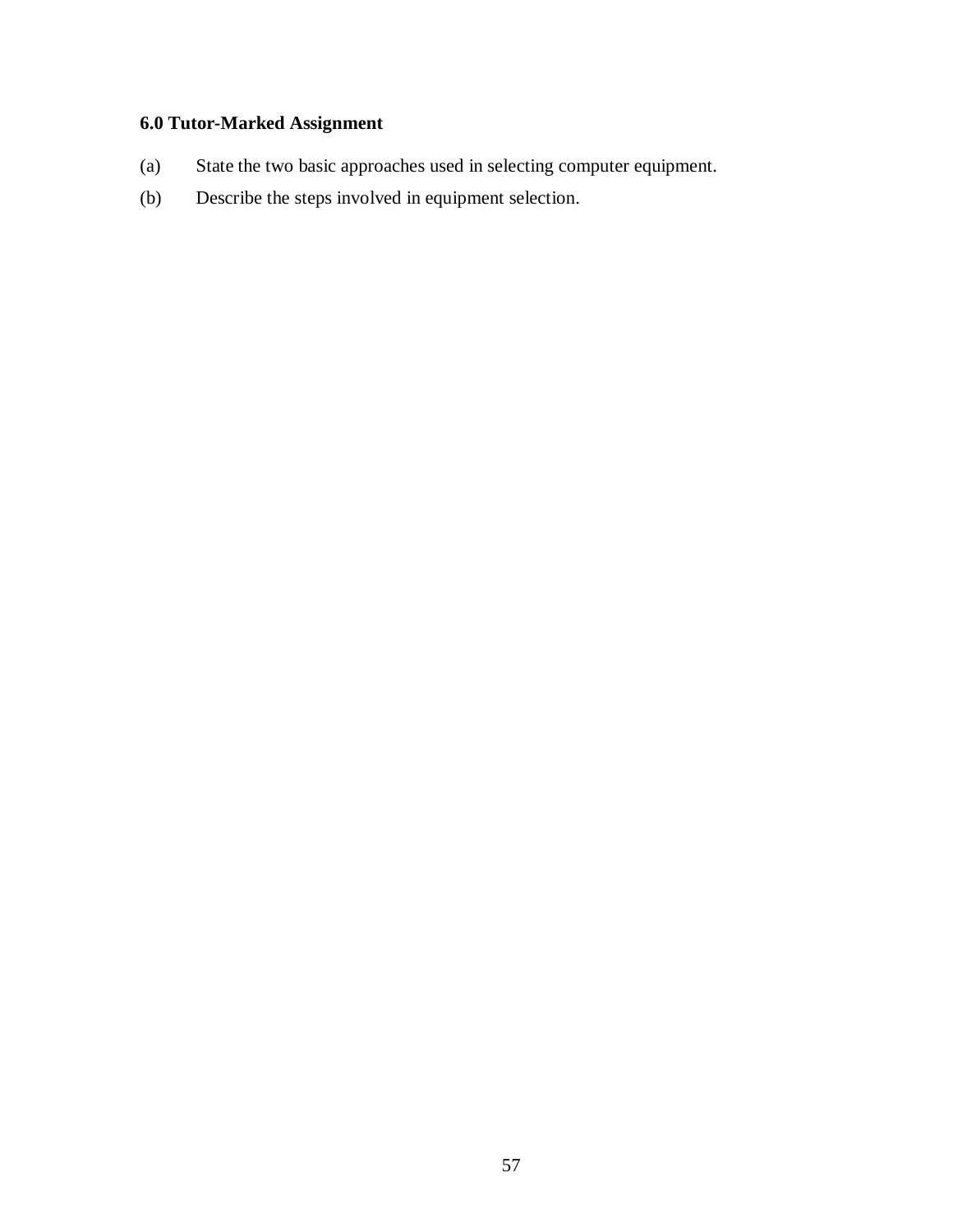# **UNIT8: Management Information System**

# **1.0 Introduction**

Management Information System (MIS), sometimes referred to as Information Management and Systems, is the discipline covering the application of people, technologies and procedures collectively called information systems – to solve business problems.

To manage effectively, the team needs some information that summarizes the activities of other people in and outside the organization and show their effects, activities and functions individually and collectively in the pursuits of the organization goals. Such information needed by management for effective decision making and control is "Management Information".

The management information is needed as to who reports what to whom and what is to be done with information generated from the basic activities of the business. As there is going to be both vertical and horizontal movement of information, a system has evolved. There should be a realistic system to handle management information.

# **2.0 Objectives**

At the end of this unit, you should be able to

- define management information system
- state the objective of management information system
- mention the benefit of management information system
- discuss in details the types of management information system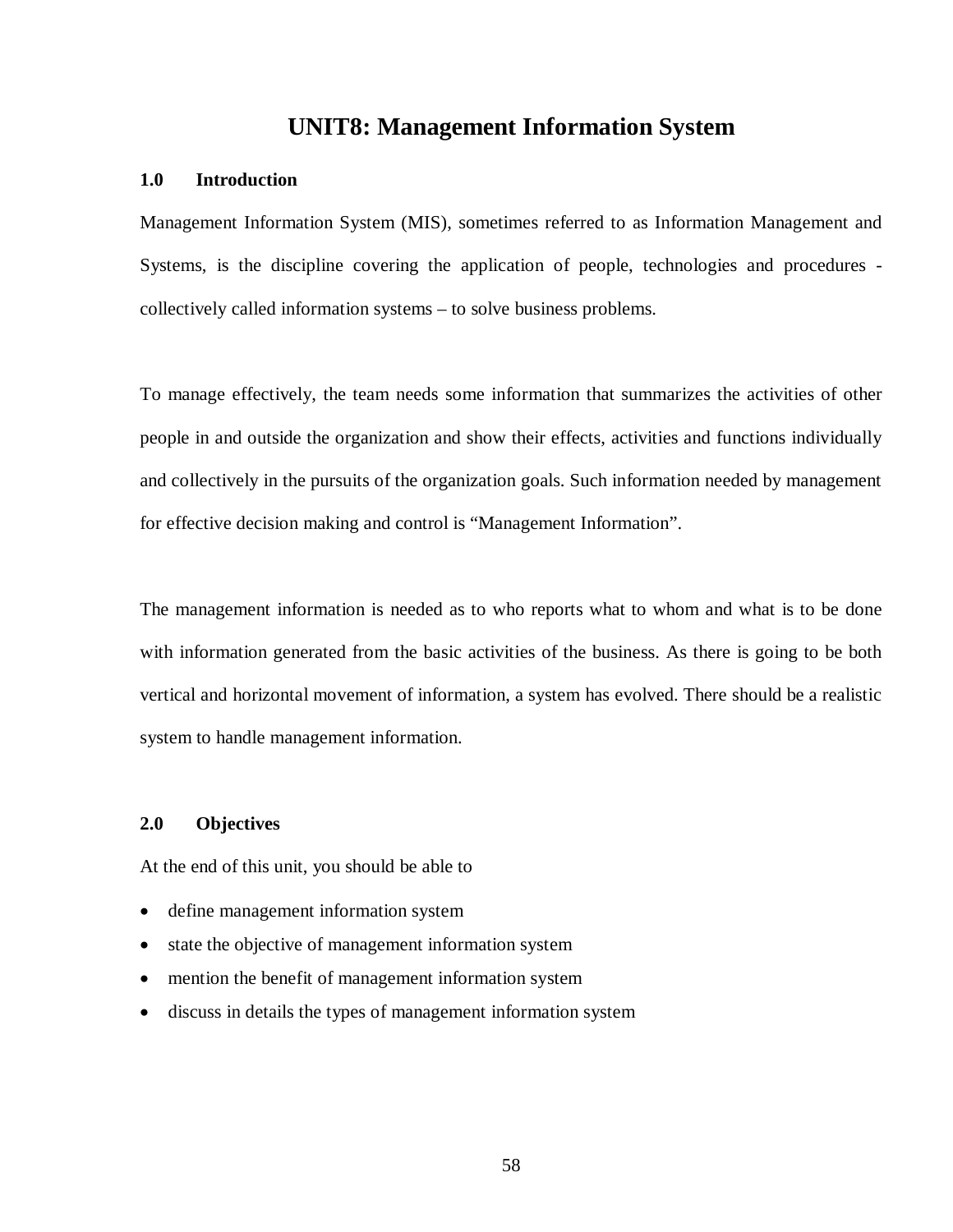## **3.0 Main Content**

# **3.1 Meaning of Management Information System**

In defining MIS, many authors did not fail to send a note of warning that there is no universally accepted definition. It will hand on a good start if we look at this component of this compound word – Management Information System.

- Management
- Information and
- System

## **Management** can mean:

- A process by which scarce resources are combined to achieve given ends. This described an activity which can be better described by the word managing.
- The Management referring to those people carrying out thie activity. This should really be the Managers.
- The body of knowledge about the activity of Managing, regarded here as a special field of study, i.e. a profession.

The aspect of management we need for our purpose is one use in describing the body of decision makers from supervisors and line managers, at the lower levels, to the Board of Directors. Management in this sense is responsible for planning, organizing, implementing and evaluating the policies for the organization. It uses tools available to it to control, coordinate, communicate and motivate the entire workforce to achieve desired objective.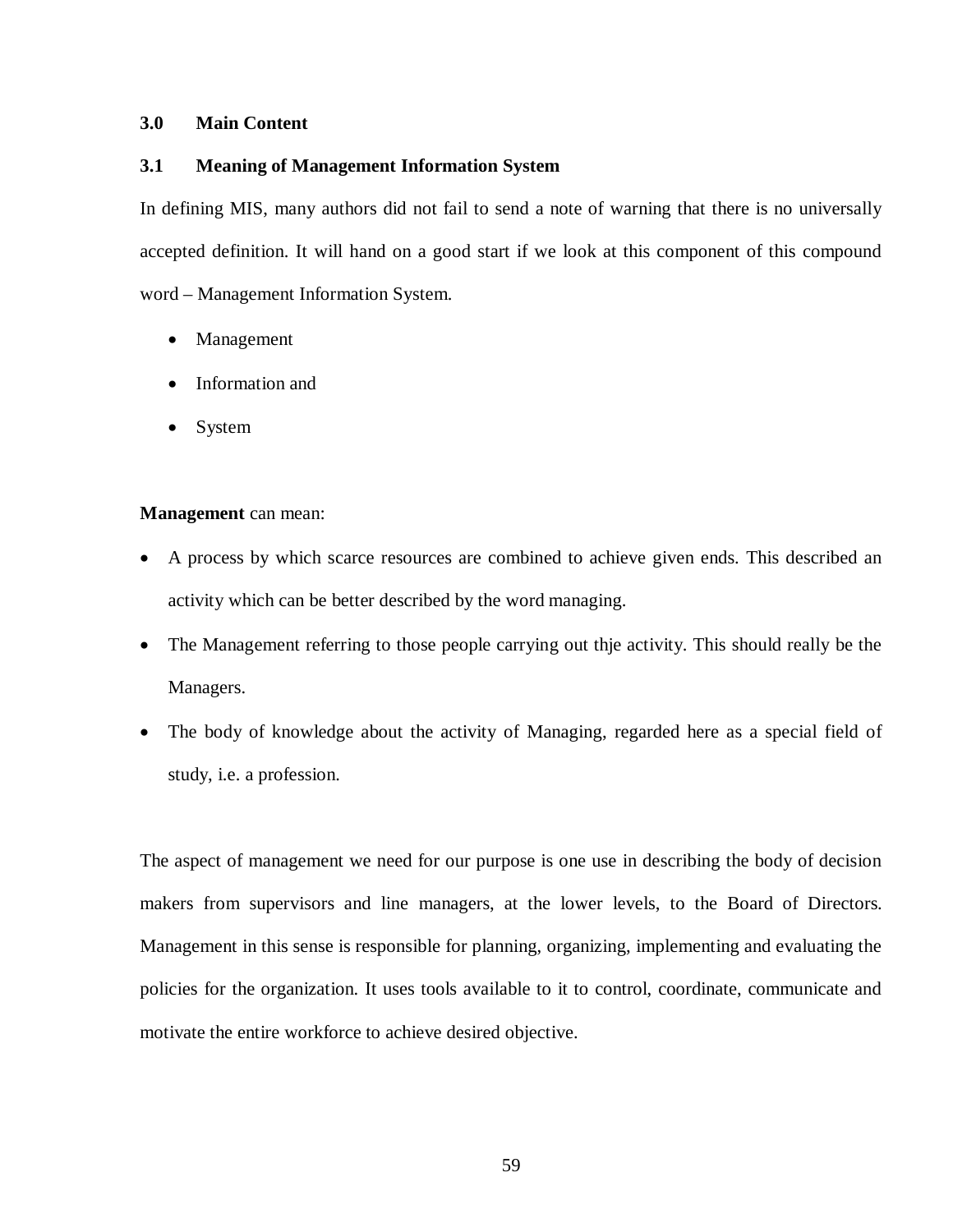For policies to be formulated and for these policies to be translated into actions, the management would require concise and up to date information.

**Information:** is whatever is communicated in form of a processed data for effective planning and control of organizations activities. It is the output element of data processing systems. It is derived from data which has been subjected to an umber of data processing operations converting related groups of related but meaningless data into a useful form for its recipients.

**System:** may be defined as a combination of interrelated elements, or sub-systems, organized in such a way as to ensure the efficient functioning of the system as whole, necessitate a high degree of co-ordination between the sub-systems, each of which is designed to achieve a specific purpose. A system is the detailed plan of management for interrelationship and interaction of available resources to accomplish a given task.

**Management information system** is a system using formalized procedures to provide management at all levels in all functions with appropriate information, based on data from both internal and external sources, to enable them to make timely and effective decisions for planning, directing and controlling the activities for which they are responsible.

#### **3.2 Objectives of MIS**

The objectives of MIS include the provision of information to all levels of management at the most relevant time, at an acceptable level of accuracy and at an economical cost. An essential requirement of an MIS is the provision of feedback.

60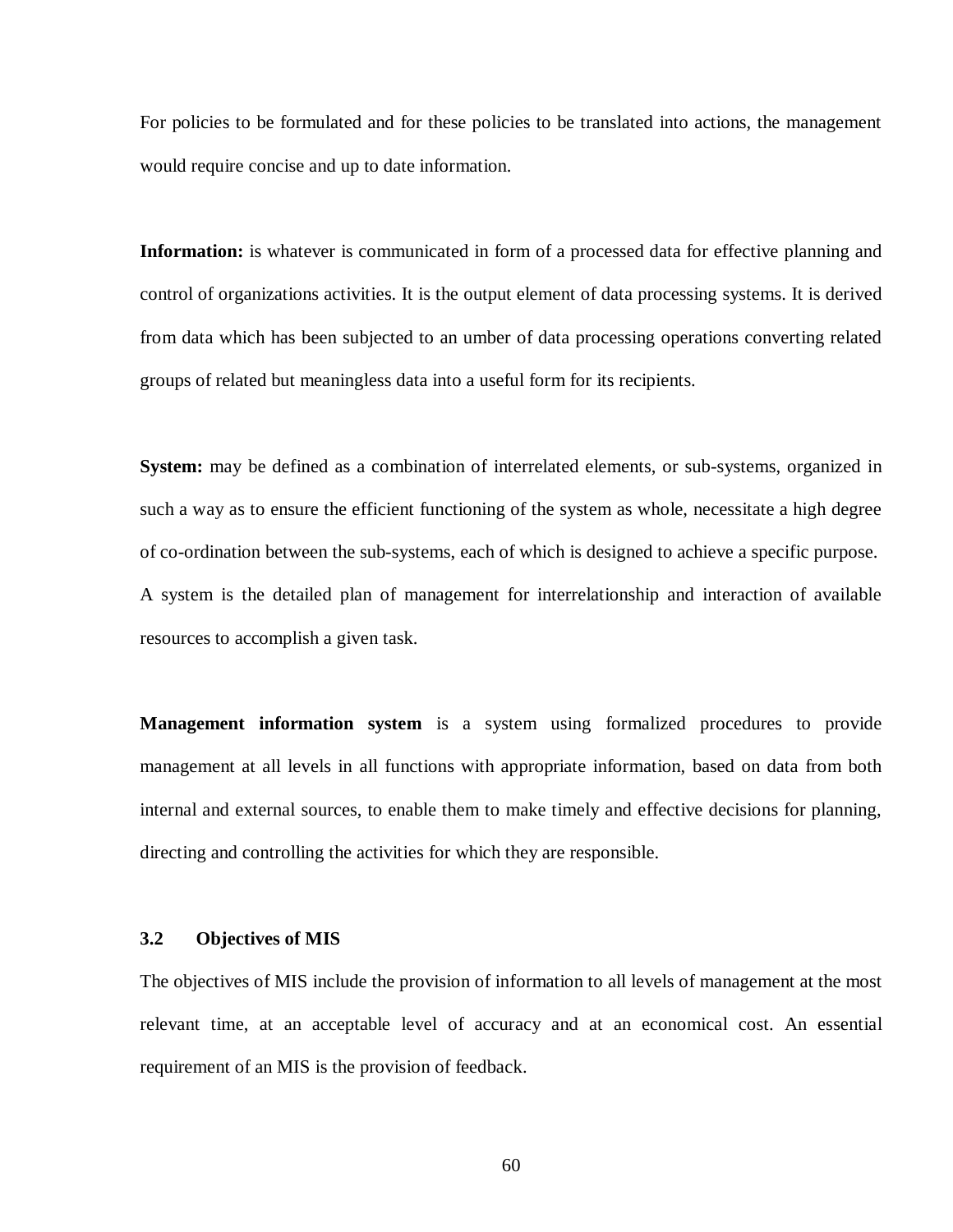# **3.3 Benefits of MIS**

Faster decision making and control through provision of timely information.

Better decision making and control through provision of relevant information

# **3.4 Types of systems**

Management information systems can be used as a support for managers to provide a competitive advantage which must support the goals of the organization. Most organizations are structured along functional lines and the systems are identified as follows:

- (i) **Accounting management information systems:** All accounting reports are shared by all levels of account managers. The emphasis of public sector MIS has been on money i.e. on monitoring how much has been spent; on comparing this with budget; and on controlling expenditure to bring it in as close as possible to budget at year-end.
	- Statement of account: month-end, year-end, year-to-date, etc.; these will generally have to be designed to fit the existing regulatory or legislative standards for public sector accounting.
	- Warnings of budget head over or under spend against target; variance from planned budget can be shown either in absolute or in percentage terms.
	- Statements of cash requirements in the month ahead based on payments still owed within accounts payable data.
- (ii) **Financial management information systems:** The financial management information system provides financial information to all financial managers within an organization including the chief financial officer. The chief financial officer analyzes historical and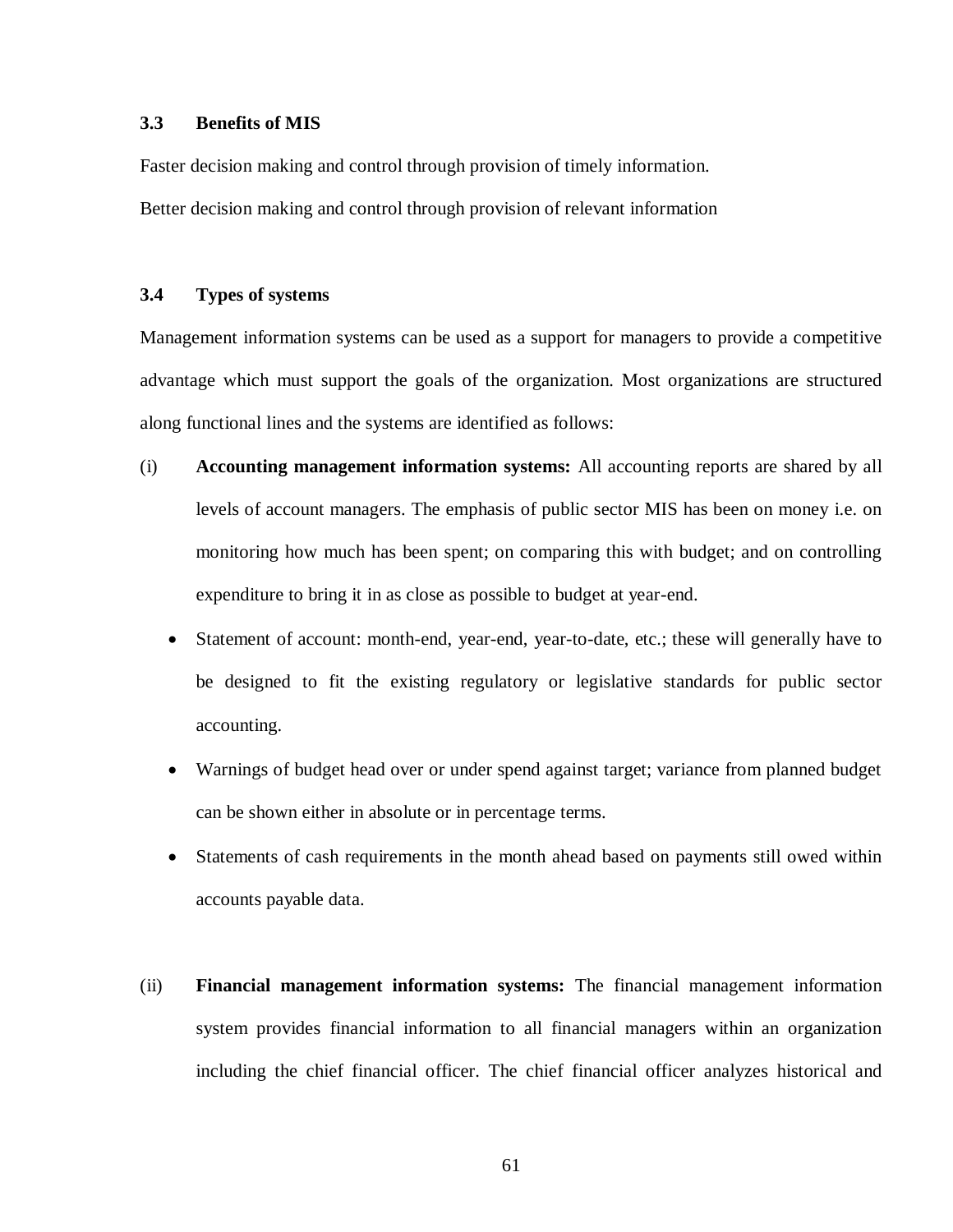current financial activity, projects future finances and monitors and controls the use of funds over time using the information developed by the MIS department.

- (iii) **Manufacturing management information systems:** More than any functional area, operations have been impacted by great advances in technology. As a result, manufacturing operations have changed. For instance, inventories are provided just in time so that great amounts of money are not spent for wanting huge inventories. In some instances, raw materials are even processed on railroad cars waiting to be directed to the factory. Thus there is no need for warehousing.
- (iv) **Marketing management information systems:** A marketing management information systems support managerial activity in the area of product development, distribution, pricing, decisions, promotion effectiveness, and sales forecasting. More than any other functional areas, marketing systems rely on the external source of data. These sources include competition and customers, for example.
- (v) **Human resources management information systems:** Human resources management information systems are concerned with activities related to workers, managers and other individuals employed by the organization. Because the personnel function relates to all other areas in business, the human resources management information system plays a valuable role in ensuring organizational success. Activities performed by the human resources management information systems include work-force analysis planning, hiring,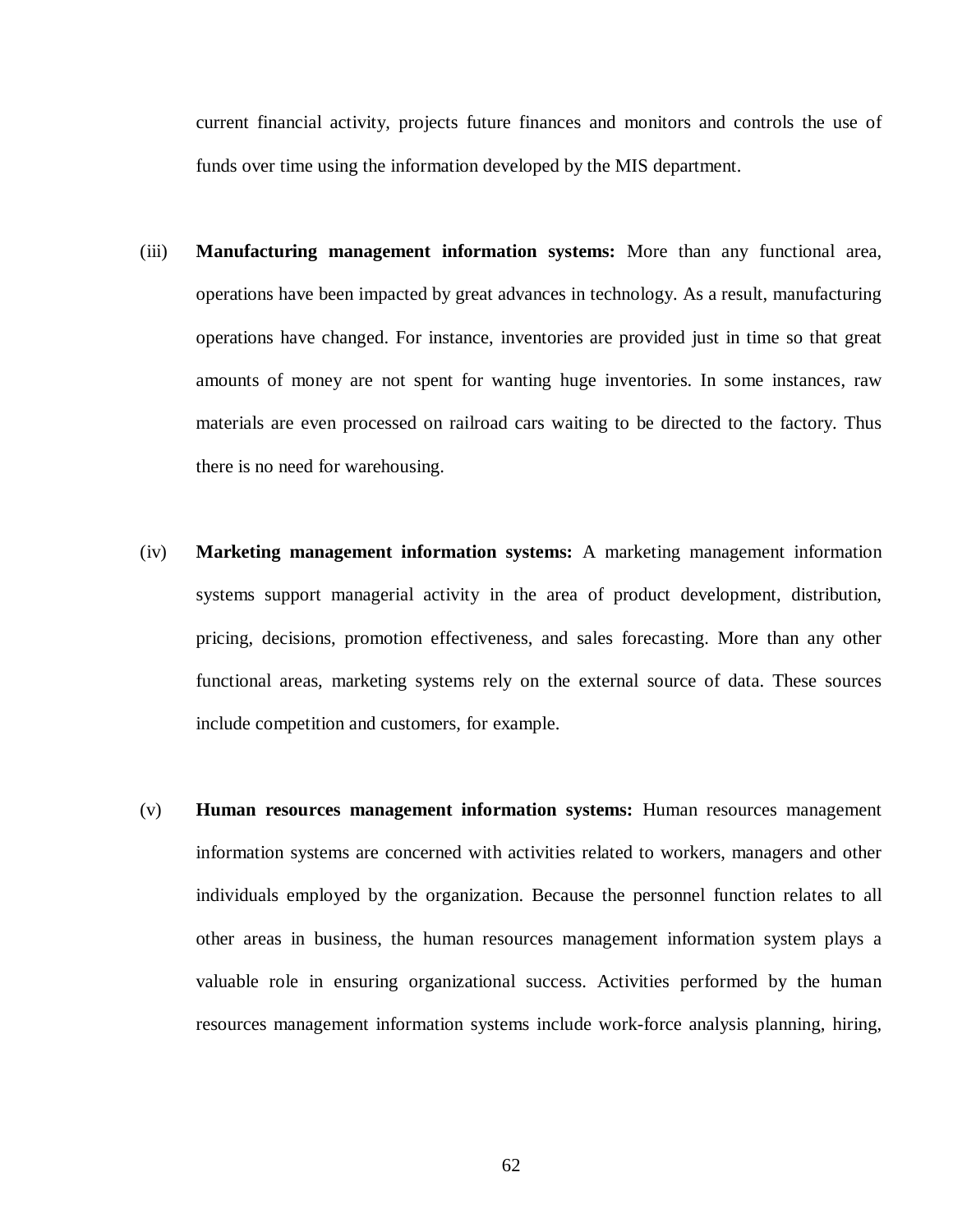training, and job assignments. Management information systems are used in the entire human resource lifecycle from recruitment to termination or retirement.

- Recruitment and selection: for example, a summary report on the ethnic origin and sex of all job applicants and recruits for use in equal opportunities monitoring.
- Staff performance: for example, an exception report on only those secretarial staff that is able to take shorthand dictation and type at over 50 words per minute.
- Training: for example, an ad hoc report on all those staff who have received training in gender awareness.
- Staff promotion: for example, a detail report on all performance assessments for a potentially-promotable member of staff.
- Staff departure: for example, a comparative report on turnover rates and reason of departure in the information systems and accounting departments
- Pensions: for example, a summary report on recent annual pension funds growth rates.

# **4.0 Conclusion**

This unit explains the meaning, objectives and benefit of management information system and also the types of management information system.

# **5.0 Summary**

In this unit, you learnt that:

 Management information system is a system using formalized procedures to provide management at all levels in all functions with appropriate information, based on data from both